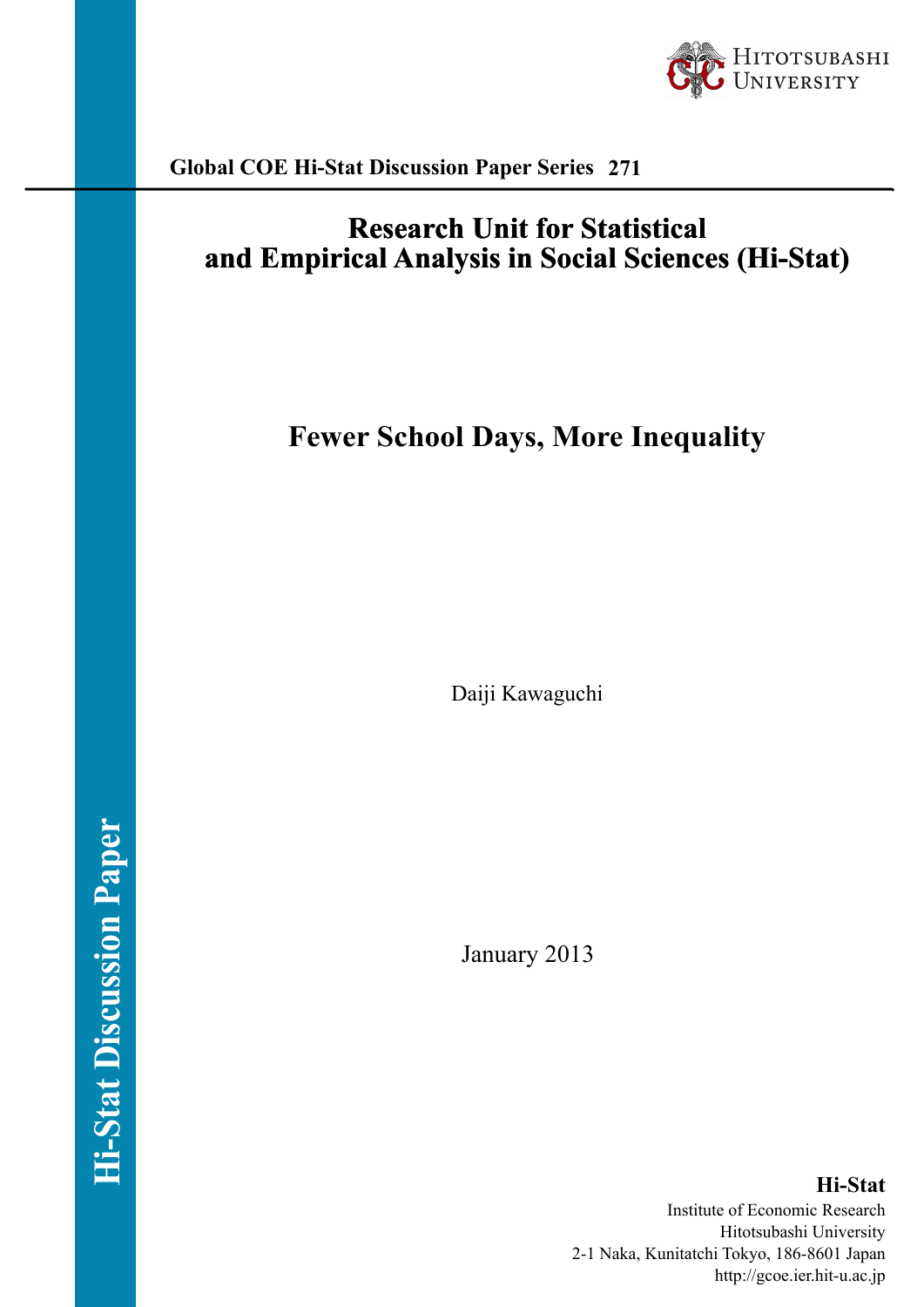## **FEWER SCHOOL DAYS, MORE INEQUALITY<sup>1</sup>**

Daiji Kawaguchi

*Hitotsubashi University, RIETI, TCER, and IZA* 

January 11, 2013

#### Abstract

This paper examines how the intensity of compulsory education affects the time use and academic achievement of children with different socioeconomic backgrounds. The impact is identified off the school-day reduction of Japan in 2002 that resulted when all Saturdays were set as public-school holidays. An analysis of time diaries and test scores before and after the school-day reduction reveals that the socioeconomic gradient of  $9<sup>th</sup>$ graders' study time becomes 80% steeper and the socioeconomic gradient of academic achievements of  $8<sup>th</sup>$  and  $10<sup>th</sup>$  graders becomes 20-30% steeper. Intensive compulsory education contributes to equalizing the academic performances of children with different socioeconomic backgrounds.

JEL Classification Code: I24, I28

-

Key Words: Compulsory Education, Inequality, Socioeconomic Gradient.

<sup>1</sup> Financial support was provided by the Japan Society for Promotion of Science. Access to the survey of time use and leisure activities was granted by the Ministry of Internal Affairs and Communications. I am grateful to Yoichi Arai, Daniel Hamermesh, Hidehiko Ichimura, Edward Lazear, Patrick Puhani, Rebecca Ryan, Jay Stewart, Till von Wachter, Ken Yamada, and many seminar participants at Hitotsubashi University, University of Maryland, GRIPS, Singapore Management University, University of Tokyo, Academia Sinica, University of Hanover, and the East-West Center for comments.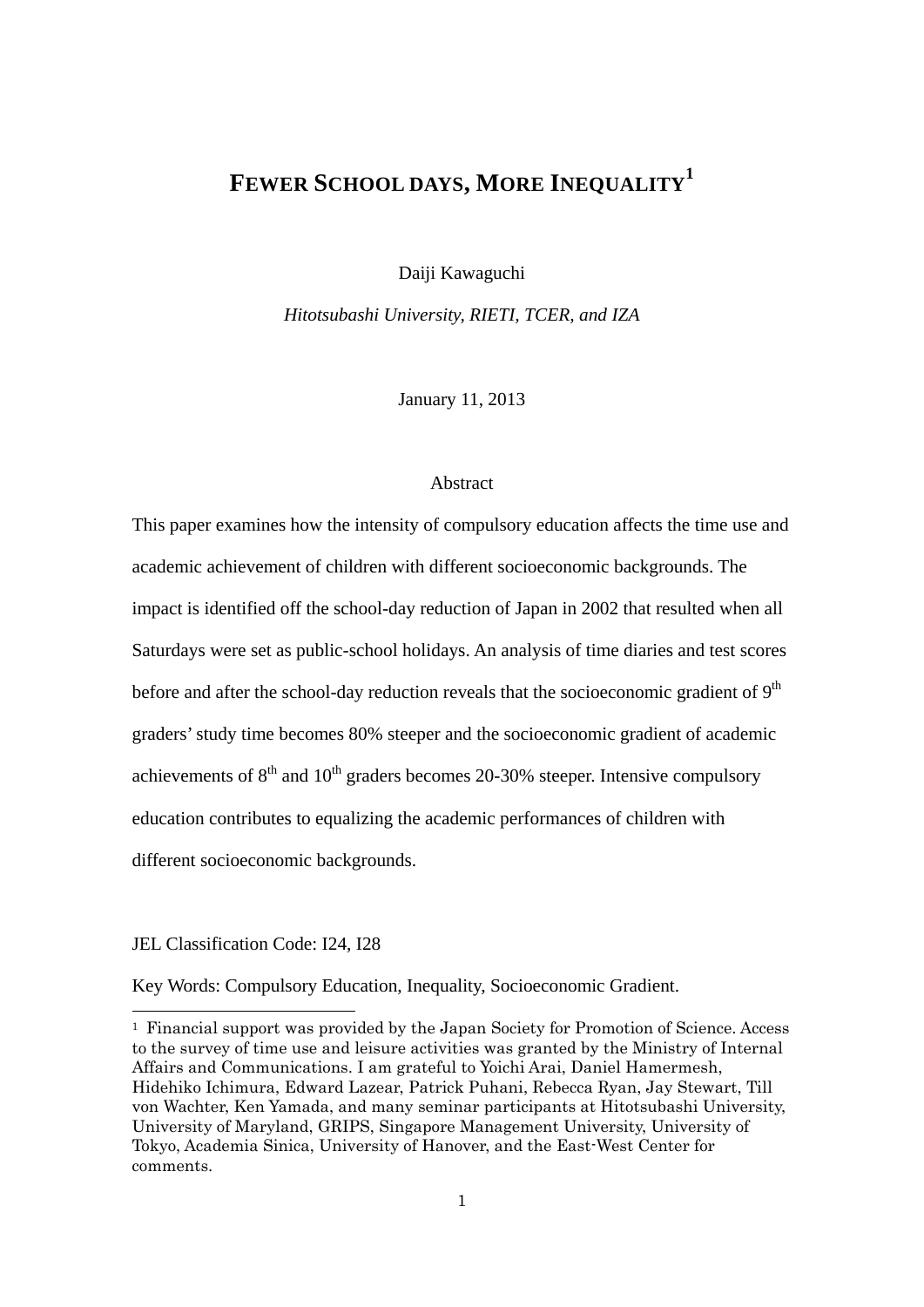#### **I. Introduction**

One purpose of compulsory education is to assure uniform educational opportunities for all children regardless of their socioeconomic backgrounds. Indeed, a few studies show that expanding the years of compulsory education reduces the dependence of children's educational attainment or risk attitudes on their parents' educational attainment (Meghir and Palme (2005), Aakvik et al. (2010), Hryshko et al. (2011), Brunello et al. (2012)). Then, how does the intensity of compulsory education affect the intergenerational dependence of educational attainment? Although this is an important question to address, since policymakers determine the national curriculum and choose the intensity of compulsory education, only a few studies examine the effect of the intensity of compulsory education on the intergenerational dependence of educational attainment.

This paper demonstrates that intensive compulsory education homogenizes children's time for studying and dampens the effect of parental socioeconomic background on their children's academic performance. This idea is related to previous research findings indicating that the socioeconomic gap of students' achievement widens after summer breaks, because the out-of-school environment is more heterogeneous by socioeconomic status than the in-school environment (Downey et al. (2004), Alexander et al. (2007)). Another strand of related literature examines the "incarceration" effects of schooling (other than cognitive ability) on youth behavior, such as the increase in property crimes committed by youth on off-session days (Jacob and Lefgren (2003)), or the reduction of teenage pregnancy resulting from more years of compulsory education (Black et al. (2008)).

To examine the effects of the intensity of compulsory education on children's

2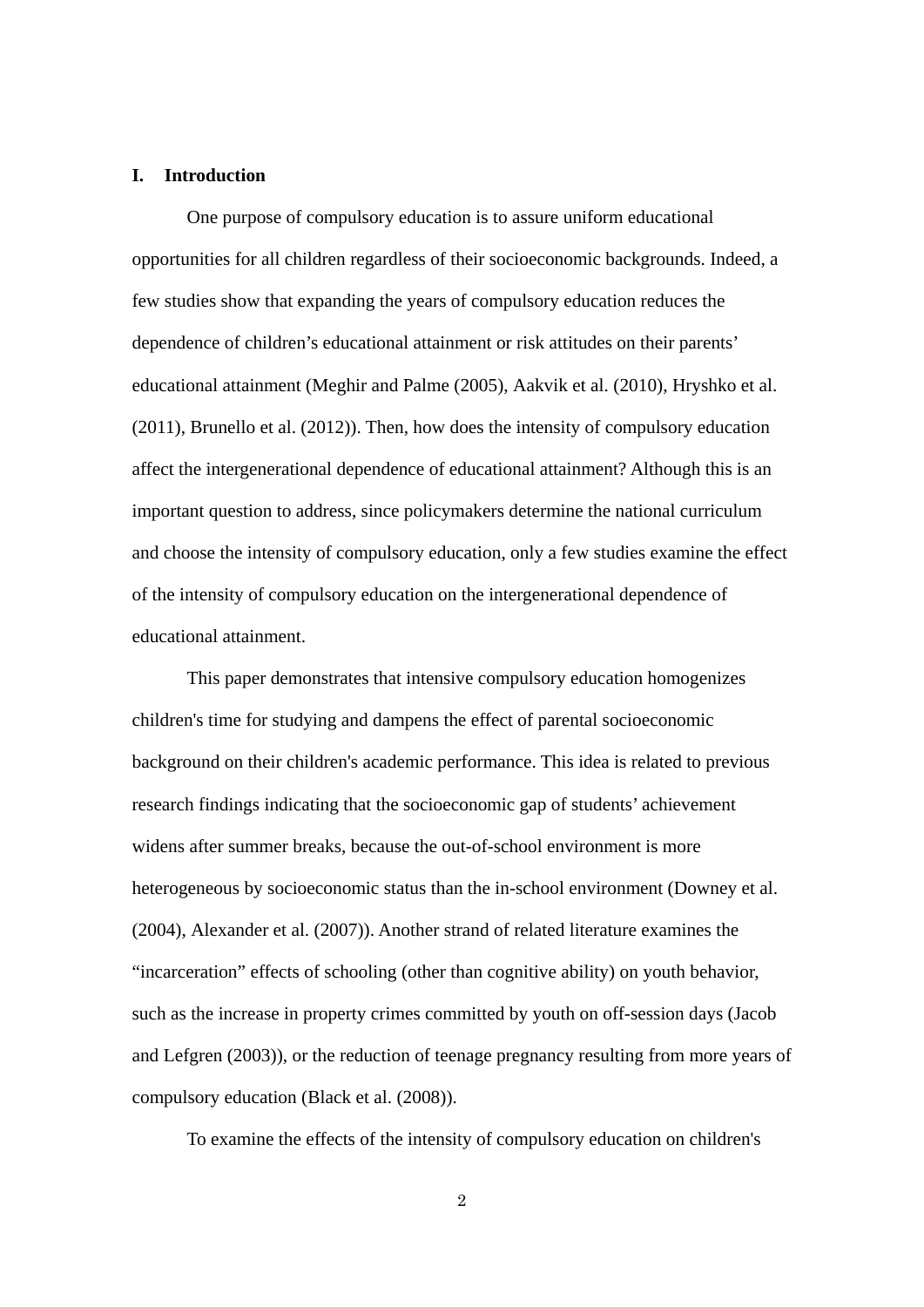time use and academic performance across socioeconomic classes, this study uses the school-day reduction in Japan that took place in 2002 for identification. For the purpose of reducing the time pressure on students and attaining 2 full days off per week for public-school teachers, the Japanese government set all Saturdays as holidays starting in April 2002, whereas half-day instruction had been given on the first, third, (and fifth) Saturdays of each month before the policy change. The change of time use of  $9<sup>th</sup>$  graders who are subject to compulsory education is examined, based on the 1996, 2001, and 2006 waves of the Survey of Time Use and Leisure Activities (社会生活基本調査, JTUS), which includes the time diaries of the second and third weeks of October in each survey year, as well as background variables for all household members. In addition to the time-use survey, the 1999 and 2003 waves of the Trends in International Mathematics and Science Study (TIMSS), which targets 8<sup>th</sup> graders, and the 2000 and 2003 waves of the OECD Programme for International Student Assessment (PISA), which targets  $10<sup>th</sup>$  graders, are used to assess the policy change's effect on students' academic performance.

The analysis of the JTUS data reveals that students' time for studying on Saturdays declined by one third from 2001 to 2006, on average, but the decrease of study time was more significant among children with less-educated parents, effectively making the socioeconomic gradient of study time 80% steeper. This increased socioeconomic gap of study time resulted in a widening gap in test scores: The socioeconomic gradients of test scores became 20-30% steeper after the policy change. These results imply that study time is a valuable input for the academic achievement of disadvantaged students and that time-intensive compulsory education contributes to reducing the gap of academic achievement between socioeconomic classes.

3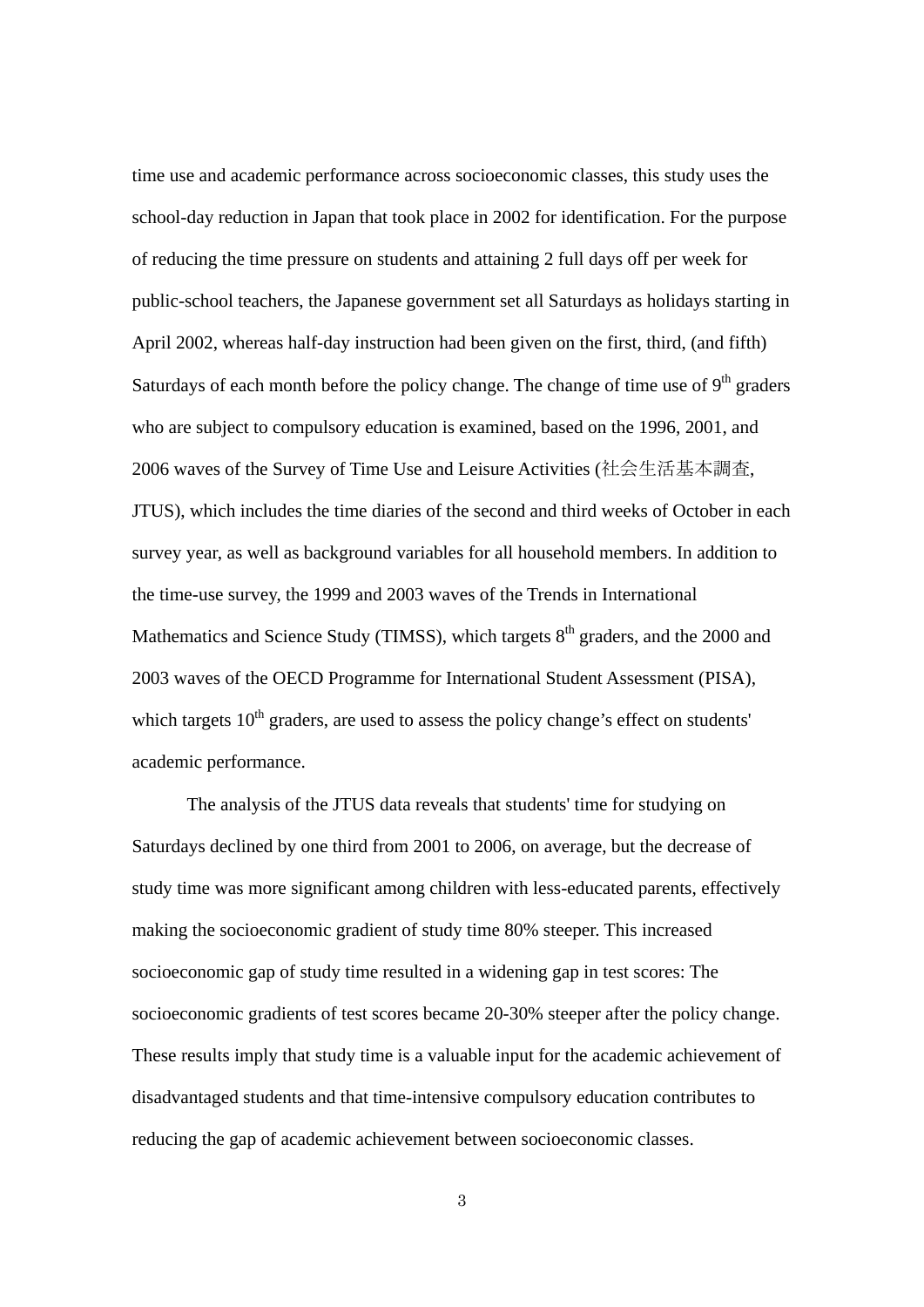This paper also contributes to existing literature on the intergenerational dependence of socioeconomic status in Japan (Kariya (2001) and Tanaka (2008), Ueda (2009), Hojo and Oshio (2010) and Yamada (2011)). This paper demonstrates that study time is an important channel of this dependence and that the intensity of compulsory education determines the degree of the dependence.

#### **II. Family Background, Students' Time Use, and Academic Performance**

In this section, I lay out a simple model that conceptualizes the relationships among students' family background, time use, and academic performance to motivate the empirical analysis. I employ simple functional forms for the purpose of exposition, but it should be clear that the model's basic logic is robust to alternative assumptions.

I assume that a parent maximizes the utility function by choosing her child's time spent on studying, *t*, given the resources for her child's education, *p*. The parental resource, *p*, refers to parental human capital that contributes to the production of a child's human-capital production or a child's innate ability inherited from the parent. The utility function consists of her child's test score, *y*, and her child's study time, *t*. I assume that the parent feels the pain of her child's studying and that this is the only cost of letting her child study. By assuming that the marginal cost of studying does not depend on parental resources, I abstract away from the heterogeneity of the liquidity constraint. The child's test score, *y*, is determined through the production function  $f(t, p)$ , where f satisfies  $f_t \ge 0$ ,  $f_{tt} \le 0$ ,  $f_p \ge 0$ ,  $f_{pp} \le 0$ . Assuming that the utility function is linear in the test score and time spent on studying, the utility function is given as:

$$
u = f(t, p) - t. \tag{1}
$$

$$
4\,
$$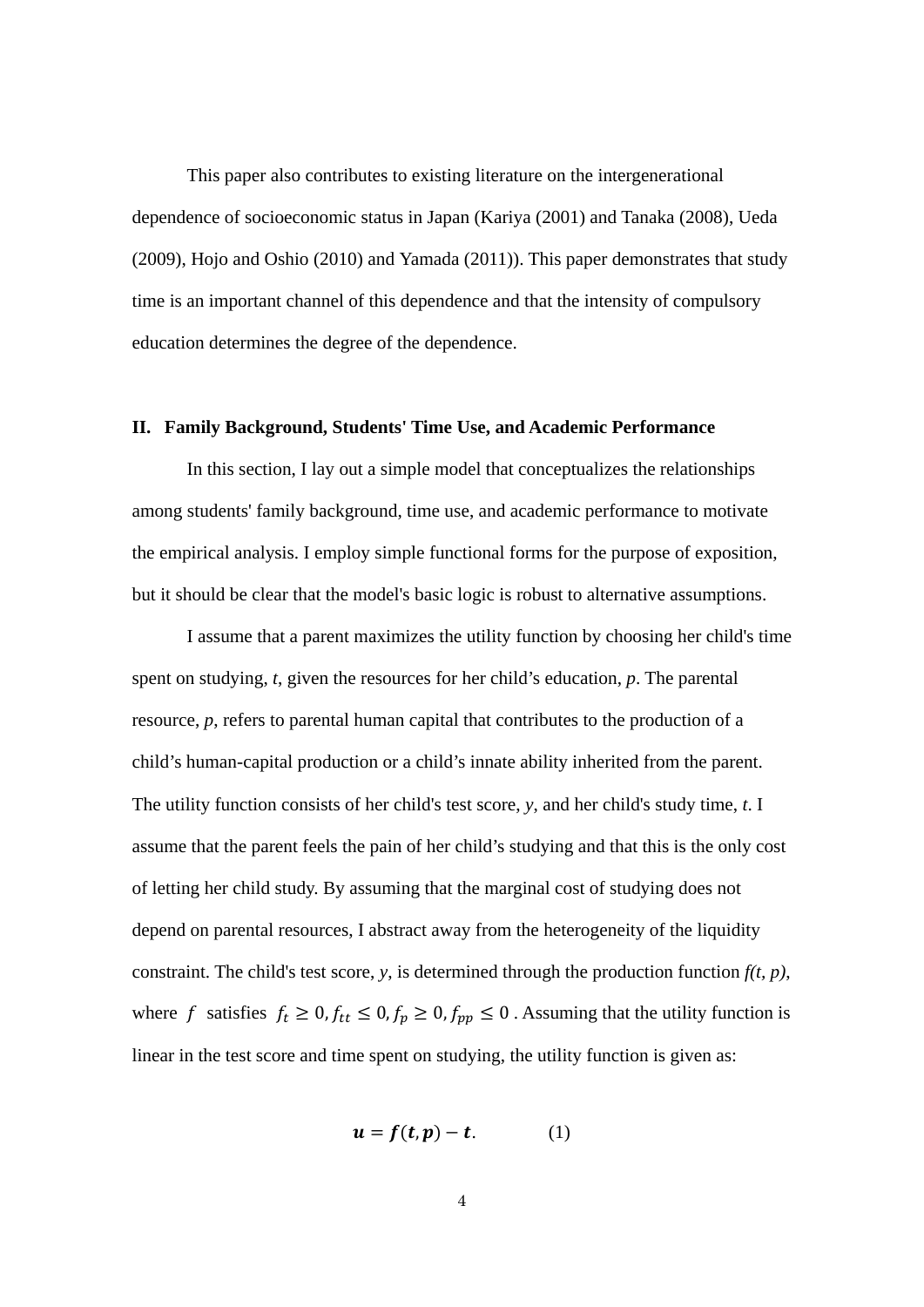Compulsory education sets the minimum amount of time that must be spent on studying,  $t_c$ . The optimal *t*, denoted as  $t^*$ , is determined to equate the marginal benefit and the marginal cost, so that  $f_t(t^*, p) = 1$  in the case of an inner solution or  $t^* = t_c$ in the case of a corner solution. The consequent test score is determined as  $y^* =$  $f(t^*, p)$ .

It should be noted that the change of compulsory-education policy affects the time allocation of only those children who are at the corner solution. Then, who is at the corner solution? Are they children from wealthy families or poor families? The answer depends on whether time and parental resources are substitutes or complements in *f(t, p)*.

Let us first consider the case in which two inputs are perfect complements and the production function is

$$
f(t,p) = a \min\{t,p\}, \quad a > 1. \tag{2}
$$

The optimal study time is determined as  $t^* = p$  if  $p \ge t_c$  and  $t^* = t_c$  if  $p < t_c$ . The test score is given as  $ap$ . This perfect complementarity represents the case when the child's effort is productive up to the parental resources, including the child's inherited ability. In this setting, a parent without sufficient resources faces zero marginal return to her child's study time exceeding *p*. Consequently, the parent lets her child study the minimum amount of time that is required by compulsory education. Thus, a reduction of hours of compulsory education reduces the study time of children from poor families, but it does not decrease their test scores, which is  $ap$ .

Another polar result is obtained when student's time and parental resources are perfect substitutes. Suppose that child study time and parental resources are perfect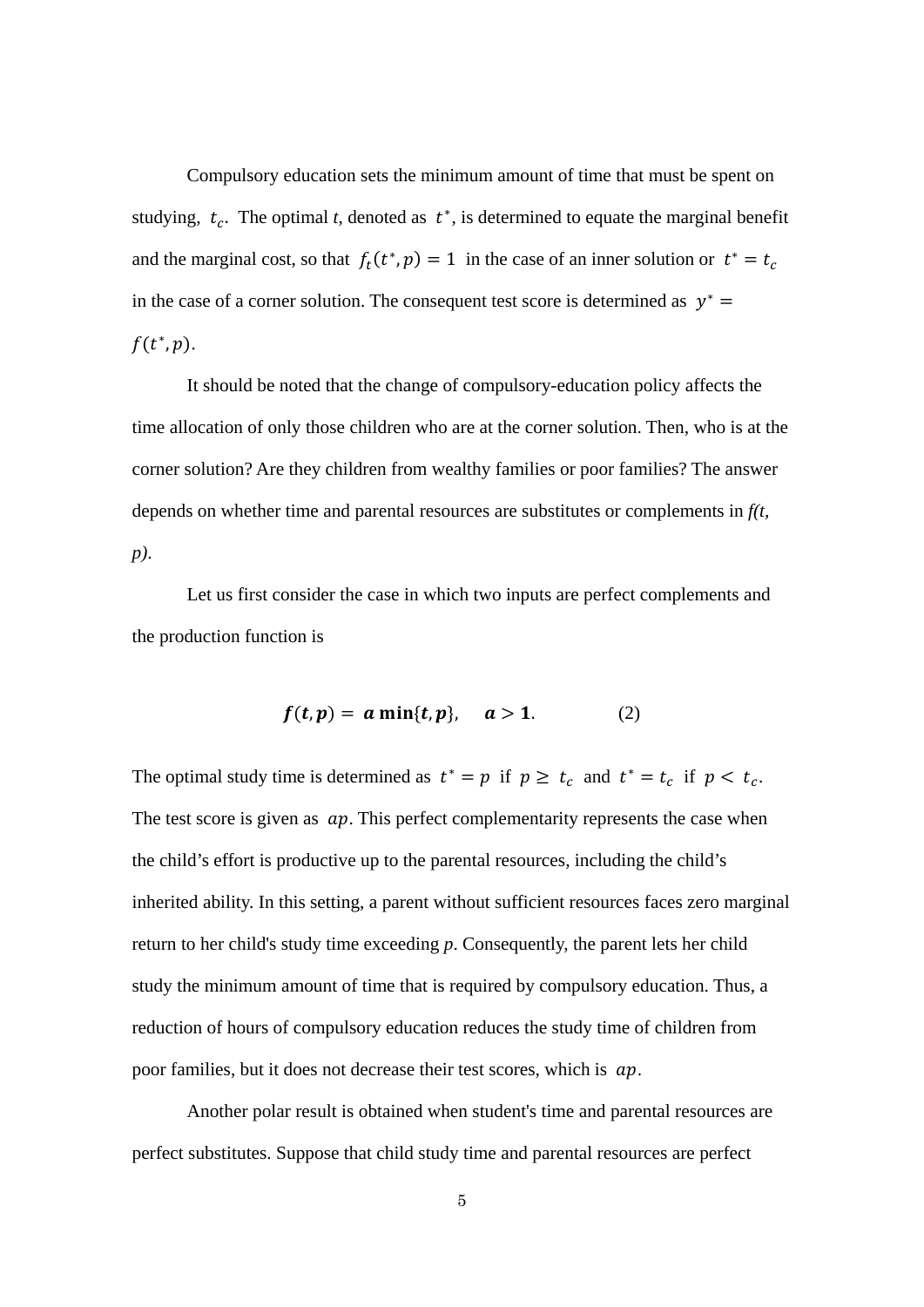substitutes in the test-score production function, so that:

$$
f(t, p) = \log (t + p). \tag{3}
$$

In this production technology, the higher the parental resources, the lower the marginal return to the child's study time. This functional form represents the case in which an inheritably smart child does not learn much from additional study time because the child already knows enough. Thus, the parent lets her child study fewer hours. In addition, the parent who endows her child with educational resources above the threshold lets her child study the minimum hours required by compulsory education. The solution to the problem is  $t^* = 1 - p$  if  $p \le 1 - t_c$  and  $t^* = t_c$  if  $p > 1 - t_c$ . The consequent test score is  $y^* = \log(1) = 0$  if  $p \le 1 - t_c$  and  $y^* = \log(t_c + p)$  if  $p > 1 - t_c$ . Therefore, a reduction of hours of compulsory education decreases the study time of children from affluent families and decreases their test scores.

As an additional example that lies between the two polar cases, let us consider the Cobb-Douglas production function, a functional form adopted by previous studies (Behrman et al. (1982) and Glomm (1997)):

$$
f(t,p) = a t^{\theta} p^{1-\theta}.
$$
 (4)

Because the marginal productivity of study time positively depends on parental resources, parents with affluent resources let their children study more hours. In particular, the optimal study time is expressed as:  $t^* = (a\theta)^{\frac{1}{1-\theta}}p$  if  $p \geq (a\theta)^{\frac{-1}{1-\theta}}t_c$  or  $t^* = t_c$  if  $p < (a\theta)^{\frac{-1}{1-\theta}}t_c$ . Thus, the reduction of hours of compulsory education reduces the study hours only of children with less parental resources. This reduction of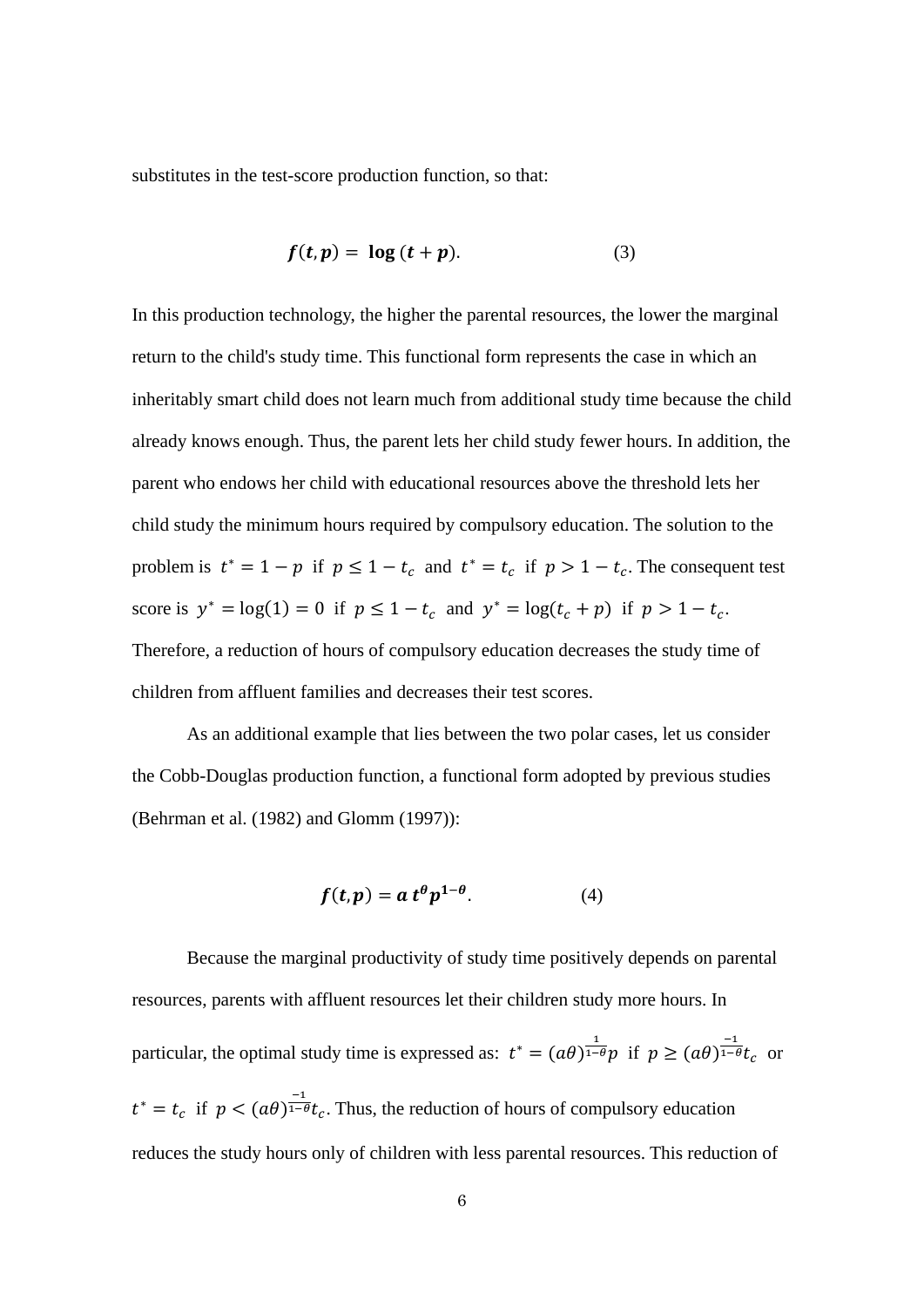study time causes a decline in test scores of children with less parental resources.

From this exercise, we learn that reducing compulsory education can affect study time and test scores heterogeneously, depending on family background, and the form of dependence is determined by whether study time and parental resource are complements or substitutes in the education production function. Thus, who is affected by the reduction of school days in terms of study time and how the effect translates into academic achievement are essentially empirical questions. The following empirical analysis examines the heterogeneous responses of study time and test scores to the reduction of school days by parental backgrounds.

#### **III. Institutional Background**

In Japan, parents are required to have their children receive nine years of general education (School Education Act (学校基本法) Article 16). The first six years of education are called primary school, and the ages of children attending such schools generally extends from 6 to 12 years old. The second three years of education consist of junior-high school, and its students range from 12 to 15 years old. The school year starts in April, and primary schools accept children who turn age 6 on April 1 or before. Since grade repetition and postponement of school entry are rare in Japan, most students graduate from junior-high school at age 15.

Historically, classes were given from Monday to Saturday in primary and junior-high schools, with half-day classes given on Saturday. There was criticism, however, that children were swamped with studying class materials and were being deprived of opportunities to spend time with their families or in local community activities. In addition, typical workers were starting to take Saturdays off by the

7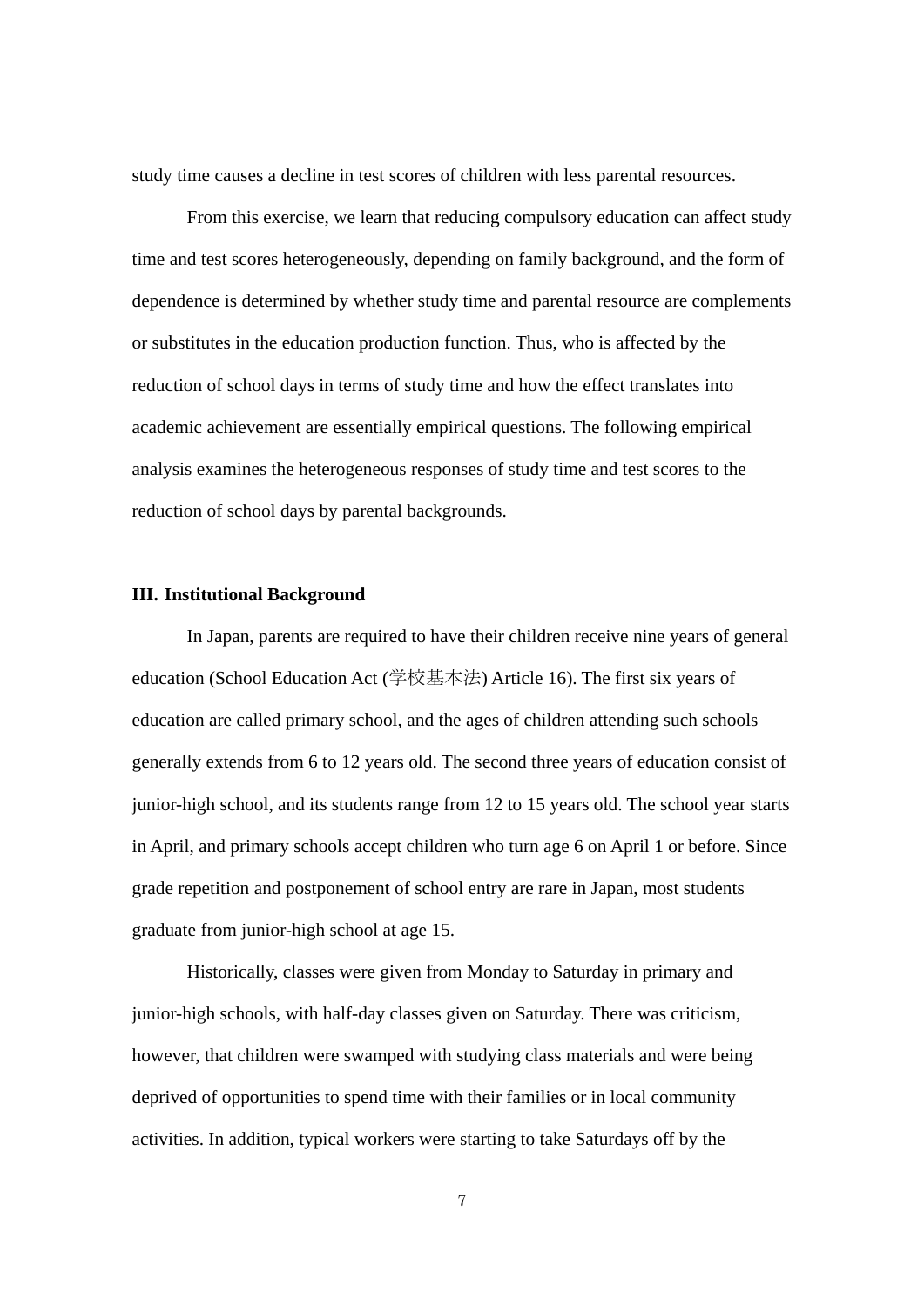mid-1990s, because the 1988 revision of the Labor Standard Act set the legal work hours at 40 per week (Kawaguchi et al. (2008) and Lee et al. (2012)). Motivated by this general trend of reduced work hours, pressure from teachers' unions to reduce class hours had grown steadily. In response to these demands, the government started a gradual process of setting all Saturdays as school holidays.

As the first step, the government set the second Saturday of each month to be a holiday, beginning on September 12, 1992. In the second step, the government added the fourth Saturday of each month as a holiday, starting from April 22, 1995. During this transition, however, the national curriculum guidelines (学習指導要領) were not revised. The guidelines required 5,785 class units for primary school and 3,150 class units for junior-high school. From April 2002, all Saturdays became school holidays, and this change was accompanied by a revision of the national curriculum guidelines, which require 5,367 class units (7.3% reduction) for primary school and 2,940 class units (7.7% reduction) for junior-high school.

The 2002 revision gives parents more discretion regarding their children's time use on the first, third, (and fifth) Saturdays. How did children of compulsory schooling age spend this extra time? Are there any differences in the responses by parental backgrounds? What are the consequences of the change of time use in terms of academic performance? The following empirical analysis addresses these questions.

#### **IV. Analysis of Time-use Survey**

#### **A. Data and Descriptive Analysis**

The Japanese Time Use Survey (JTUS) is conducted by the Bureau of Statistics every five years, starting from 1976. This study uses the 1996, 2001, and 2006 waves of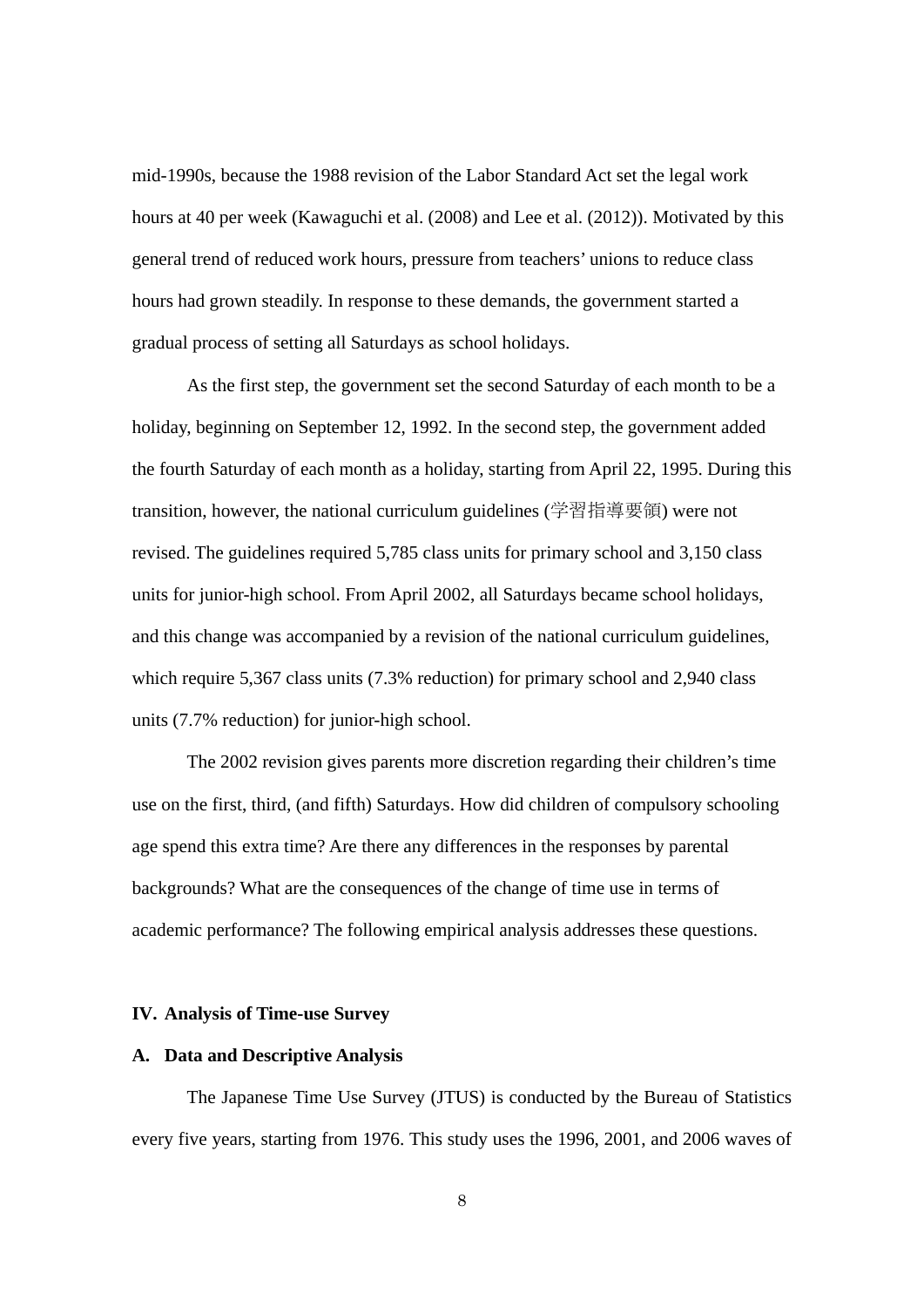the survey. All waves were fielded over nine-day periods, including the second and third weekends in October, targeting randomly sampled households. The survey covers all household members aged 10 or older, and each respondent fills out time diaries for two consecutive days, reporting their activities in 15-minute intervals. The number of pre-coded activities is 20 in all waves. These 20 activities are reclassified into three major categories of time use: study time, leisure time, and other time use.<sup>2</sup> The sample is nationally representative with individual survey weights, including about 175,000 persons in each wave.

In Japan, both private and public high schools admit students largely on the basis of their performance on the entrance examination and junior-high-school GPA, and, accordingly, most students take the entrance examination at the end of  $9<sup>th</sup>$  grade. Because which high school a student attends significantly affects the life course, including college advancement probability,  $9<sup>th</sup>$  graders generally spend a long time preparing for the entrance examination, and this study time is heterogeneous among students. Thus we restrict our analysis sample to  $9<sup>th</sup>$  graders. To construct the analysis sample of  $9<sup>th</sup>$  graders, children aged 15 who were born between April and October, as well as children aged 14 who were born between November and March, are included in the analysis sample.<sup>3</sup> About 7,600, 4,900, and 4,100 children are included in the analysis samples in 1996, 2001 and 2006, respectively.

Child's family-background variables are constructed from responses by other

2 Study time includes "school work," "commuting to/from school," and "studying and researching." Leisure time includes "TV, radio, reading," "rest and relaxation," "hobbies and amusements," "sports," "volunteer and social activities," and "social life." Other time use includes "housework," "child care," "shopping," "sleep," "personal care," "meals," and "medical examination or treatment." The categories "travel other than commuting" and "other activities" are prorated to leisure and other activities.

-

<sup>&</sup>lt;sup>3</sup> The month of birth is not recorded in 1996. Thus the birth month is randomly assigned based on a uniform distribution for the purpose of data construction.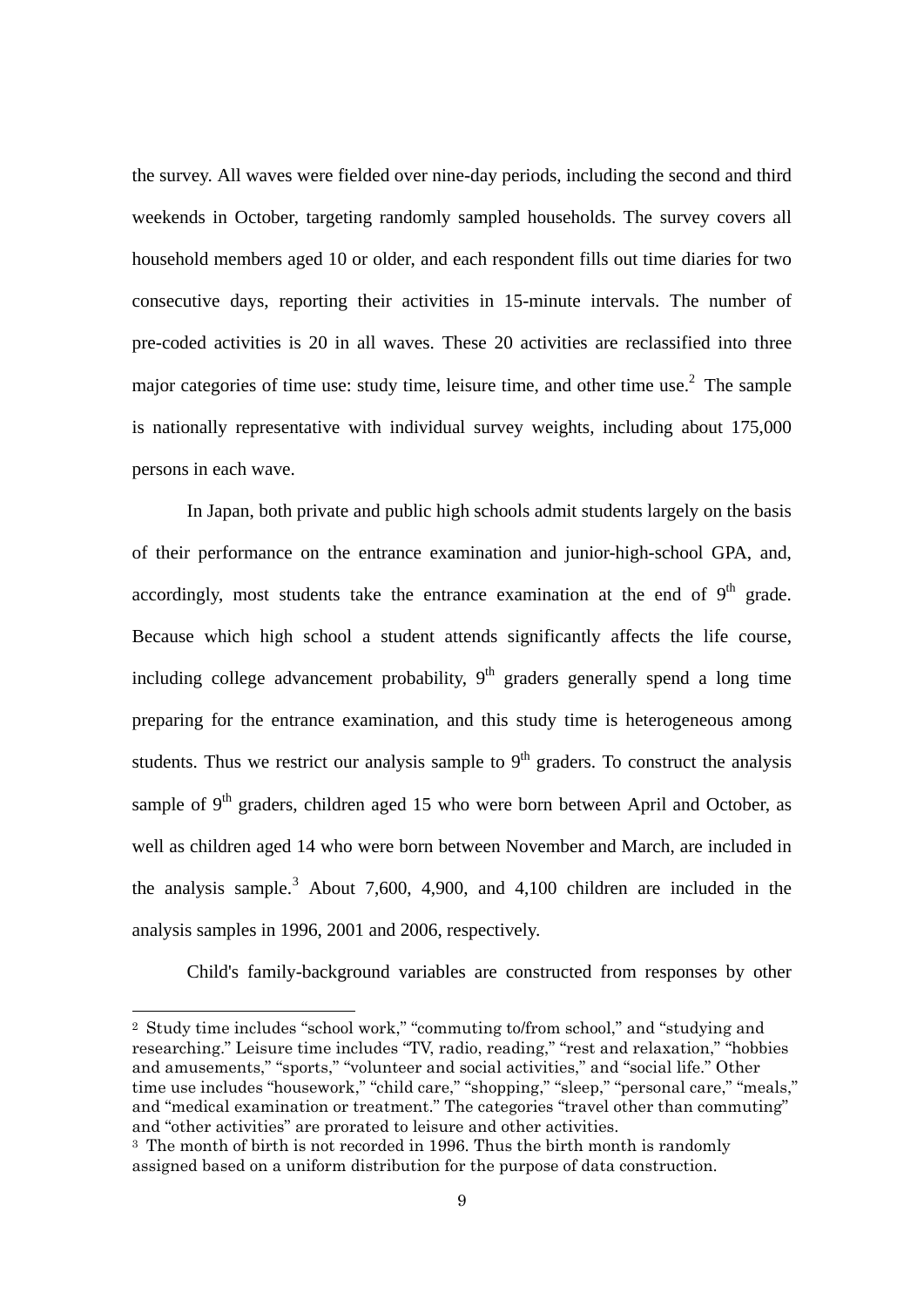household members. Educational attainment of the household head, identified by the household member's id, is a major variable that approximates a child's socioeconomic background. Educational attainment is constructed as a continuous variable that takes 9 for junior-high-school graduates or less, 12 for high-school graduates, 14 for junior-college graduates, and 16 for 4-year-college graduates or more. Dummy variables indicating female-headed household, single parenthood, and mother's employment, as well as household annual income ranges, are also constructed.

The 2001 and 2006 surveys record the date of the survey so that we can distinguish the third Saturday, which is a holiday only in 2006, and the second Saturday, which is a holiday in both 2001 and 2006. The 1996 survey does not record the date of the survey, however, and therefore, we cannot distinguish between the second and third Saturdays. Thus, for the analysis that pools the 1996, 2001, and 2006 waves, the second and the third Saturdays are not distinguished, and the changes of time use on Saturdays are roughly considered to be one half the policy impact of setting a day as a holiday. In an additional analysis that focuses on time use on Saturdays in 2001 and 2006, the change of time use on the second Saturday is compared with the change of time use on the third Saturday.

Figure 1 illustrates the mean of students' study time by day of the week. On weekdays, the study time increases between 1996 and 2001. Between 2001 and 2006, it does not change much among children with a junior-high-school-graduate parent, but it increases by 17 minutes per day among children with a college-graduate parent. Although study time increases from 1996 to 2001 on Saturdays, the 2006 amount is little more than one half of the 2001 amount among children with a junior-high-school-graduate parent: 328 minutes in 2001 and 175 minutes in 2006. The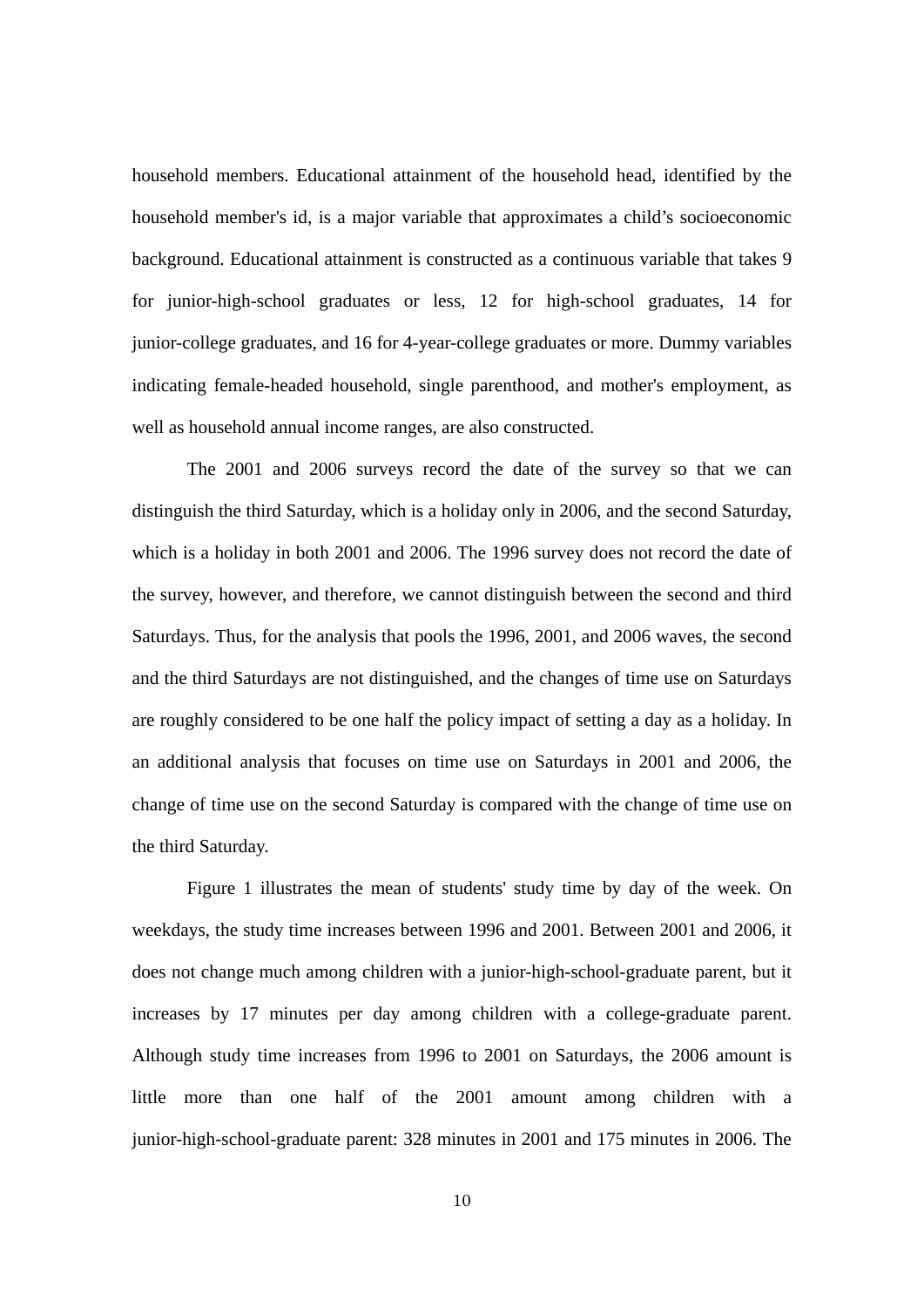study time of children with a college-graduate parent decreases from 405 minutes in 2001 to 299 minutes in 2006. In the case of children with a college-graduate parent, the reduction of study time on Saturdays between 2001 and 2006 is mostly made up for by an increase of study time on weekdays, because the 17-minute increase per weekday translates into a 85-minute increase per week. Study time on Sundays generally increases between 1996 and 2001 but not much change is observed between 2001 and 2006.

The sampling weights in the data, which are roughly 5 times larger for weekdays than for weekend days, allow us to calculate the daily average of time use over 7 days. All in all, from 2001 to 2006, the daily average of study time decreases from 435 minutes to 406 minutes among students with a junior-high-school-graduate parent, whereas it increases slightly from 498 minutes to 505 minutes among students with a college-graduate parent.

Table 1 tabulates the descriptive statistics of children's and their parents' characteristics. Study time increases from 1996 to 2001 but stays almost constant between 2001 and 2006, resulting from its increase on weekdays and its decrease on Saturday. The change of leisure time is almost the opposite of the change of study time. Time spent on other activities is almost unchanged during the sample period. About one half of the analysis sample consists of girls. In 2006, around 14 percent of household heads hold a junior-high-school degree or less. About 46 percent, 10 percent, and 31 percent of household heads have high-school, junior-college, and 4-year-college degrees, respectively. About 15 percent of households in the sample are headed by a female, and about 20 percent of children have only one parent. About 25 percent of mothers work. Annual-income categories are classified so that children are equally distributed across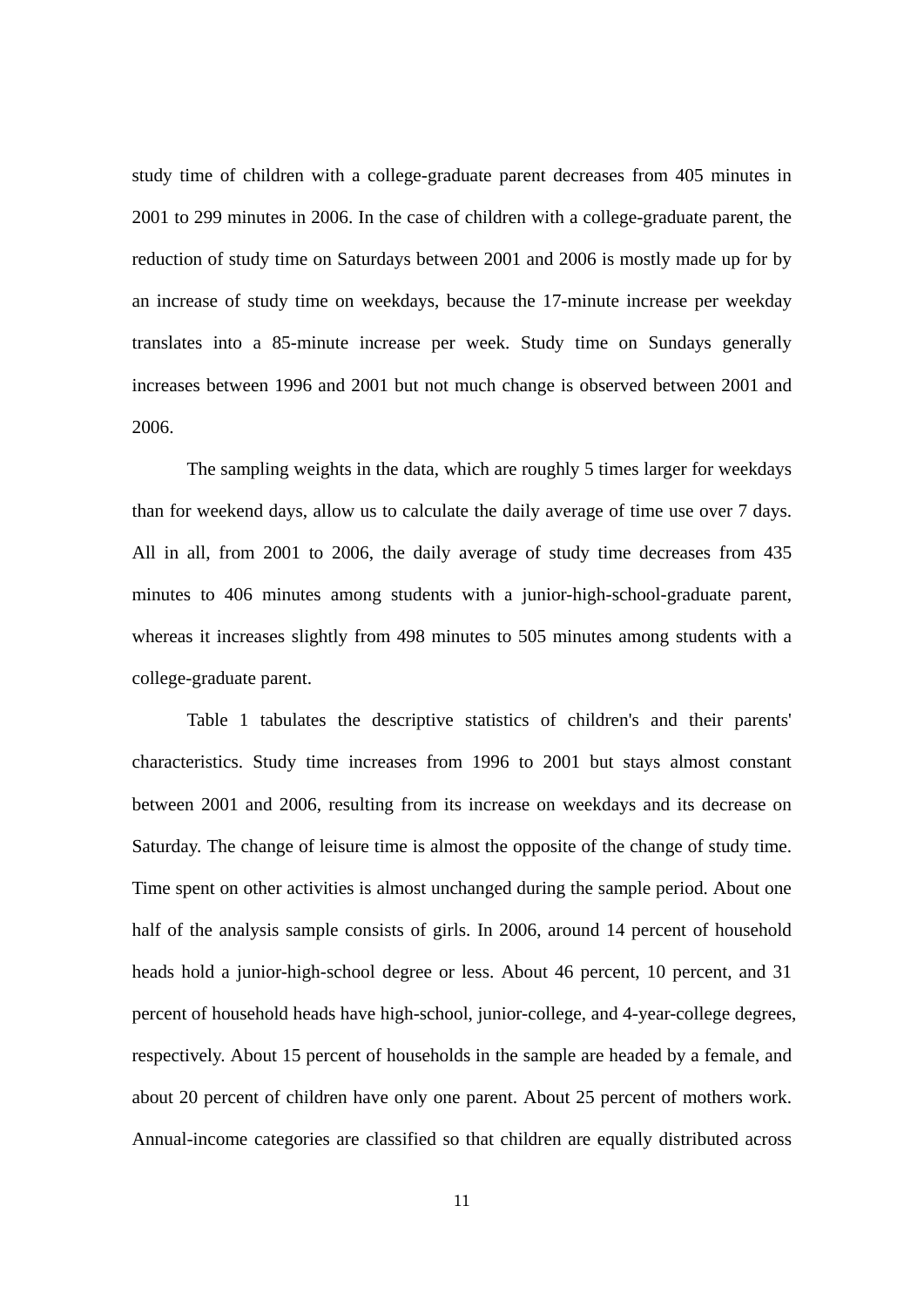categories. A comparison of the 1996, 2001, and 2006 columns reveals that the distribution of children's household characteristics does not change significantly between 2001 and 2006.

#### **B. Regression Analysis**

Adding the third Saturday to school holidays for the nine-day survey period in 2002 decreases study time on Saturdays, but this decrease of study time on Saturdays is partly offset by an increase of study time on weekdays. This change of children's study time, however, seems to depend on their parents' socioeconomic backgrounds, as approximated by the household head's educational attainment. To capture the heterogeneous change of time use across children with different backgrounds, the following regression model is estimated for each activity (A=study, leisure and other activities), using the pooled data of 1996, 2001, and 2006:

#### Time Use $_{it}^{A}=\beta_{0}^{A}+\beta_{1}^{A}$ Head Educ $_{it}+\beta_{2}^{A}$ (Head Educ $_{it}$  – 12)  $\times$  Year2001 +  $\boldsymbol{\beta}_3^A(Head\,Edu c_{it} - 12) \times Year$ 2006 +  $\boldsymbol{\beta}_4^AYe$ ar2001 +  $\boldsymbol{\beta}_5^AYe$ ar2006 +  $x_{it} \gamma^A$  +  $u^A_{ii}$  $\frac{A}{it}$ . (5)

The dependent variable *Time Use*<sup> $A$ </sup> is time use measured by minutes per day in activity A (study, leisure, and other activities) by individual *i* in year *t*. The vector of control variables,  $x_{it}$ , includes dummy variables for female-headed household, single parenthood, and 3 household annual income categories (4-5.99, 6-8.99, and 9 million yen).

The coefficient  $\beta_1^A$  captures the socioeconomic gradient of time use, and the coefficients  $\beta_2^A$  and  $\beta_3^A$  capture the changes of the socioeconomic gradient over time.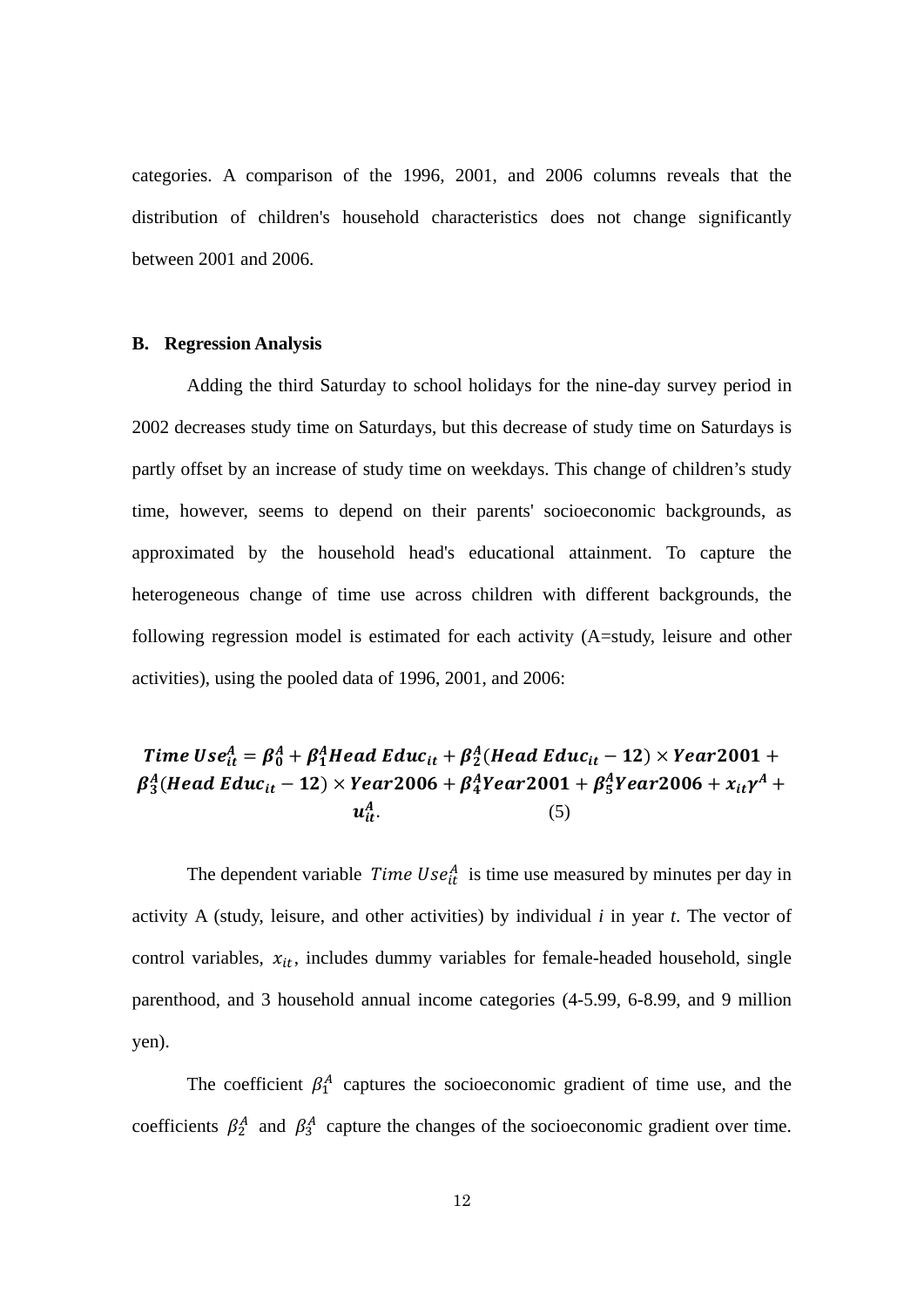It should be noted that the coefficients  $\beta_4^A$  and  $\beta_5^A$  capture the average changes of time use between 1996 and 2001 and between 1996 and 2006, respectively, evaluated at  $Head$   $Educ = 12$ .

The coefficients for other socioeconomic variables are assumed to be constant between 2001 and 2006, because allowing for a change of coefficients for other proxy variables for socioeconomic backgrounds tends to obscure the change of the socioeconomic gradient through the correlation between *Head Educ* and variables in *x*. By fixing the coefficients for  $x$  over time, the change of the socioeconomic gradient is efficiently captured by the change of  $\beta_2^A$  and  $\beta_3^A$ . Thus the change of  $\beta_2^A$  and  $\beta_3^A$ should not be interpreted as the change of the effect of household head's education *per se*; rather, it should be interpreted as the change of the effect of family socioeconomic background in general.

#### **C. Basic Estimation Results**

Table 2 lays out the results of the estimation of equation (5) for the study time of 9th graders. Column (1), reporting the results for weekdays, indicates that a one-year increase of the household head's educational attainment increases the child's study time by 3.7 minutes per day, though this result is not statistically significant. The coefficient for the interaction term of head's education and year 2001 implies that the socioeconomic gradient does not change between 1996 and 2001 in a statistically significant way. The interaction term of head's education and year 2006 implies that the socioeconomic gradient of study time becomes  $65\%$   $\left(=(5.80+1.41)/(5.80-1.42)-1\right)$ steeper in 2006 compared with 2001, although the interaction term is not statistically significant.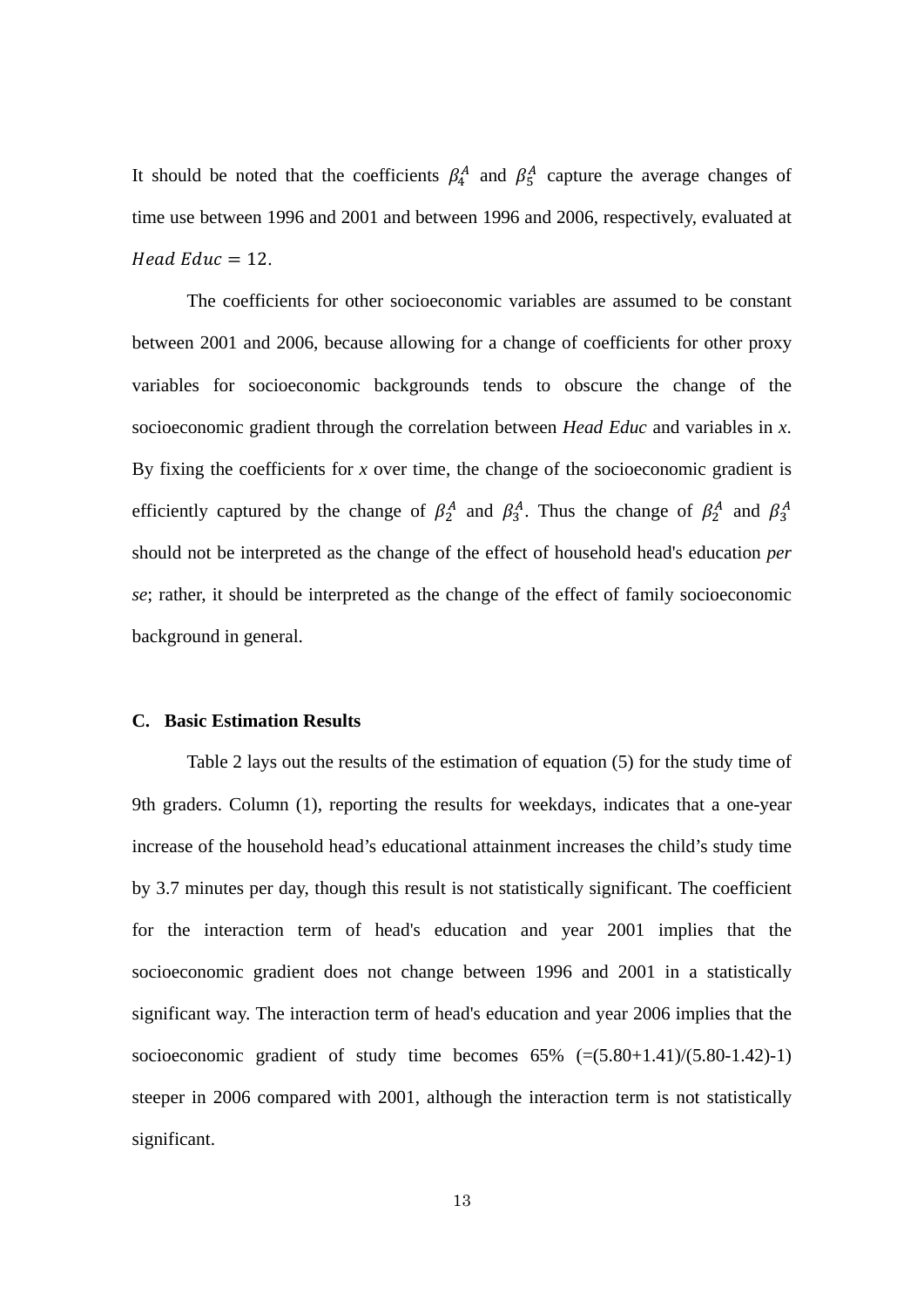Column (2) reports results for Saturday. An additional year of household head's education increases a child's study time by about 7 minutes in 1996, about 6 minutes per day in 2001, and 16 minutes per day in 2006. These estimates imply that the socioeconomic gradient of study time becomes twice as much in 2006 as it is in 2001. The large negative coefficient for the 2006 dummy implies a significant reduction in the study time of children with a high-school-graduate parent on Saturdays in 2006.

On Sundays, a child with a better-educated parent studies longer than a child with a less-educated parent, as implied by the estimates provided in Column (3). This gap grows both between 1996 and 2001 and between 1996 and 2006 in statistically significant ways.

Including the third Saturday as an additional school holiday during the sampling period increases the socioeconomic gradient of study time on weekdays and Saturdays between 2001 and 2006. What then is the average daily effect? To answer this question, we estimate equation (5) without specifying the day of the week. Weighted least-squares estimates, applying the sampling weight (roughly 5 times larger for weekdays than for weekend days), are reported in Column (4). These estimates reveal that the socioeconomic gradient of study time becomes steeper in 2006 than in 1996 or 2001, and the change is statistically significant at the 5% level. Between 2001 and 2006, the socioeconomic gradient of study time becomes  $83\%$   $(=(5.34+7.00)/(5.34+1.39)-1)$ steeper. This steepening of socioeconomic gradient is not the result of a longer-term trend because the change of the socioeconomic gradient between 1996 and 2001 is not statistically significant.

Study time includes three subcategories of time use: school work, studying and researching and commuting. About 75% of study time consists of school work, about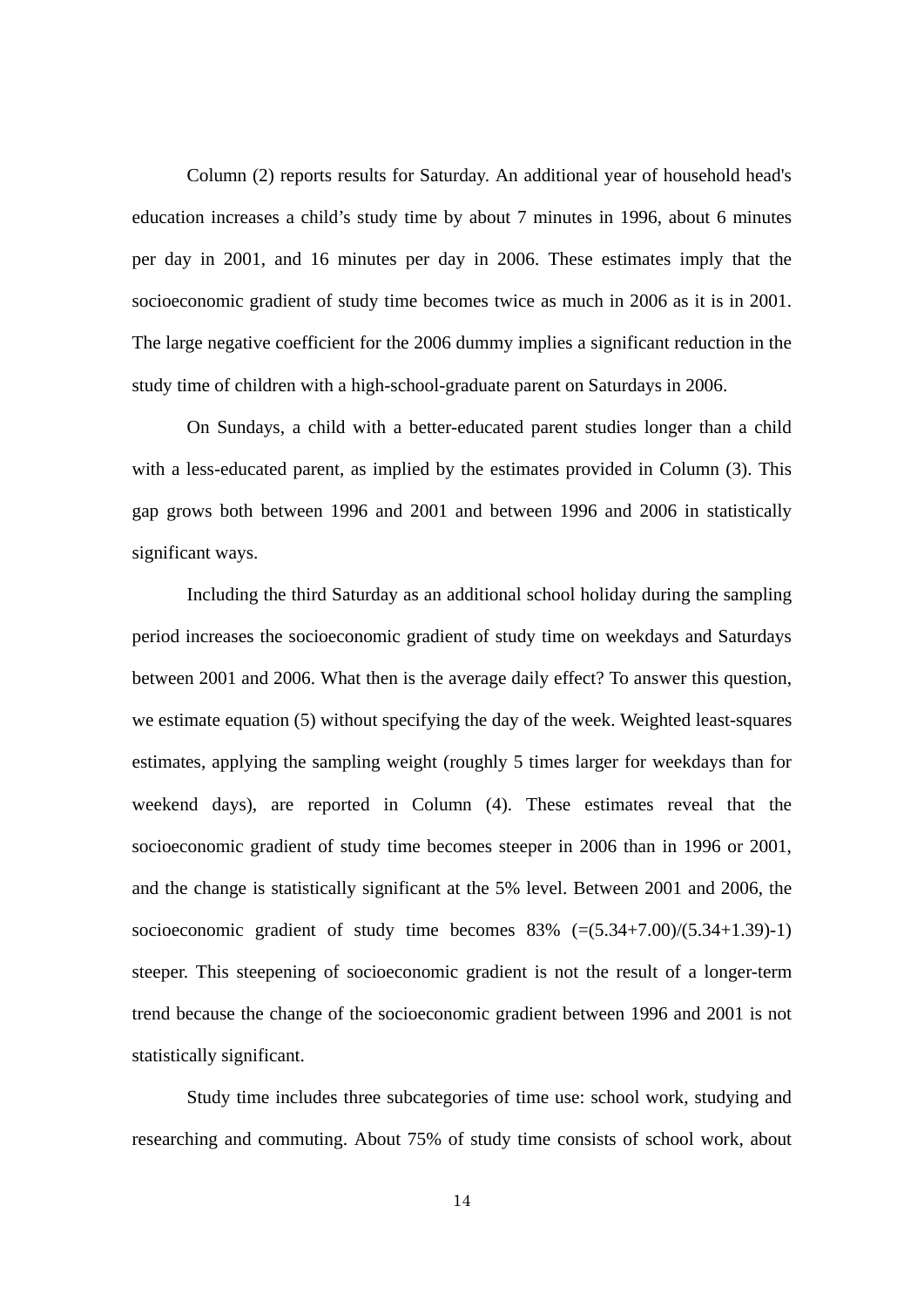15% consists of studying and researching, and the remaining 10% consists of commuting. Regression of each component on the same explanatory variables in Table 2 reveals that the socioeconomic gradient becomes steeper in a statistically significant way between 2001 and 2006 only for school work. Therefore, the increase of extra-curricular activities or distant commuting does not explain the increase of the socioeconomic gradient of study time.

The survey coverage of second and third Saturdays allows us to further examine whether the reduction of a school day is the cause for the steepening socioeconomic gradient of study time on Saturdays. Both 2001 and 2006 waves of the JTUS distinguish the second and third Saturdays as dates of the survey. Since the second Saturday was a school holiday before 2002, we should not observe a steepening of the socioeconomic gradient for the second Saturdays, but we should observe a steepening of the socioeconomic gradient for the third Saturdays because third Saturdays became a holiday from 2002. The regression result for second Saturdays, reported in Column (1) in Table 3, reveals that an additional year of parental education is associated with children studying 12 minutes more in 2001, and this relationship virtually does not change in 2006. In contrast, the study time on third Saturday is not correlated with parental education in 2001, but an additional year of parental education is correlated with children studying 17 minutes more in 2006, as reported in Column (2) in Table 3. The result implies that the socioeconomic gradient of study time is absent on school days but present on school holidays, pointing to the reduction of the school day as the reason for the steepening socioeconomic gradient of study time between 2001 and 2006.

The increase of the socioeconomic gradient after 2002 is arguably the result of an increase of parental discretion regarding their children's time use. Parents who are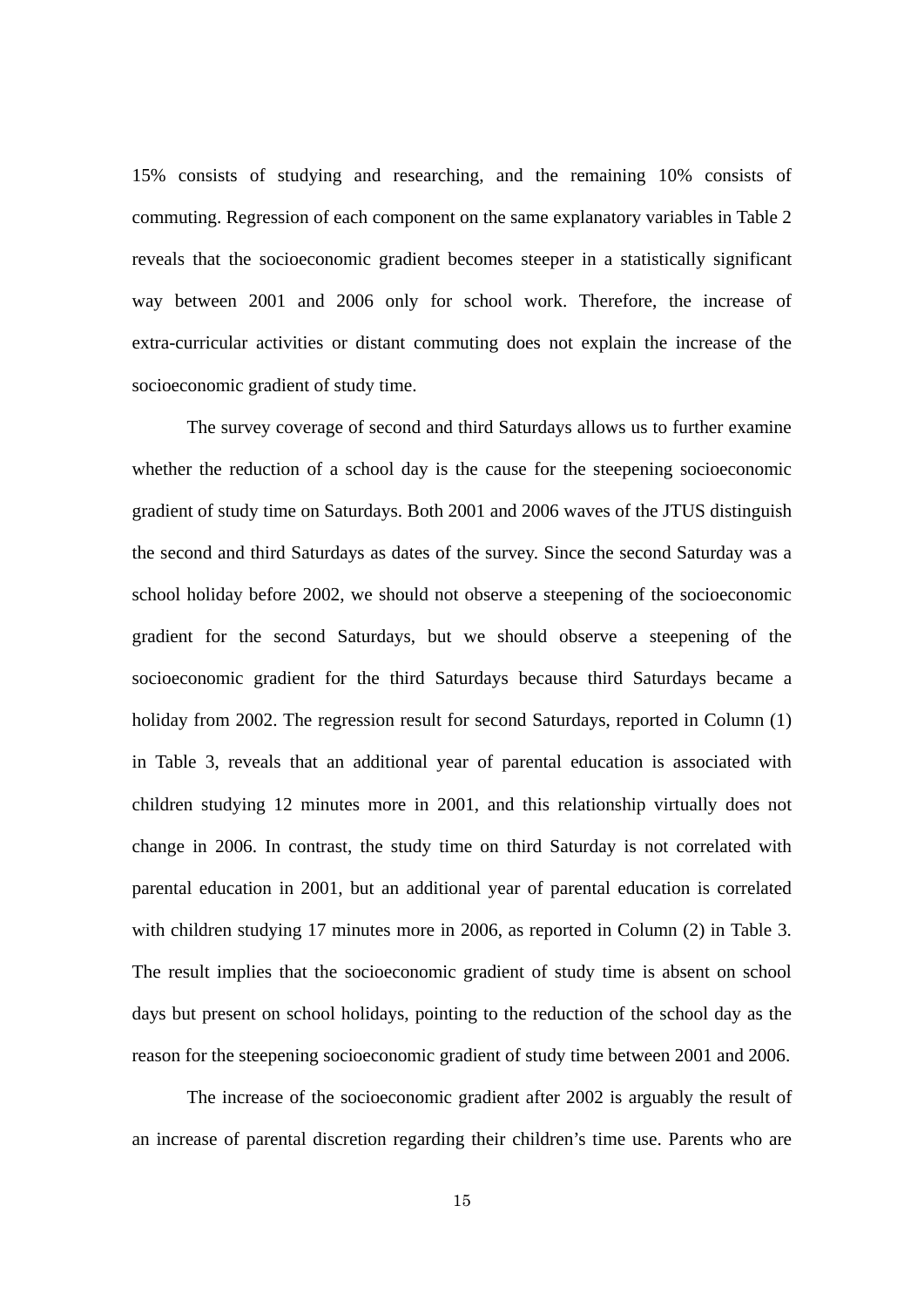well-off can afford to send their children to private schools, many of which continue to offer classes on Saturdays; 6.9% of junior-high-school students attended private schools in 2006 (School Basic Survey). Also, wealthy parents have the option to send their children to cram schools, which offer classroom teaching that focuses on problem solving in preparation for entrance examinations. Even without sending their children to a private school or a cram school on Saturdays, parents with higher socioeconomic status can help their children study by going over study materials together or preparing a good environment, such as an independent study room, for their children.

The additional school holidays on Saturdays in 2006 decrease the study time of children with weaker socioeconomic backgrounds. How then did children use this windfall of time? Changes of time spent on leisure and other activities reported in Table 5 answer this question. Column (1) implies that the greater the head's years of education, the shorter the leisure time on the daily mean. The size of this negative socioeconomic gradient of leisure time is comparable to the size of the positive socioeconomic gradient of study time. Children with a better-educated parent studied longer by reducing their time for playing. This negative socioeconomic gradient becomes even stronger in 2006. Again, this corresponds to the increase of the positive socioeconomic gradient of study time in 2006. Overall, the differences and changes of leisure time are almost a mirror image of the differences and changes of study time. Among the seven leisure-time activities, the socioeconomic gradients for sports and associating with friends increase between 1996 and 2006 in statistically significant ways. Column (2) reports the estimation results for other activities, such as sleep, personal care, and eating. The time spent on other activities does not depend on the parent's educational background in 1996, 2001, and 2006.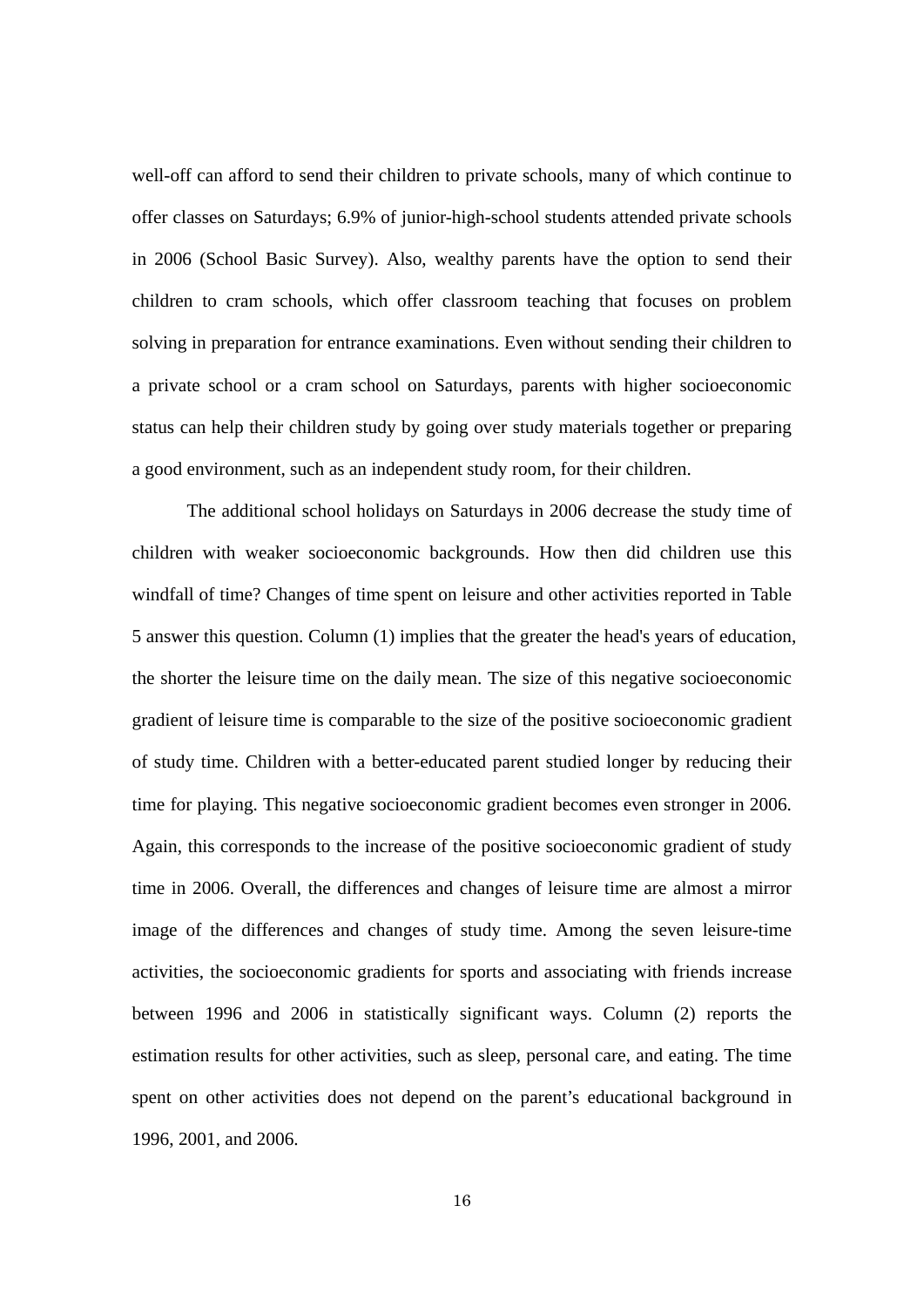In sum, adding Saturdays as school holidays reduced the average study time of only those  $9<sup>th</sup>$  graders with weaker socioeconomic backgrounds, so that the socioeconomic gradient of study time became about 80% steeper between 2001 and 2006.

#### **D. Estimation Results with Prefecture × Year Fixed Effects**

The analysis heretofore found heterogeneous responses to the reduction of school days among children with different levels of parental educational attainment. One might argue, however, that these heterogeneous responses are largely caused by the heterogeneity of responses across regions. Since private schools and cram schools are more readily available in urban areas than in rural areas, the reduction of study time on Saturdays could presumably affect the study time of children living in rural areas because of the lack of alternative choices for educational opportunities. Since better-educated parents are more likely to live in urban areas, this potential heterogeneity could be captured by parental educational backgrounds. To address this concern, the following model allows for prefecture  $\times$  year fixed effects.

## Time Use $_{it}^{A}=\beta_{0}^{A}+\beta_{1}^{A}$ Head Educ $_{it}+\beta_{2}^{A}$ (Head Educ $_{it}$  – 12)  $\times$  Year2001 +  $\boldsymbol{\beta}_3^A(Head\,Edu c_{it} - 12) \times Year$ 2006 +  $\boldsymbol{\beta}_4^AYe$ ar2001 +  $\boldsymbol{\beta}_5^AYe$ ar2006 +  $x_{it} \gamma^A$  +  $c_{jt} + u_{ijt}^A$ , (6)

where i, j, and t are indexes for individual, prefecture, and year, respectively. The fixed effects  $c_{jt}$  are the prefecture  $\times$  year fixed effects that capture the heterogeneity of time use across 47 prefectures varying between 1996 and 2006. The fixed effects capture all the differences of availability of educational institutions across prefectures, including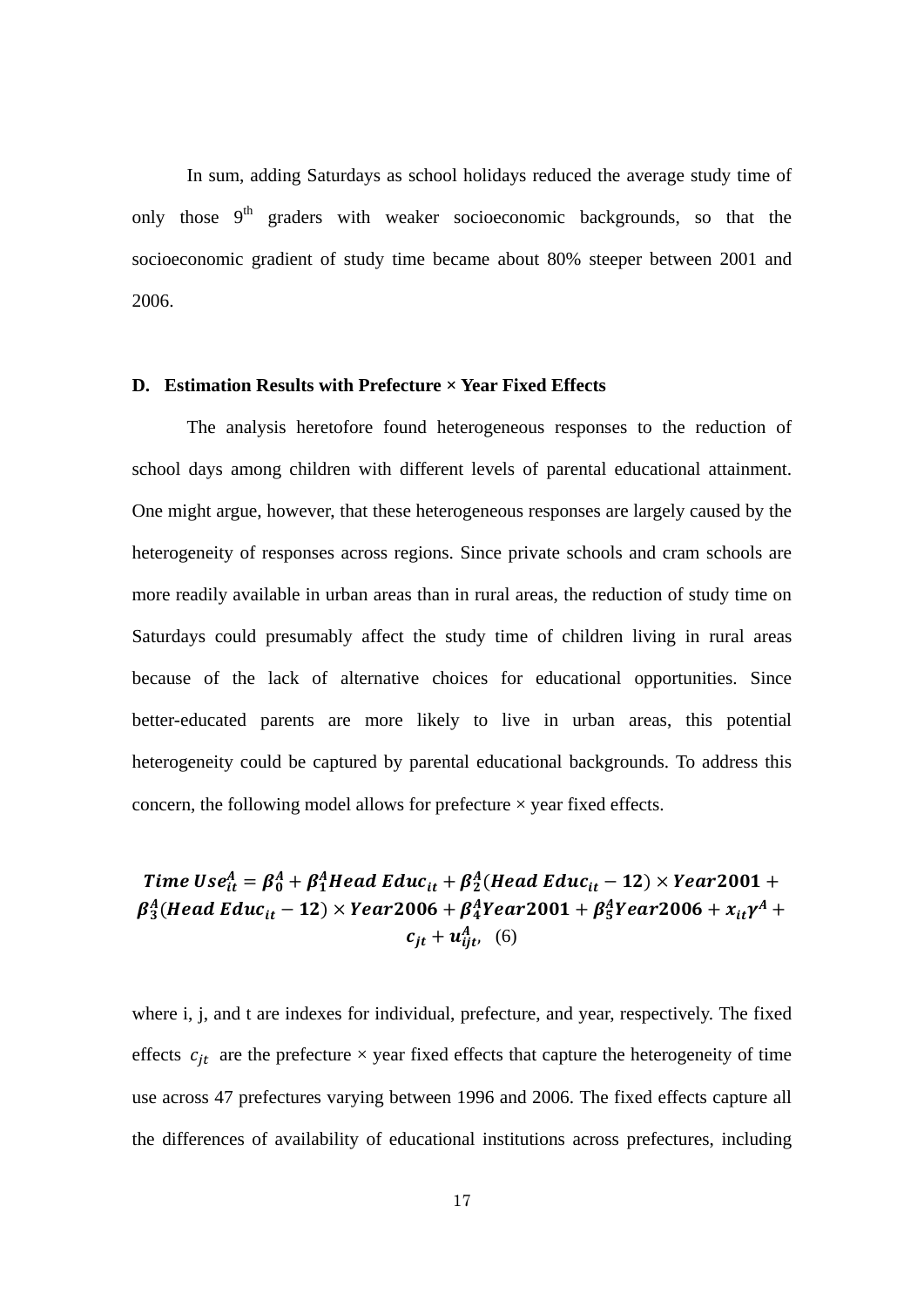private and cram schools. All the coefficients are identified off the variation of family backgrounds across children within the same prefecture in the same year in the fixed-effects model.

Table 5 lays out the estimation results of the fixed-effects model. The estimated coefficients are quite similar to the estimated coefficients in Table 2, implying that allowing for the prefecture  $\times$  year fixed effects virtually does not change the results.

The analysis of the time-use survey heretofore revealed that the reduction of school days made children's study time more dependent on their family background, as approximated by household heads' educational attainment. In relation to the theoretical discussion provided in the previous section, the fact that the reduction of school days reduced the study time of children with weaker socioeconomic backgrounds implies that study time and parental resources are not substitutes, but complements. This is because, if study time and parental resources were substitutes, children with stronger socioeconomic backgrounds should have reduced their study time more in response to the reduction of school days than children with weaker socioeconomic backgrounds.

Then how does this increased inequality of study time affect the distribution of test scores across children? Does the dispersion of study time by children's socioeconomic backgrounds make children's academic performances more dependent on socioeconomic background? The answers to these questions are not obvious, as suggested by the theoretical discussion, because studying longer may have zero marginal return for disadvantaged students. The empirical analysis in the next section addresses these questions by comparing the socioeconomic gradients of academic performance before and after the reduction of schooldays.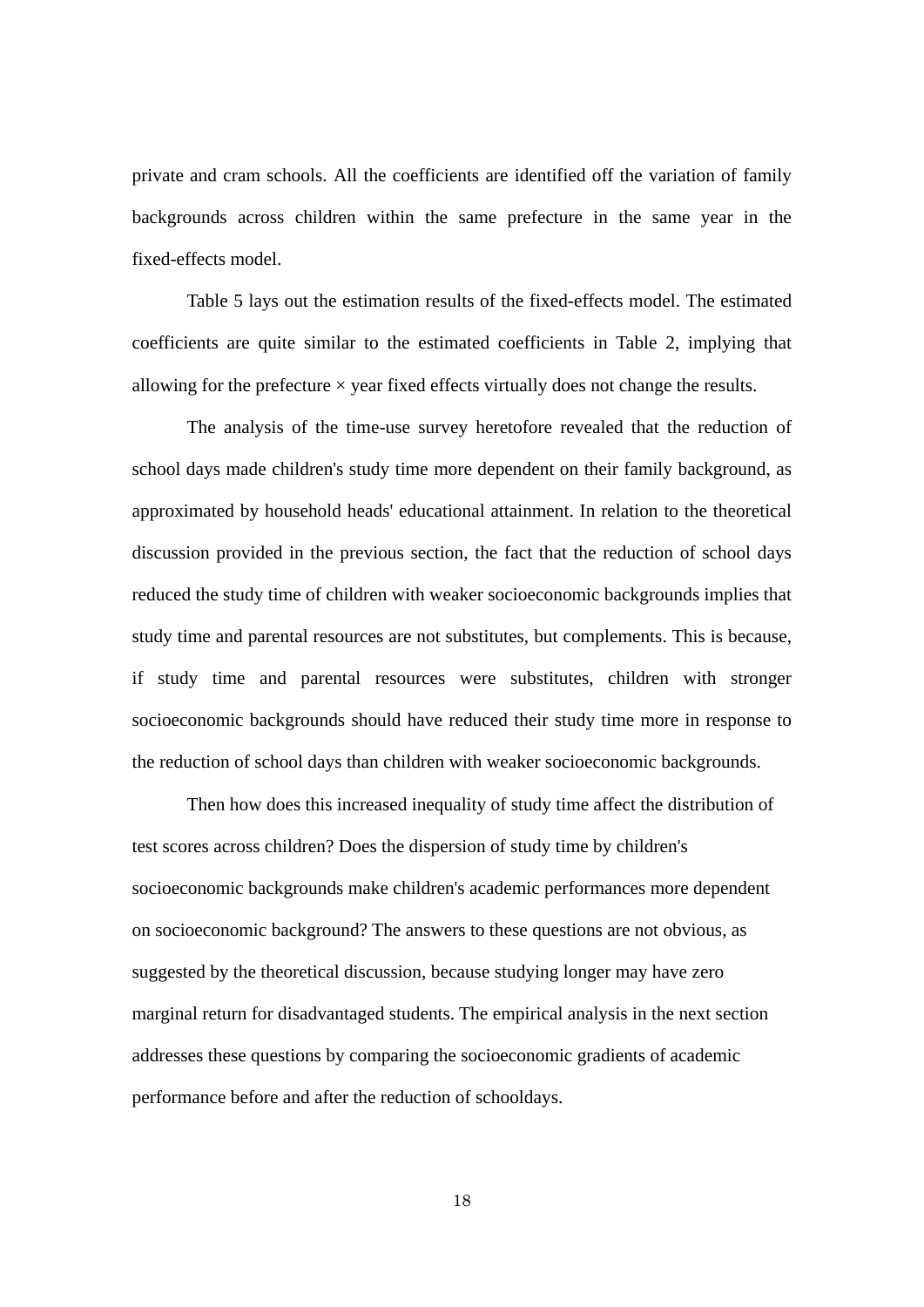#### **V. Analysis of Test Scores**

#### **A. Data**

-

To examine the effect of additional school holidays from 2002 on the distribution of test scores across children with different socioeconomic backgrounds, the 1999 and 2003 waves of the Trends in Mathematics and Science Studies (TIMSS) and the 2000 and 2003 waves of the OECD Programme for International Student Assessment (PISA) are exploited.

The TIMSS, implemented by the International Association for the Evaluation of Educational Achievement, features the participation of 38 countries in 1999 and 49 countries in 2003, including Japan for both years. The TIMSS assesses students' academic achievements in mathematics and sciences, targeting 8th graders who belong to one or two classes of one of the 150 randomly sampled schools.<sup>4</sup> About 4,000 students in each wave took mathematics and science examinations, each lasting 90 minutes, based on different types of booklets.<sup>5</sup> To assure the comparability of achievements measured based on different booklets, standardized test scores using psychometric methods are recorded in the data sets. The standardized scores are normalized to have 50 as the mean value and 10 as the standard deviation. The surveys are accompanied by background questionnaires completed by students that ask about the number of books at home and the possession of a calculator, a computer, a desk, or a dictionary at home. In addition, the 2003 questionnaires ask about the father's and mother's educational attainments. Although the lack of parents' educational attainment in 1999 is unfortunate, the 2003 data indicate that the number of books or computer

<sup>4</sup> TIMSS 2003 targeted 4th graders in addition to 8th graders. The 1999 and 2003 surveys for Japan were conducted between February and May of 1999 and between April and June of 2003, respectively.

<sup>&</sup>lt;sup>5</sup> Eight booklets and 12 booklets were used for 1999 and 2003, respectively.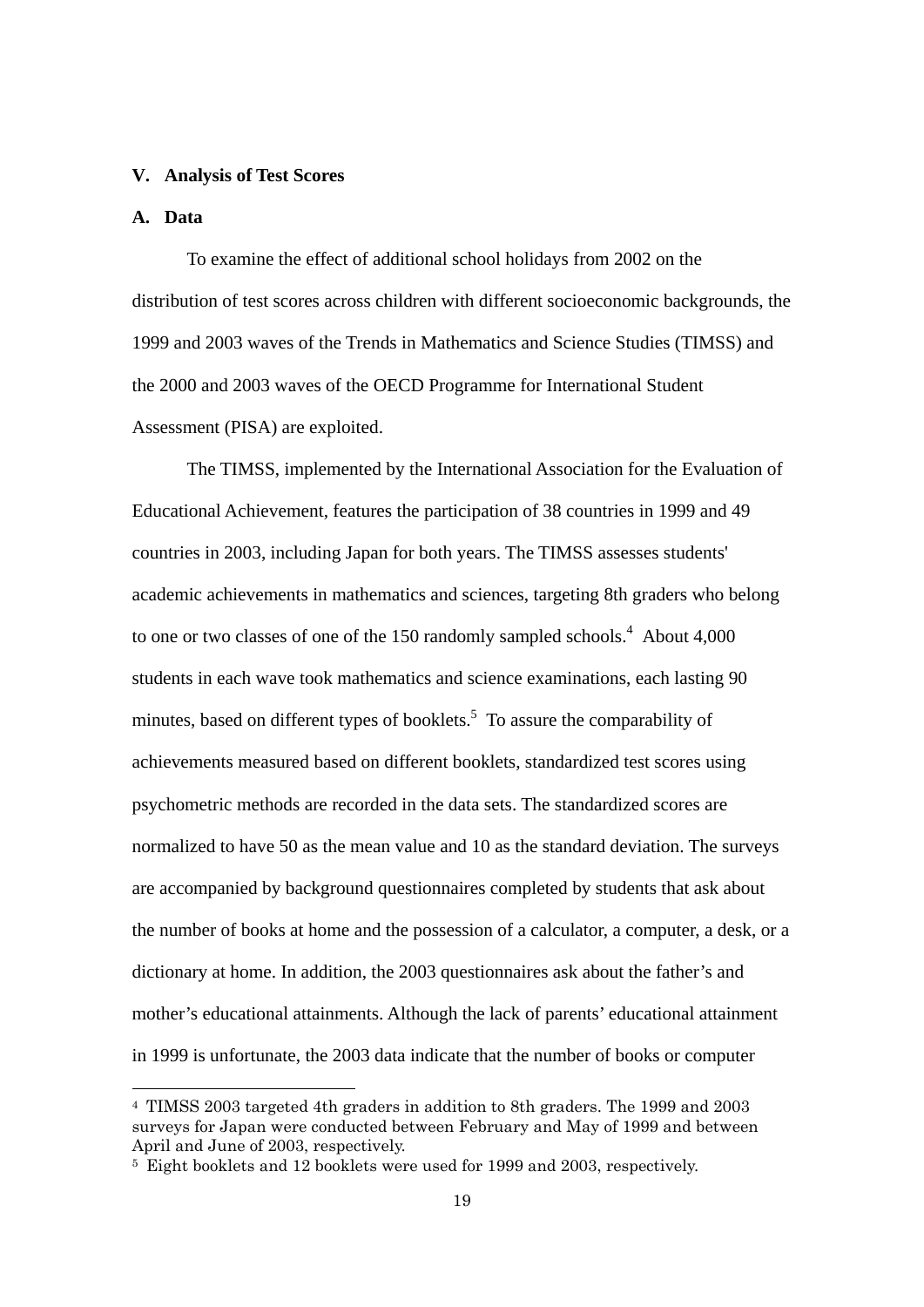possession at home predicts parental educational background well. Thereby, further empirical analysis based on TIMSS utilizes the predicted highest years of parents' education. The analysis sample excludes observations who were born in a foreign country, who repeated a grade, and who have a missing value in test scores, sex, and books and other items possessed at home.

The PISA features participation by 32 countries in 2000 and 30 countries in 2003, including Japan for both years. The PISA tests mathematics, sciences, and reading comprehension and targets 15-year-olds. The 2000 sample includes about 5,300 10th-grade full-time students of 135 randomly sampled high-school classes. The 2003 sample includes about 4,700 full- and part-time students of 144 randomly sampled high-school classes.<sup>6</sup> Students in each wave took reading, mathematics, and science examinations, lasting 120 minutes and based on different types of booklets.<sup>7</sup> Standardized test scores using psychometric methods are normalized to have 50 as the mean value and 10 as the standard deviation. The accompanying survey for students asks about the number of books at home and the possession of own room, a computer, and access to the internet. Only the 2003 survey asks the father's and mother's educational attainments, and educational background of parent is predicted from the possession of books and the other mentioned items at home. The analysis sample excludes observations that have a missing value in test scores, sex, and books and other items possessed at home.

Table 6 reports the descriptive statistics of the analysis sample. Because of the sample construction, standardized test scores do not have exact mean values of 50.

-

<sup>6</sup> High schools in 2003 include high school, secondary educational school (中等教育学校), and technical college (高等専門学校).

<sup>7</sup> Nine booklets and 13 booklets were used for 2000 and 2003, respectively.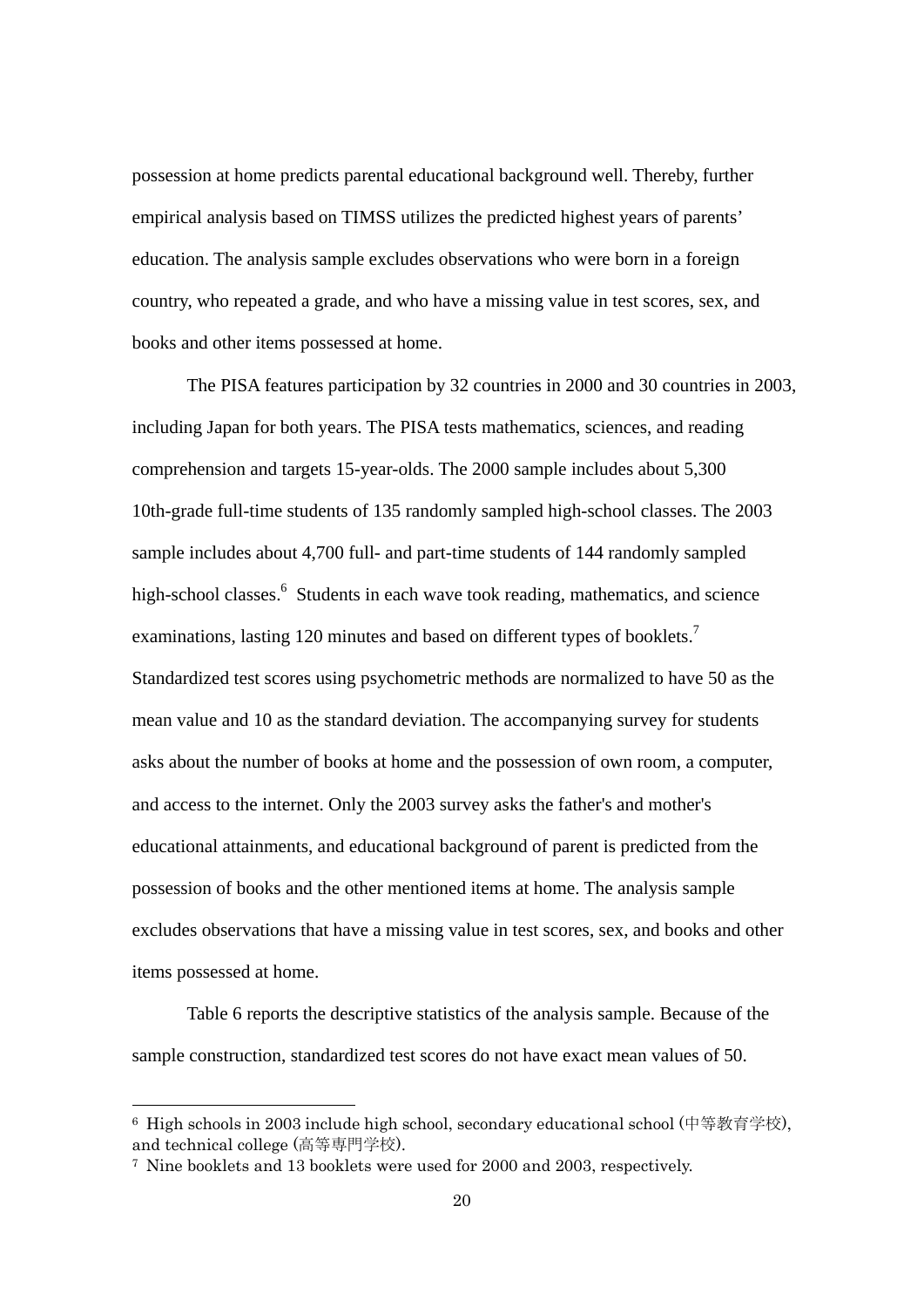Average scores by parental educational backgrounds in the TIMSS for 2003 show that there is a 10-point (=1 standard deviation) difference in average mathematics test scores between children with a college-educated parent and children with a junior-high-school-educated parent. A similar test-score gap by parental education is found for science test scores in the TIMSS 2003. The PISA 2000 and 2003 also indicate similar gaps in average test scores by the educational backgrounds of parents in all three subjects.

About one half of the analysis sample consists of girls for both the TIMSS and the PISA. The distributions of the number of books at home are stable between 1999 and 2003 in the TIMSS and between 2000 and 2003 in the PISA. Since most students had a calculator, a desk, or a dictionary at home in 1999, the possession of these items did not change between 1999 and 2003 in the TIMSS. It is notable that according to this survey, possessing a computer at home increased from 52.5% in 1999 to 83.0% in 2003. This household information is used to predict the highest educational attainment of parents that is missing in the TIMSS 1999.

Parents' educational attainment is indicated by the mother's or father's attainment, whichever is higher, and it is transformed into a continuous variable that takes 16 if a parent is a 4-year-college graduate, 14 if a junior-college graduate, 12 if a high-school graduate, and 9 if a junior-high-school graduate.

This continuous variable is regressed on the possession of books and items at home using a sampling weight based on the TIMSS 2003. The estimation of a weighted least-squares model renders the following result:

21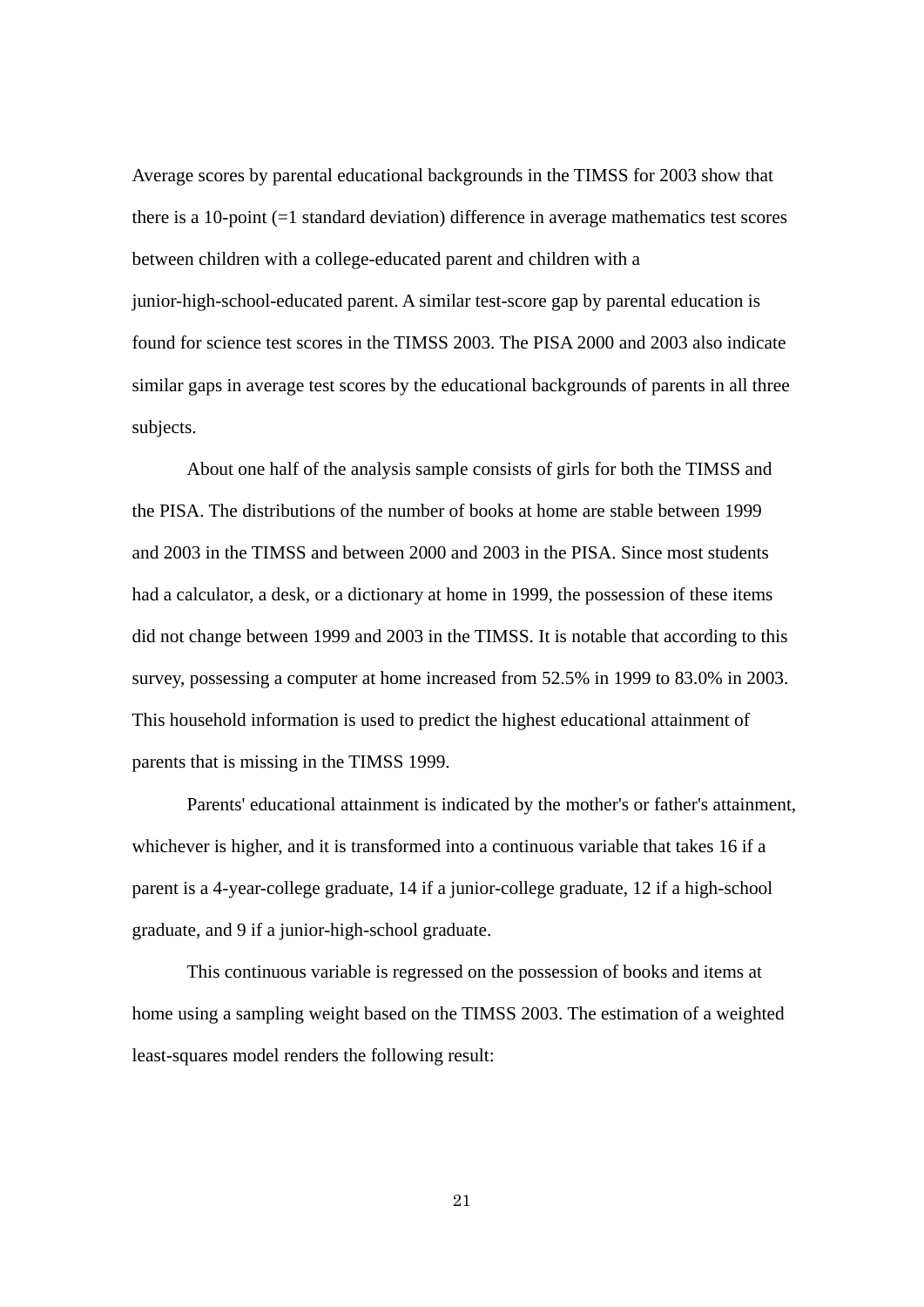$$
\widehat{peduc} = \frac{11.66}{(0.56)} + \frac{0.39}{(0.12)} \text{book}_{11-25} + \frac{0.69}{(0.12)} \text{book}_{26-100} + \frac{0.96}{(0.12)} \text{book}_{101-200} \n+ \frac{1.45}{(0.12)} \text{book}_{201-} - \frac{0.25}{(0.36)} \text{ calculator} + \frac{0.84}{(0.08)} \text{computer} \n+ \frac{0.55}{(0.18)} \text{ desk} + \frac{0.71}{(0.41)} \text{ dictionary}, R^2 = 0.095, N = 3,429.
$$

The more books in the home, the higher is parental educational attainment. Possessing a computer at home is also positively associated with better parental educational background. Based on this regression model, the highest parental educational attainment is predicted for both 1999 and 2003 in the TIMSS. The distribution of predicted values is compressed, compared with the distribution of parents' actual educational attainment that is available for 2003. Moreover, reflecting the fact that students are asked to identify their parents' educational background, the distribution is upward biased compared with the distribution of educational background reported in the JTUS 2001. To maintain the comparability of variation of predicted and actual parental education and correct the upward bias, 16 years of education is assigned as the predicted parental education for the observations whose predicted value lies between 100 and the 75.85 percentile, because 24.15 percent of parents are 4-year college graduates in the JTUS 2001. Similarly, 14, 12, and 9 years of education are assigned based on the percentiles of the predicted value,  $\widehat{peduc}$ . The adjusted predicted parental education is denoted as  $\widehat{peduc}$ . For comparability across 1999 and 2003, predicted parental education is used for both 1999 and 2003.

Predicted parental education is similarly obtained using the PISA 2003. The continuous variable of parental education is regressed on the possession of books, computer, internet, and child's own room. The estimation result is:

22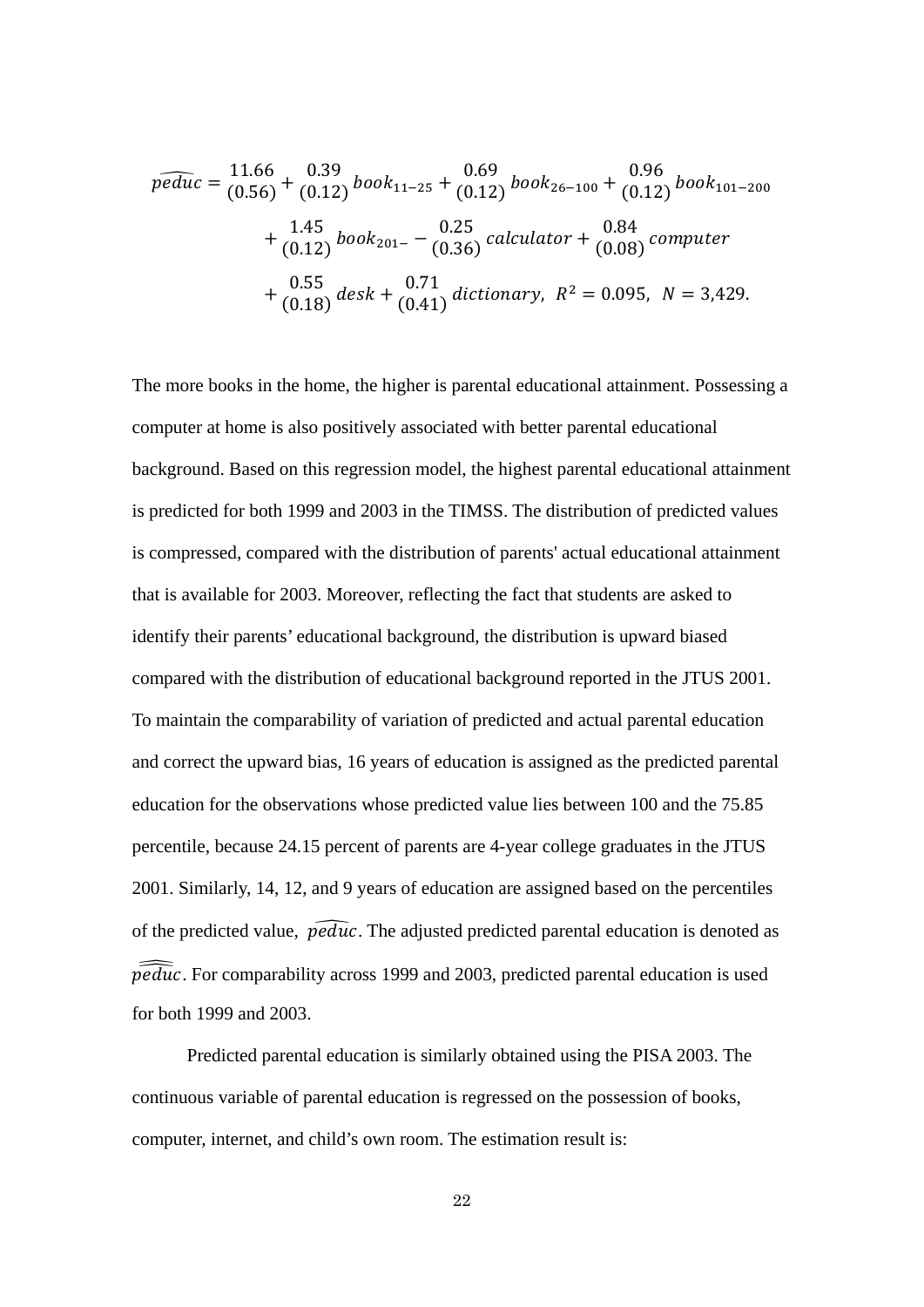$$
\widehat{peduc} = \frac{10.72}{(0.21)} + \frac{3.13}{(0.22)} \text{book}_{1-10} + \frac{3.42}{(0.22)} \text{book}_{11-50} + \frac{3.38}{(0.22)} \text{book}_{51-100} \n+ \frac{3.73}{(0.22)} \text{book}_{101-250} + \frac{3.76}{(0.22)} \text{book}_{251-500} + \frac{3.77}{(0.22)} \text{book}_{501-} \n+ \frac{0.26}{(0.07)} \text{ownroom} - \frac{0.03}{(0.05)} \text{computer} + \frac{0.65}{(0.05)} \text{ internet}, \nR^2 = 0.135, N = 4,697.
$$

Using this result, the adjusted predicted parental education  $\widehat{peduc}$  is constructed for the PISA 2000 and 2003.

#### **B. Socioeconomic gradients of test scores before and after 2002**

Given predicted parental educational attainment as a proxy variable for a child's socioeconomic background in the TIMSS and PISA samples, the socioeconomic gradients of test scores in both 1999 and 2003 are estimated by following model:

Test Score<sub>it</sub><sup>S</sup> = 
$$
\beta_0^S + \beta_1^S \overline{peduc}_{tt} + \beta_2^S \left( \overline{peduc}_{tt} - 12 \right) \times Year2003 + \beta_3^S Year2003
$$
  
+  $u_{it}^S$ , (7)

where Test  $Score_{it}^{S}$  refers to the standardized test score in subject *s*, which refers to either the mathematics or science score of child *i* in year *t*, and  $\widehat{peduc}_{tt}$  is the parental education predicted from the number of books and possession of items at home. The coefficient  $\beta_1^s$  indicates the socioeconomic gradient in 1999, the coefficient  $\beta_2^s$ indicates the change of the socioeconomic gradient between 1999 and 2003, and the coefficient  $\beta_3^s$  indicates the change of the average test score of children with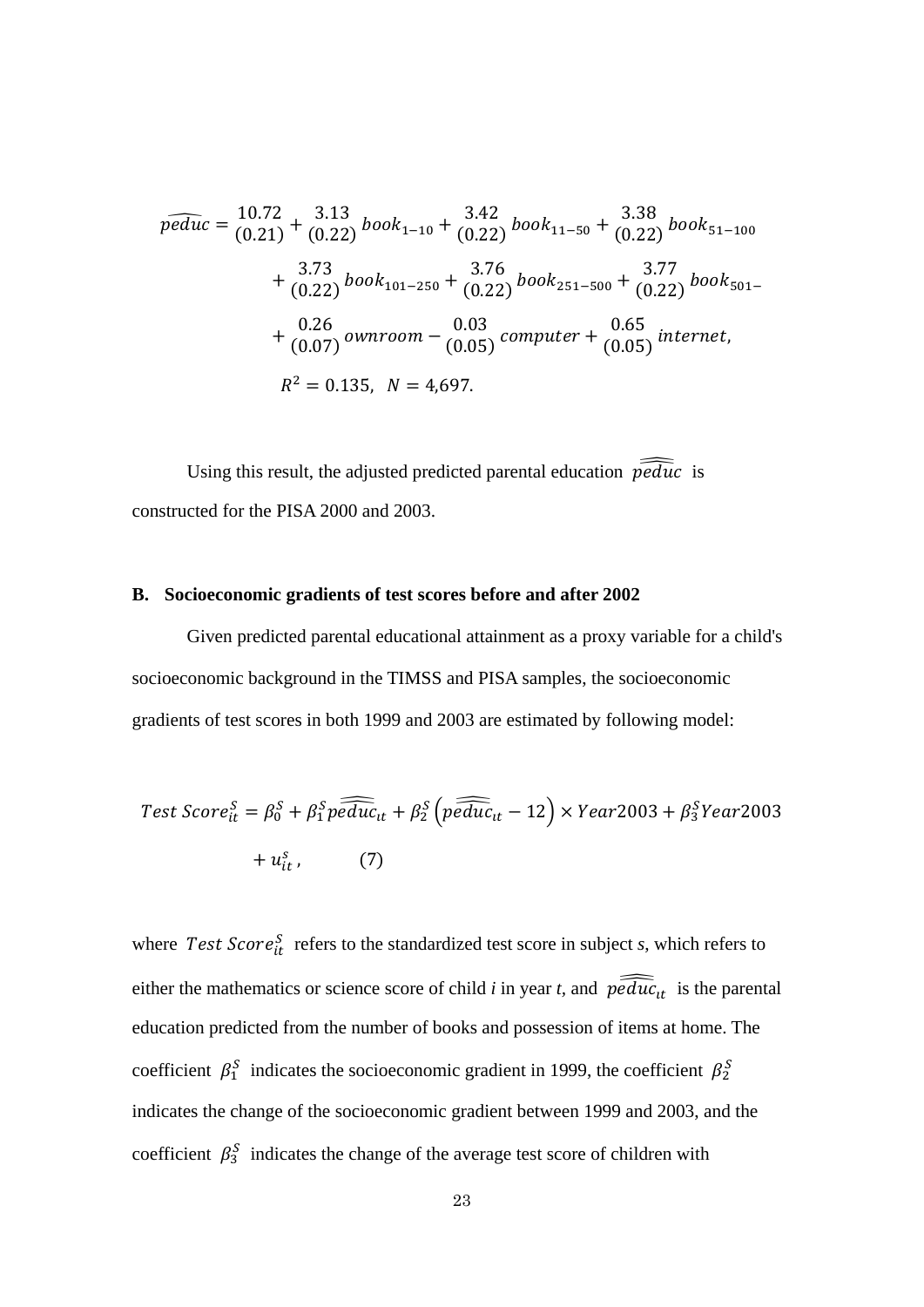high-school-graduate parents. Since the independent variables include generate regressors, the standard errors of OLS estimators are invalid for inferences. To address this problem, the 95% confidence intervals are bootstrapped by a 500-times repetition.

Table 7 reports the regression results based on the TIMSS sample. Column (1) reports the results for mathematics test scores. In 1999, an additional year of predicted parental education increases the average test score by 0.99 point. Thus the average test-score difference between a child with a 4-year-college-graduate parent and a child with junior-high-school-graduate parents is about 7 points. In 2003, the coefficient for an additional year of predicted parental education increases up to 1.19 points. This coefficient turns into about an 8.3-point difference between a child with a college-graduate parent and a child with junior-high-school-graduate parents. This predicted gap is close to the actual gap, which is 10.1 points in 2003, as reported in Table 6. In this four-year period, the socioeconomic gradient increases by about 20%.

Column (2) reports the result for science test scores. An additional year of parental education increases the average science test score by 0.92 in 1999 and by 1.18 in 2003. The approximately 30% increase of the socioeconomic gradient for the science test score is more than its increase for the mathematics test score.

As a mechanism behind the increase of the socioeconomic gradient of test scores, one might argue that the change occurred through the choice of schools. In response to the reduction of school days, parents with more resources may well send their children to schools that do not reduce the amount of teaching, by giving supplementary classes or teaching more effectively in a limited amount of class time. If the correlation between unobserved school quality and parental socioeconomic background becomes stronger because of a more significant sorting of children into schools, the OLS

24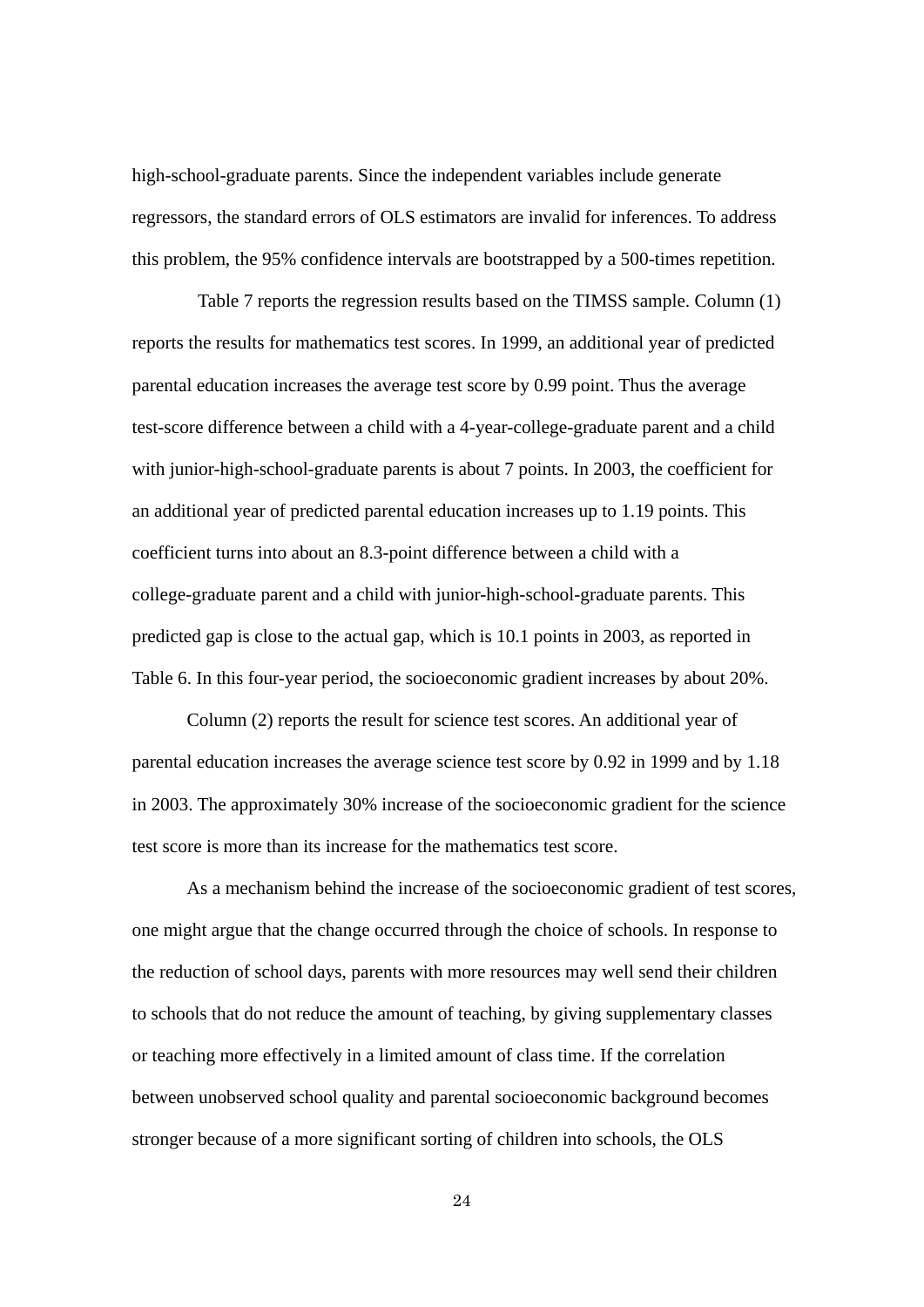estimates of socioeconomic gradients would become larger in 2003 than in 1999. To assess this possibility, the following school  $\times$  year fixed-effects model is estimated to allow for the correlation between parental socioeconomic background and unobserved school quality:

Test Score<sub>ijt</sub><sup>5</sup> = 
$$
\beta_0^S + \beta_1^S p \widehat{educ}_{ijt} + \beta_2^S \left( p \widehat{educ}_{ijt} - 12 \right) \times Year2003_t +
$$
  
 $\beta_3^S Year2003_t + c_{jt} + u_{ijt}^S$ , (8)

where  $c_{it}$  refers to the unobserved determinant of test scores that is common in school *j* in year *t*. In this estimation, the coefficients  $\beta_1^S$  and  $\beta_2^S$  are identified off the variation of predicted parental background within a school in a specific year.

The estimation results of the school  $\times$  year fixed-effects model are reported in Columns (3) and (4) in Table 7. All the estimated coefficients become slightly attenuated, suggesting that the effect of parental background on academic achievement is exercised through the choice of schools. The increase of the socioeconomic gradient of mathematics test scores is statistically significant, even after allowing for the school  $\times$  year fixed effects. The difference between the socioeconomic gradients of 2003 and 1999 is still positive and statistically significant for mathematics test scores, but it is no longer statistically significant for science test scores.

Table 8 reports the estimation results based on the PISA. An additional year of education by either the mother or the father is associated with an increase of  $10<sup>th</sup>$  graders' test scores by about 0.9 point in reading, mathematics, and science. The sizes of coefficients are comparable to the results based on the TIMSS. The estimated slopes in 2003 become 20-30% steeper compared with the slopes in 2000. The negative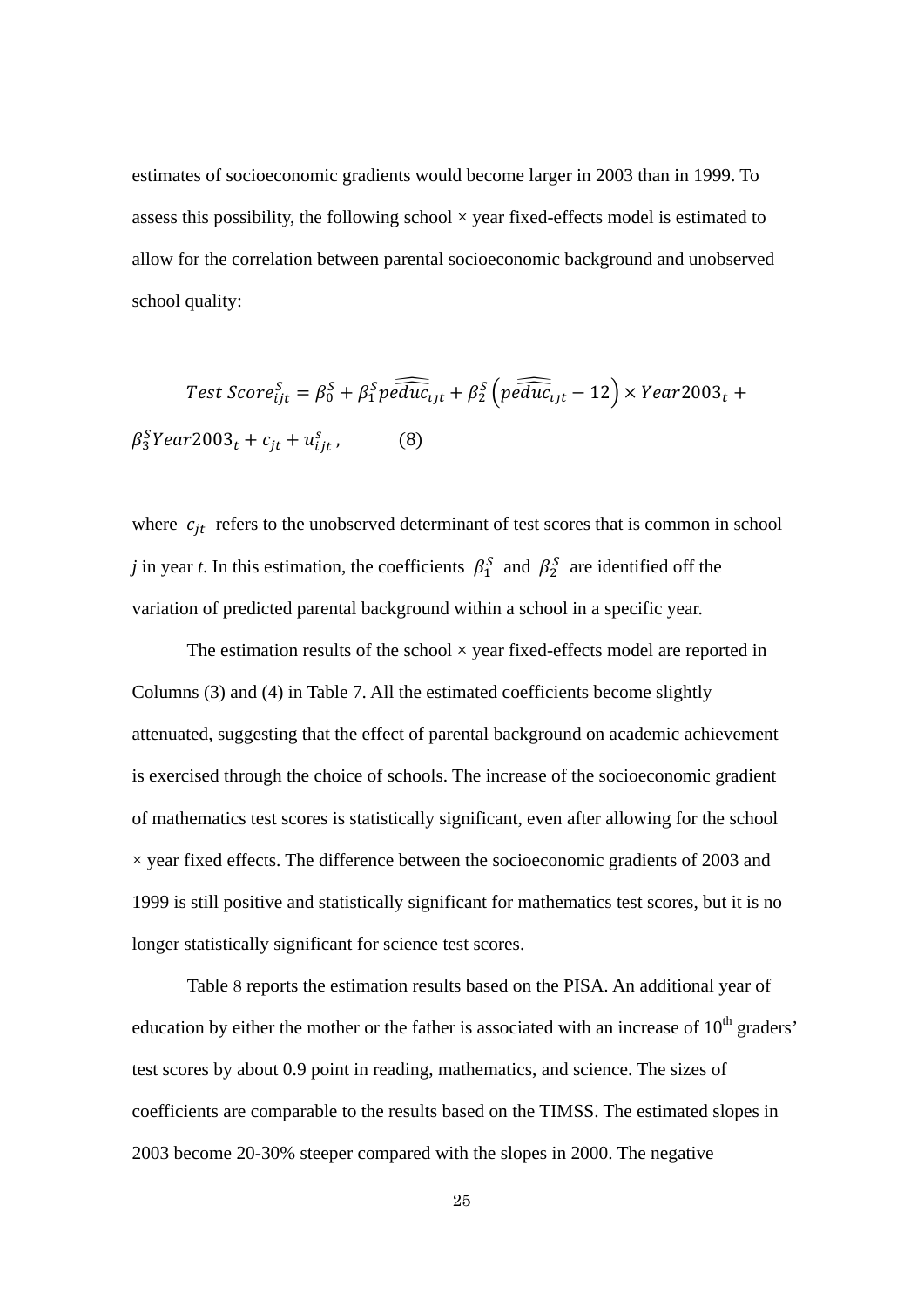coefficient for 2003 implies that the test scores of students with high-school-graduate parents decrease by 4 points for reading and 5 points for mathematics and science in 2003. Girls score better in reading and score worse in mathematics than boys.

Allowing for school  $\times$  year fixed effects attenuates the coefficient for parental education, as reported in Columns (4) to (6), implying that students with better-educated parents are selected in better schools. This attenuation is quite understandable because the PISA targets  $10<sup>th</sup>$  graders who study at high schools, whereas the TIMSS targets  $8<sup>th</sup>$ graders who study at junior-high schools. Only 6.9% of junior-high-school students attend private schools in 2006 (Basic School Survey), and the majority of junior-high-school students attends local public schools that are not academically segregated. In contrast, public and private high schools select their students based on academic performance measured by an entrance examination at the end of  $9<sup>th</sup>$  grade and junior-high school GPA. Therefore, high-school students in Japan are sorted into schools based on their academic performance. This school sorting explains why a significant part of the socioeconomic gradient of test scores is explained by school  $\times$ year fixed effects.

Overall, students' academic performances depend on parental socioeconomic backgrounds, as found in a previous study including Japan (Hojo and Oshio (2010)). Furthermore, the slope becomes steeper after all Saturdays become school holidays in 2002. Combined with the evidence found in the previous section, the widening gap of children's study time by their socioeconomic background results in a widening inequality of test scores among students with different socioeconomic backgrounds.

26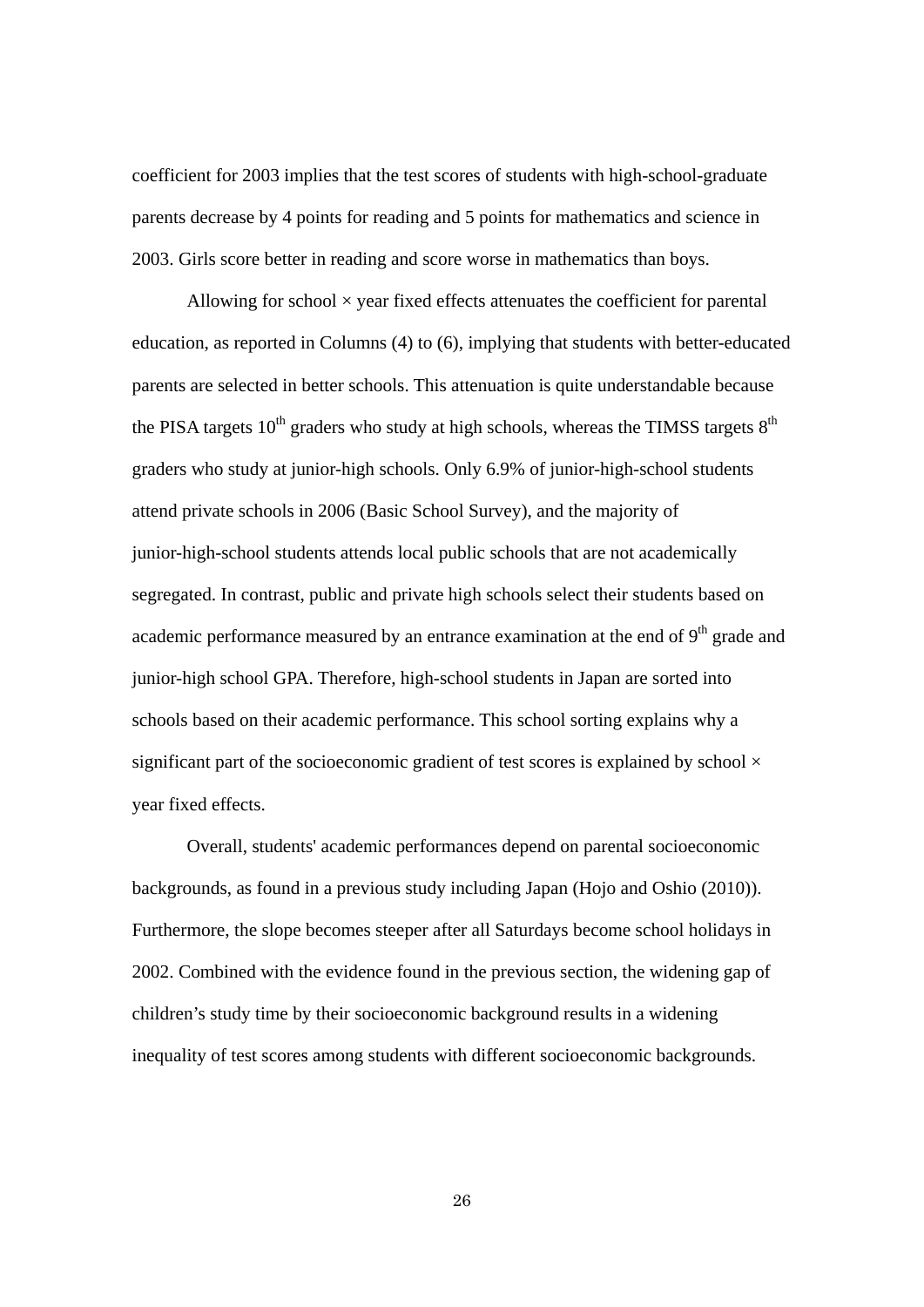#### **VI. Local Average Treatment Effect of Study Time on Students' Achievement**

The findings that the reduction of school days decreases the study time of children with weaker socioeconomic backgrounds and reduces their relative test scores implies that the time spent in a classroom has a positive effect on academic achievement among students with weaker socioeconomic backgrounds. Although previous studies point to the importance of the quality of school education as a determinant of academic achievement (Hanushek (2003) for example), there is limited evidence regarding the effect of study time on academic achievement. $8$  This is presumably because of a serious endogeneity of time spent on studying in the educational production function. The reduction of school days creates an exogenous variation of study time and allows us to estimate the local average treatment effect of study time on academic achievement among students with weaker socioeconomic backgrounds.

Since neither the JTUS nor test-score data contain both study time and academic achievement in a sample, the idea of the two samples instrumental variable (TSIV) estimator by Angrist and Krueger (1992) needs to be applied.

An equation that expresses the causal impact of study time on a test score is expressed as:

$$
y = x_1 \beta_1 + x_2 \beta_2 + u \,, \qquad (9)
$$

where y is test score,  $x_1$  is study time, and  $x_2$  is a vector of explanatory variables that includes parental educational attainment, an indicator for girl, and an indicator for

-

<sup>8</sup> A notable exception is Stinebrickner and Stinebrickner (2008), who estimate the causal impact of study time on the academic achievement of liberal arts college students using the possession of a video game by a randomly assigned roommate.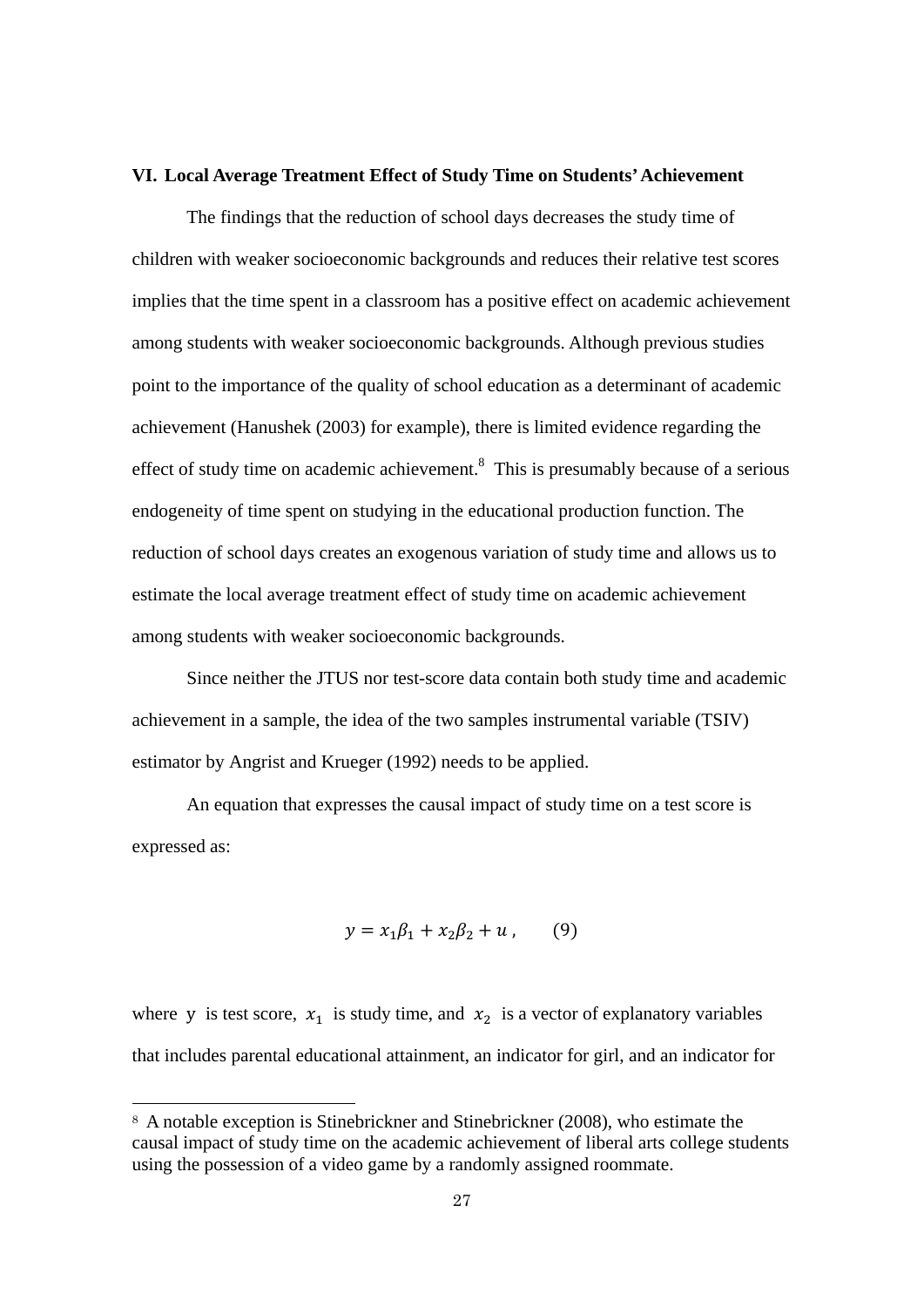school-day reduction. Even with a data set that contains all relevant variables, the causal effect  $\beta_1$  cannot be consistently estimated because of a possible correlation between  $x_1$  and  $u$  (i.e., students with higher ability study longer and score well). To deal with this endogeneity, the study time is instrumented with an exogenous policy change that affects students' study time, expressed by the following first-stage equation:

$$
x_1 = z_1 \gamma_1 + x_2 \gamma_2 + v \,, \qquad (10)
$$

where  $z_1$  is the interaction of an indicator for school-day reduction and parental educational attainment. The key maintained assumption here is that  $z_1$  is uncorrelated with *u* and *v*. Using the estimates  $\hat{\gamma}_1$ ,  $\hat{\gamma}_2$  and the TIMSS or PISA sample, the predicted study time  $\widehat{x_1} = z_1 \widehat{y_1} + x_2 \widehat{y_2}$  is obtained. Note that the TIMSS or PISA sample is used to obtain the predicted value instead of the JTUS sample for the purpose of gaining efficiency in the estimation, as articulated by Inoue and Solon (2010). The estimated equation is:

$$
y = \widehat{x_1}\beta_1 + x_2\beta_2 + e. \qquad (11)
$$

This equation is estimated by OLS for the TIMSS sample and by IV for the PISA sample, using the number of books at home as the IV. The 95% confidence interval of the estimator is calculated by bootstrap with 500 repetitions, because the presence of a generated regressor makes usual standard errors inconsistent.<sup>9</sup>

The sample of  $9<sup>th</sup>$  graders is used to estimate equation (10), because the study

-

<sup>9</sup> Inoue and Solon (2010) note that Murphy and Topel's (1985) method is the correct method for obtaining standard errors, unless relying on the bootstrap.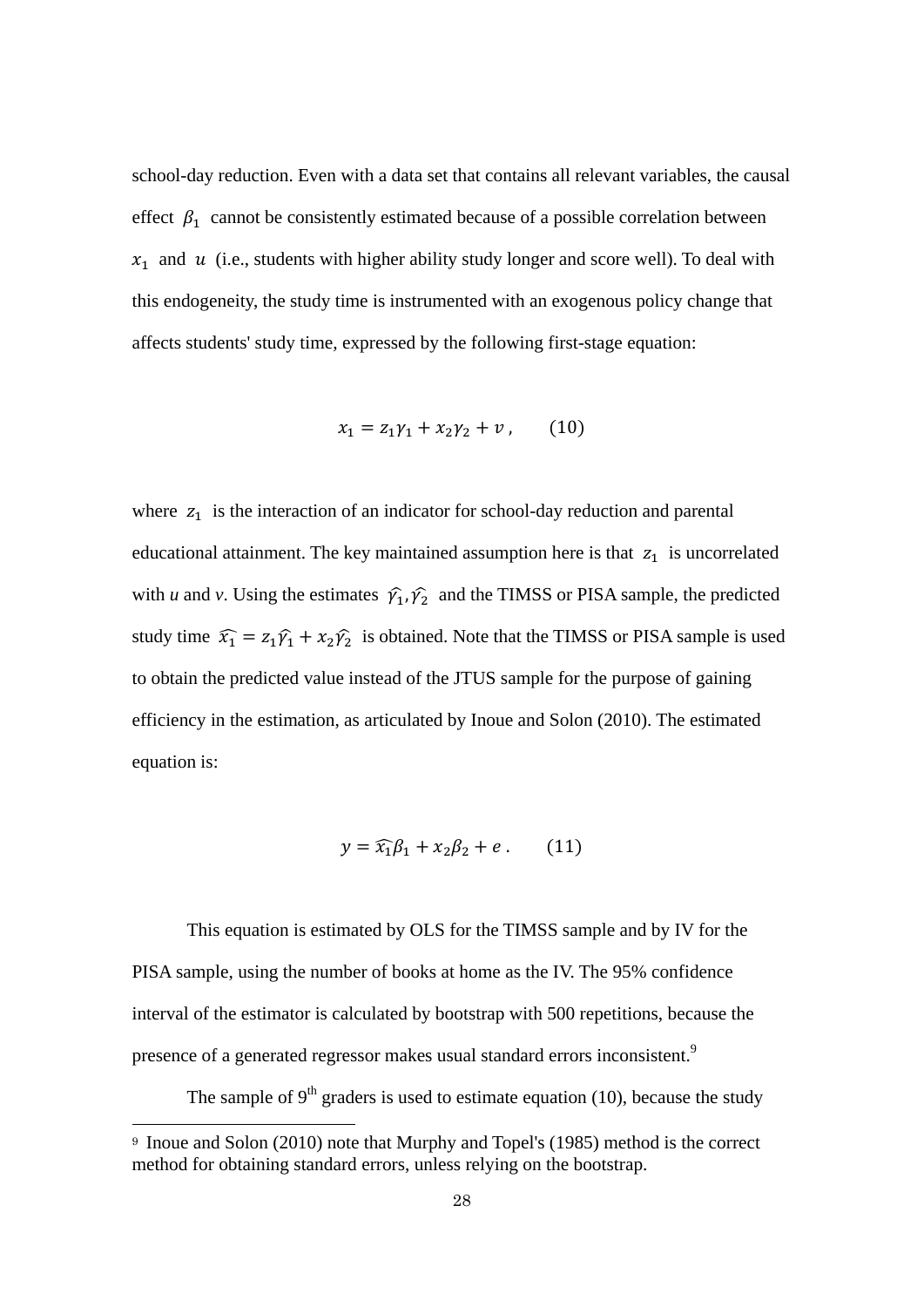time of  $8<sup>th</sup>$  or  $10<sup>th</sup>$  graders does not have sufficient variation so that the interaction term of parental education and after-policy change dummy is statistically significant. Eighth and  $10<sup>th</sup>$  graders are used to estimate equation (11), however, because the test scores are available only among them. The change of the socioeconomic gradient of test scores after the school-day reduction is expected to be larger for  $9<sup>th</sup>$  graders than for  $8<sup>th</sup>$  and  $10^{th}$  graders, and thus the estimated  $\beta_1$  is interpreted as the lower bound of the causal effect of study time on test scores.

Table 9 Column (1) reports the estimation result of equation (10) based on the JTUS, which is the first-stage equation. The estimated coefficient indicates that the socioeconomic gradient of study time becomes steeper by 6.76 minutes per day after 2002. This estimated coefficient is statistically significant with a p-value of 0.057. Columns (2) and (3) report the estimation results of equation (11) for mathematics and science scores based on 8<sup>th</sup> graders in the TIMSS. These estimation results indicate that if a student studies 1 hour more every day, the mathematics score increases by 9.6 points. Similarly, one additional hour of study increases the science score by 8.4 points. Considering the fact that the gap of mathematics test scores between students with junior-high-school-graduate parents and 4-year-college-graduate parents is 10.1 points, an additional one hour of study per day fills a significant amount of the gap between disadvantaged and advantaged students.

Columns (4) to (6) report the OLS estimates of study time on test scores based on the PISA. The coefficient in Column (4) implies that if a student studies 1 hour more every day, the reading score increases by 2.4 points. Similar results are obtained for the mathematics and science scores, as reported in Columns (5) and (6). One additional hour of study per day increases the mathematics test score by 2.4 points and the science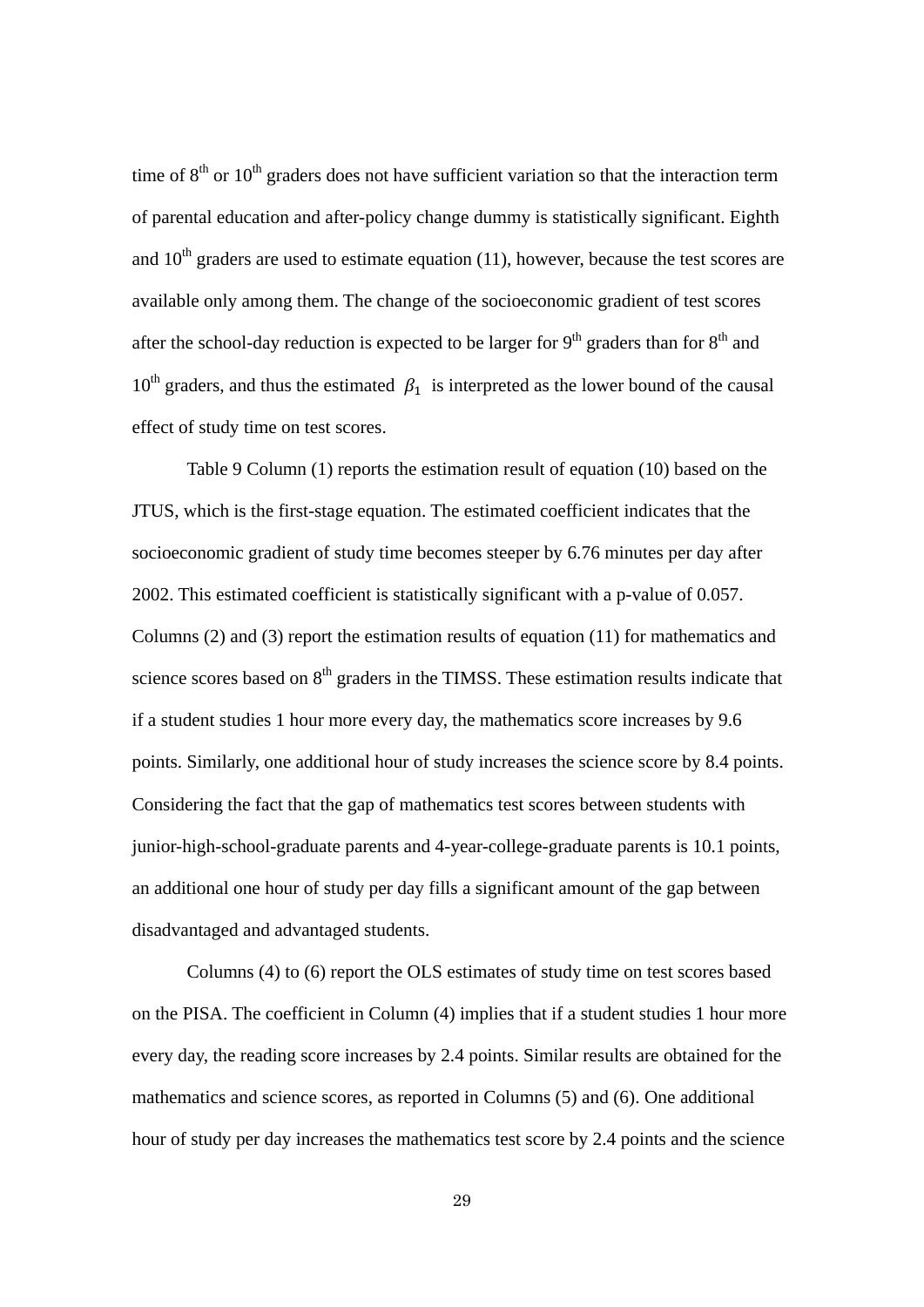score by 1.8 points, while the 95% confidence interval marginally crosses 0.

The effects of study time on test scores are identified off the reduction of study time of students with less-educated parents caused by the school-day reduction. Thus the estimates are interpreted as the local average treatment effects among students with less-educated parents. Therefore, the results imply that extending study time is productive even among students with weak socioeconomic backgrounds. Some may argue that letting socially disadvantaged students study longer is a waste of their time and public funds, but this argument is not supported by empirical findings.

#### **VII. Conclusion**

This paper examined the heterogeneous responses of students' time use and academic achievements to the increase of school holidays, using the all-Saturdays-off policy implemented from 2002 in the Japanese compulsory education system.

The theoretical discussion articulated that the reduction of compulsory education can affect study time and test scores heterogeneously, depending on family background. Who is affected by the policy change and how they are affected depend on the way study time and parental resources are combined in the production of students' achievement.

The analysis of the time-use survey of  $9<sup>th</sup>$  graders revealed that setting a Saturday as an additional school holiday increases the socioeconomic gradient of study time by about 80%. This increase of the socioeconomic gradient of study time translates into an increase in the socioeconomic gradient of academic achievement of  $8<sup>th</sup>$  and  $10<sup>th</sup>$ graders. The analysis of the TIMSS and the PISA revealed that the socioeconomic gradient of test scores became 20-30% steeper in 2003 compared with 1999 or 2000 in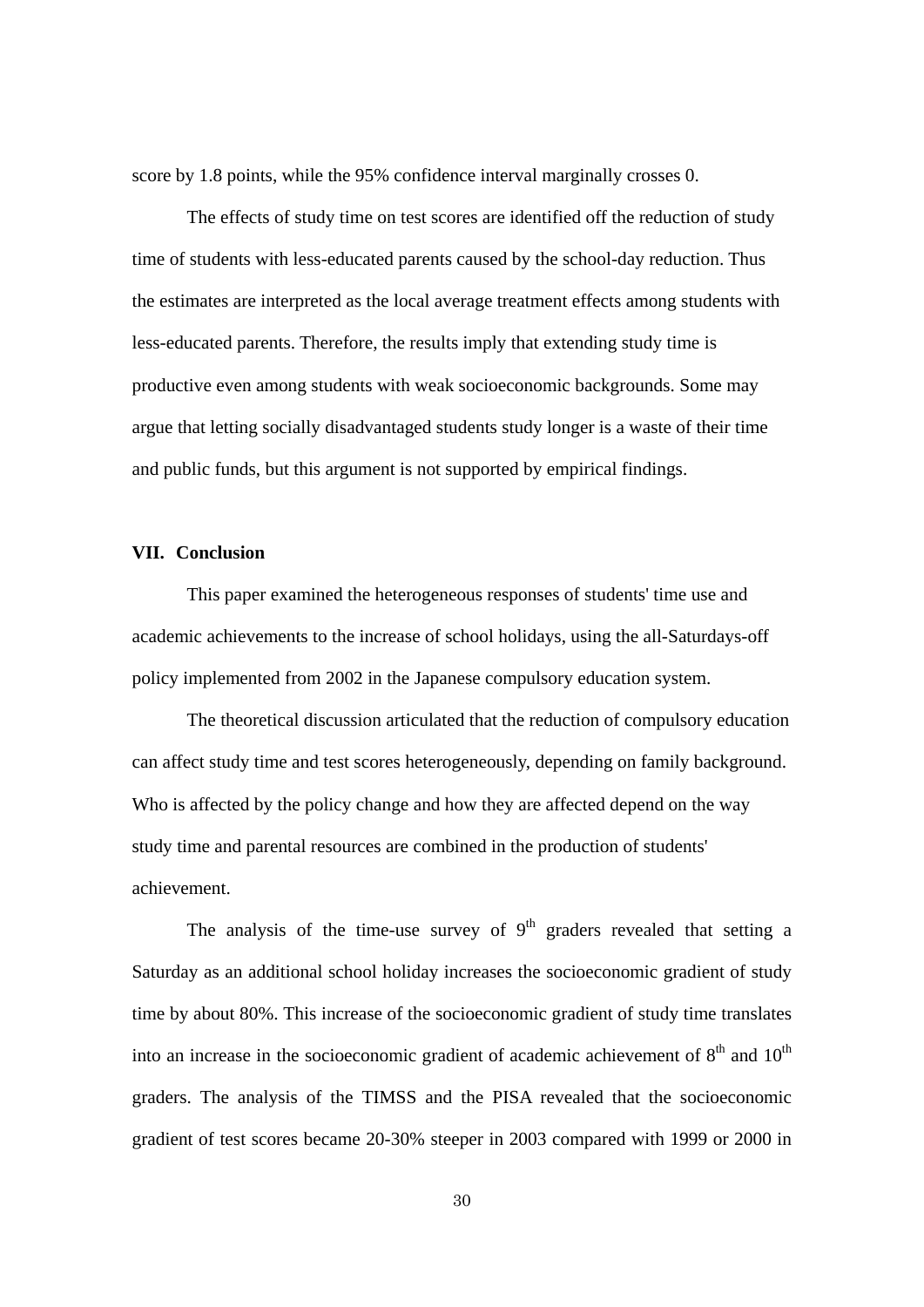reading, mathematics, and science.

The results reported in this paper directly indicate that time-intensive compulsory education suppresses the heterogeneity of children's time use that depends heavily on parental socioeconomic background. The results also imply that study time is a valuable input for academic achievement, even among socioeconomically disadvantaged children. Therefore, time-intensive compulsory education contributes to homogenizing the academic achievement of children across the range of socioeconomic backgrounds. Consequently, reducing the intensity of compulsory education is likely to make the rich get richer and the poor get poorer through giving more discretion to parents on their children's time use. After all, schools are a leveling institution rather than a labeling institution.

#### References

Aakvik, Arild, Kjell G. Salvanes and Kjell Vaage. 2010. "Measuring Hetorogeneity in the Returns to Education Using an Educational Reform." *European Economic Review*, 54(4), 483-500.

Alexander, Karl L., Doris R. Entwisle and Linda S. Olson. 2007. "Lasting Consequences of the Summer Learning Gap." *American Sociological Review*, 72(2), 167-80.

Angrist, Joshua D. and Alan B. Krueger. 1992. "The Effect of Age at School Entry on Educational Attainment: An Application of Instrumental Variables with Moments from Two Samples." *Journal of the American Statistical Association*, 87(418), 328–36.

Behrman, Jere R., Robert Pollak and Paul Taubman. 1982. "Parental Preferences and Provision for Progeny." *Journal of Political Economy*, 90(1), 52-73.

Black, Sandra E., Paul J. Devereux and Kjell G. Salvanes. 2008. "Staying in the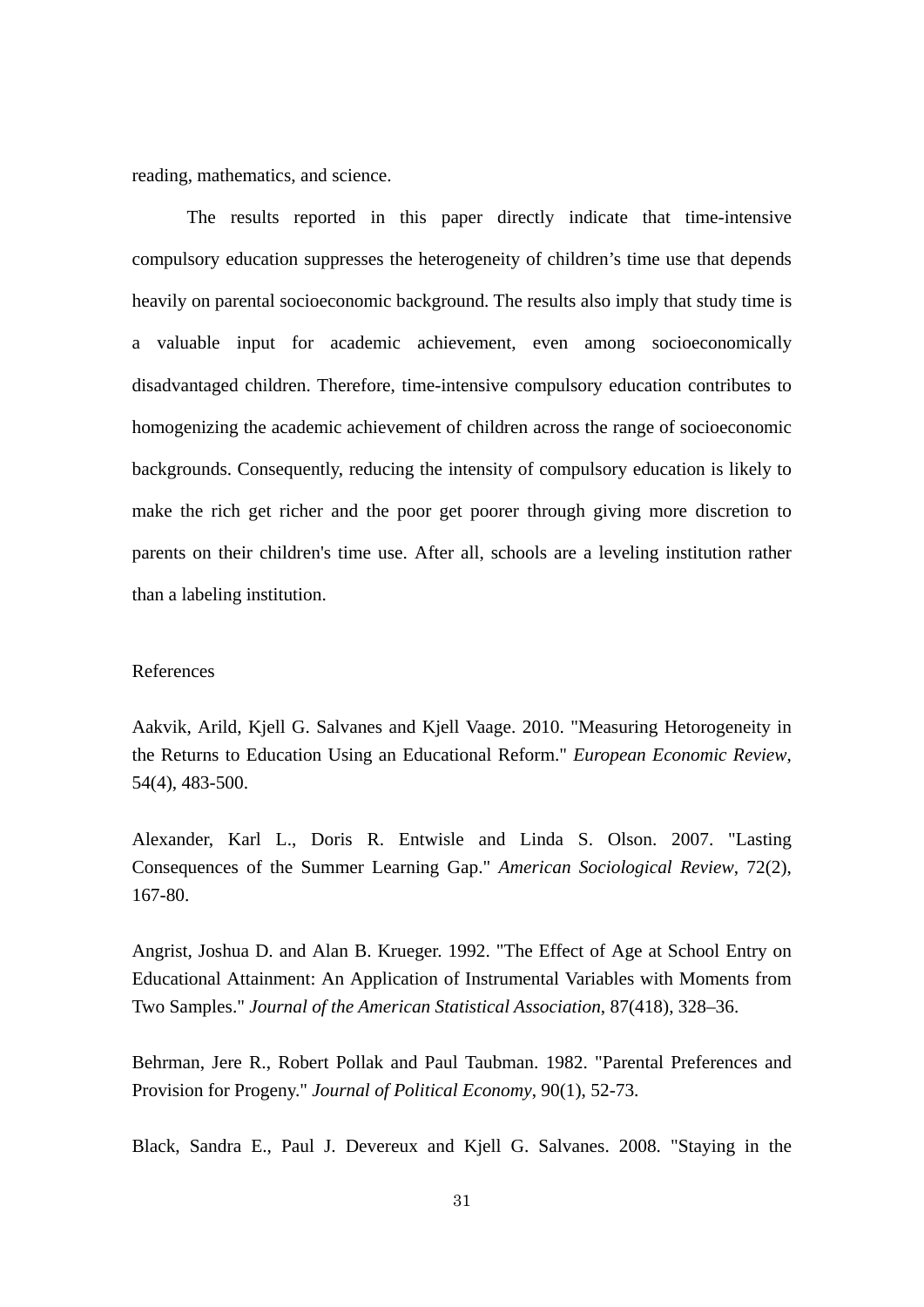Classroom and out of the Maternity Ward? The Effect of Compulsory Schooling Laws on Teenage Births." *The Economic Journal*, 118, 1025–54.

Brunello, Giorgio, Guglielmo Weber and Christoph T. Weiss. 2012. "Books Are Forever: Early Life Conditions, Education and Lifetime Income." University of Padua.

Downey, Douglas B., Paul T. von Hippel and Beckett Broh. 2004. "Are Schools the Great Equalizer? School and Non-School Sources of Inequality in Cognitive Skills." *American Sociological Review*, 69(5), 613-35.

Glomm, Gerhard. 1997. "Parental Choice of Human Capital Investment." *Journal of Development Economics*, 53(1), 99-114.

Hanushek, Eric A. 2003. "The Failure of Input-Based School Policies." *Economic Journal*, 113(485), F64–F98.

Hojo, Masakazu and Takashi Oshio. 2010. "What Factors Determine Student Performance in East Asia? New Evidence from Timss 2007." Institute of Economic Research, Hitotsubashi University.

Hryshko, Dmytro, María José Luengo-Prado and Bent E. Sørensen. 2011. "Childhood Determinants of Risk Aversion: The Long Shadow of Compulsory Education." *Quantitative Economics*, 2(1), 37-72.

Inoue, Atsushi and Gary Solon. 2010. "Two-Sample Instrumental Variables Estimators." *Review of Economics and Statistics*, 92(3), 557-61.

Jacob, Brian A. and Lars Lefgren. 2003. "Are Idle Hands the Devil's Workshop? Incapacitation, Concentration, and Juvenile Crime." *American Economic Review*, 93(5), 1560-77.

Kariya, Takehiko. 2001. *Kaisoka Nihon to Kyoiku Kiki*. Tokyo: Yushindo Koubunsha.

Kawaguchi, Daiji, Hisahiro Naito and Izumi Yokoyama. 2008. "Labor Market Responses to Legal Work Hour Reduction: Evidence from Japan." Cabinet Office, Japanese Government.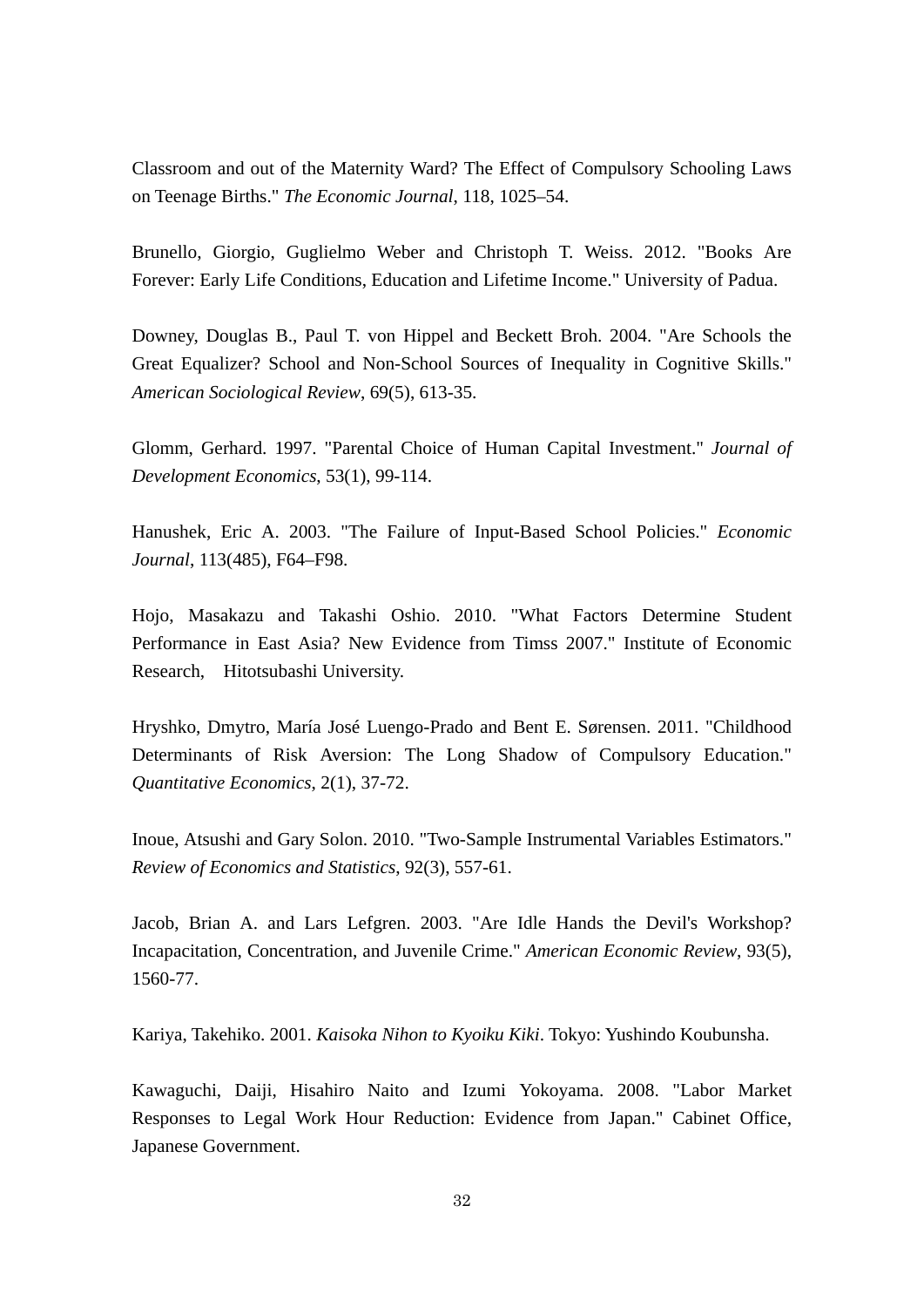Lee, Jungmin, Daiji Kawaguchi and Daniel S. Hamermesh. 2012. "Aggregate Impacts of a Gift of Time." *American Economic Review*, 102(3), 612-16.

Meghir, Costas and Mårten Palme. 2005. "Educational Reform, Ability and Family Background." *The American Economic Review*, 95(1), 414-24.

Murphy, Kevin M. and Robert H. Topel. 1985. "Estimation and Inference in Two-Step Econometric Models." *Journal of Business & Economic Statistics*, 3(4), 370-79.

Stinebrickner, Ralph and Todd R. Stinebrickner. 2008. "The Causal Effect of Studying on Academic Performance." *The B.E. Journal of Economic Analysis & Policy*, 8(1).

Tanaka, Ryuichi. 2008. "The Gender-Asymmetric Effect of Working Mothers on Children's Education: Evidence from Japan." *Journal of the Japanese and International Economies*, 22(4), 586-604.

Ueda, Atuko. 2009. "Intergenerational Mobility of Earnings and Income in Japan." *B.E. Journal of Economic Analysis & Policy*, 9(1).

Yamada, Ken. 2011. "Family Background and Economic Outcomes in Japan," *SMU Economics & Statistics Working Paper Series.*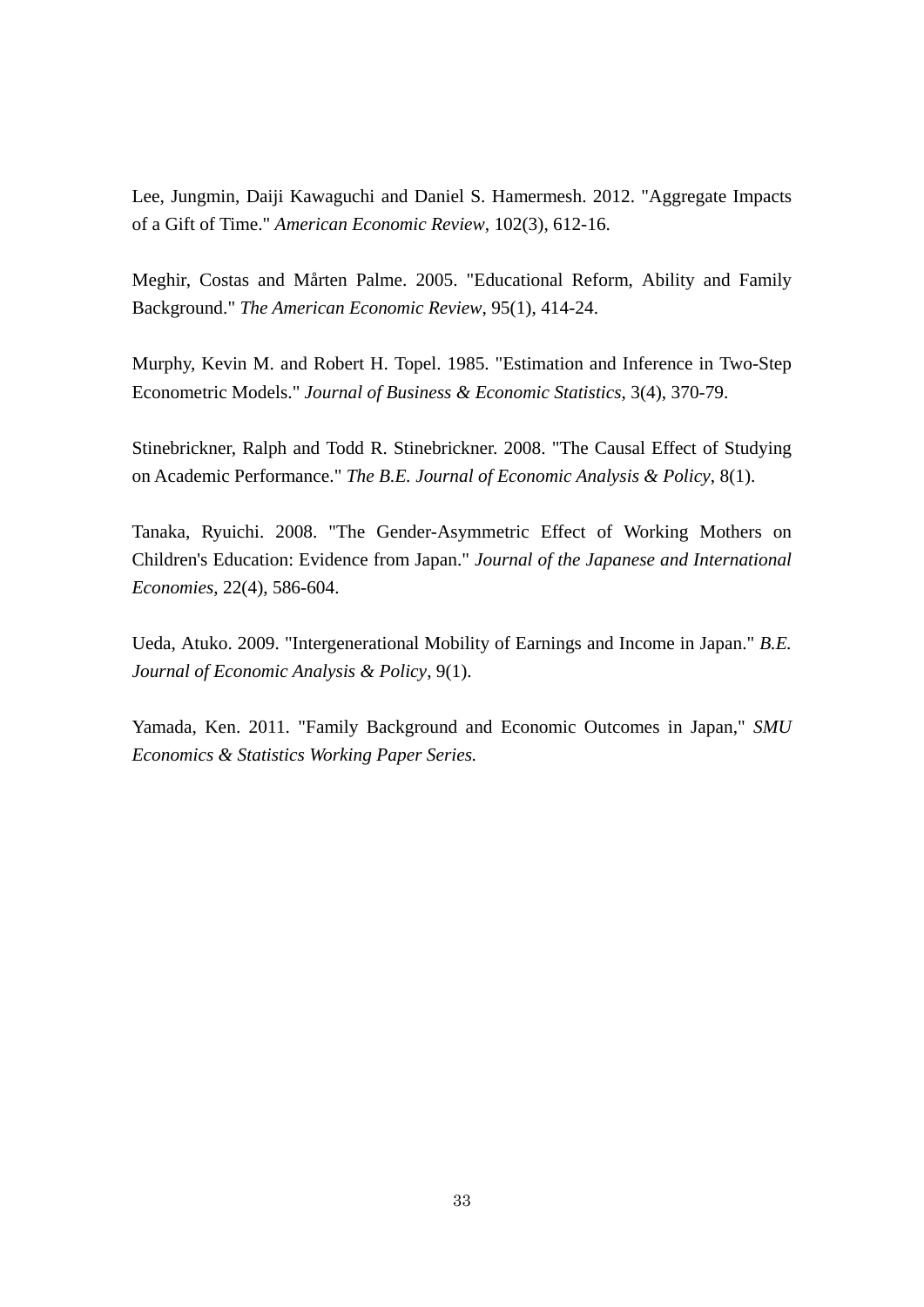|                                    | 1996  | 2001  | 2006  |
|------------------------------------|-------|-------|-------|
| Study (Minutes per Day)            | 434   | 463   | 458   |
| Weekdays                           | 517   | 540   | 556   |
| Saturday                           | 297   | 366   | 242   |
| Sunday                             | 148   | 190   | 192   |
| Leisure (Minutes per Day)          | 254   | 228   | 220   |
| Weekdays                           | 196   | 174   | 156   |
| Saturday                           | 371   | 310   | 374   |
| Sunday                             | 435   | 403   | 388   |
| Other activities (Minutes per Day) | 752   | 750   | 761   |
| Weekdays                           | 728   | 726   | 728   |
| Saturday                           | 771   | 763   | 825   |
| Sunday                             | 856   | 847   | 860   |
| Girl(%)                            | 49    | 50    | 50    |
| Head Education=9 (%)               | 24    | 16    | 14    |
| Head Education=12 (%)              | 47    | 45    | 46    |
| Head Education=14 (%)              | 5     | 8     | 10    |
| Head Education=16 (%)              | 24    | 31    | 31    |
| Female Headed (%)                  | 10    | 11    | 15    |
| Single Parenthood (%)              | 14    | 13    | 20    |
| Mother's Employment (%)            | 28    | 29    | 25    |
| Annual Income -39 (%)              | 18    | 20    | 25    |
| Annual Income 40-59 (%)            | 23    | 21    | 22    |
| Annual Income 60-89 (%)            | 33    | 32    | 32    |
| Annual Income 90- (%)              | 25    | 25    | 18    |
| Observations                       | 7,645 | 4,852 | 4,140 |

Table 1 **Descriptive Statistics of the Japan Time-use Survey Sample, 9th Graders**

Note: Household income is measured in 100,000 yen (approximately, \$US1,000). Sampling weights are used. Study includes commute, study, and research. The commute time is included in study time because it is a fixed time cost for studying. The average commute time was 47, 38, and 34 minutes in 1996, 2001, and 2006, respectively. Leisure includes shopping, moving, watching TV and listening to the radio, hobbies, sports, social activities, and associations. Tertiary and other includes sleeping, personal care, eating, working, housekeeping, nursing, child rearing, rest, medical care, and other activities.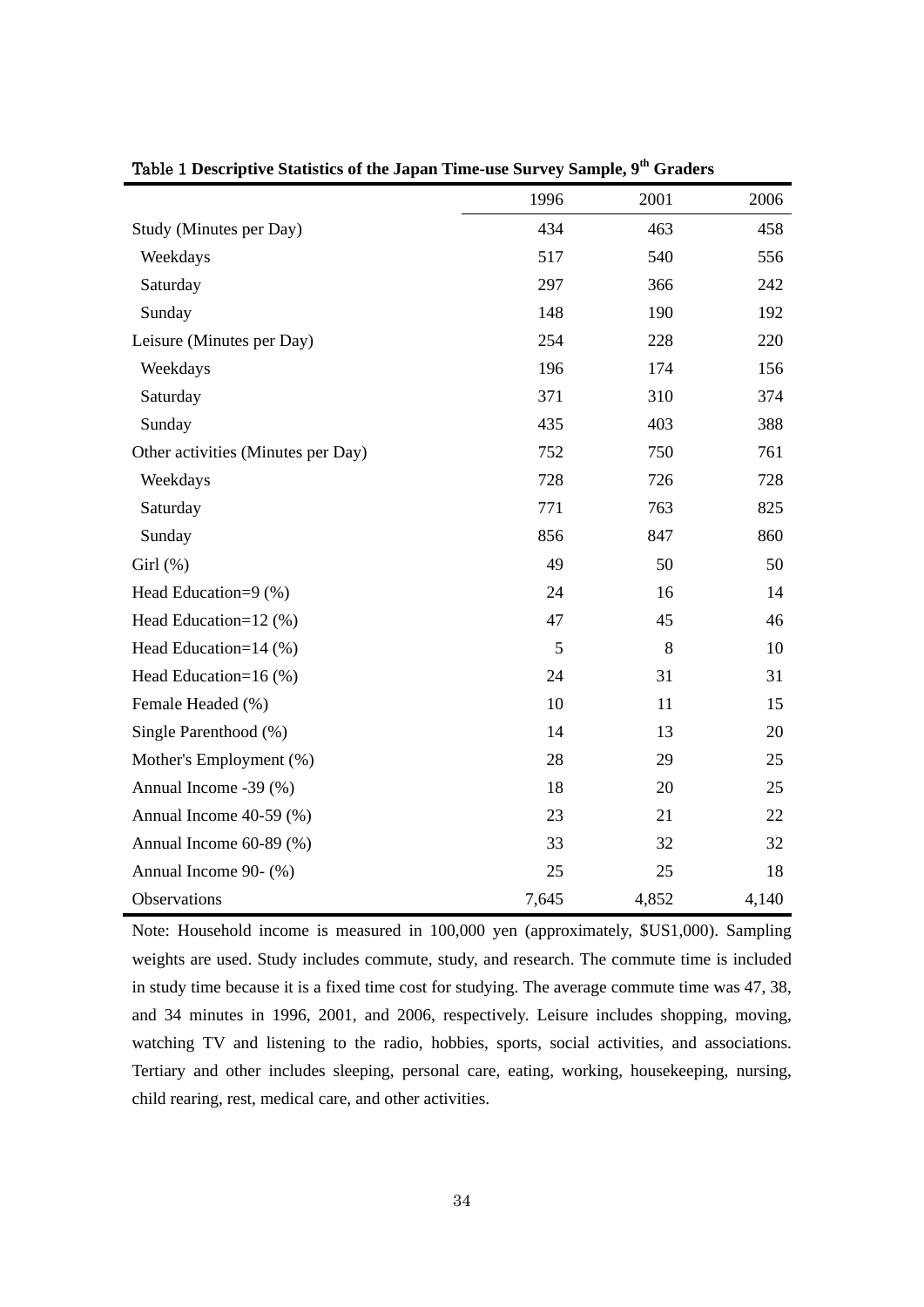|                                    | (1)     | (2)      | (3)      | (4)               |
|------------------------------------|---------|----------|----------|-------------------|
|                                    | Mon-Fri | Sat      | Sun      | <b>Daily Mean</b> |
| <b>Head Education</b>              | 5.80    | 6.63     | 4.84     | 5.34              |
|                                    | (2.18)  | (2.38)   | (2.38)   | (1.90)            |
| (Head Education -12) $\times$ 2001 | $-1.42$ | $-0.44$  | 5.63     | 1.39              |
|                                    | (3.59)  | (3.58)   | (3.61)   | (3.08)            |
| (Head Education -12) $\times 2006$ | 1.41    | 9.85     | 8.31     | 7.00              |
|                                    | (4.06)  | (5.04)   | (3.82)   | (3.53)            |
| 2001                               | 21.44   | 67.28    | 34.78    | 24.24             |
|                                    | (7.85)  | (9.04)   | (8.42)   | (7.33)            |
| 2006                               | 35.74   | $-60.09$ | 37.87    | 16.05             |
|                                    | (8.67)  | (12.87)  | (8.81)   | (8.31)            |
| Girl                               | 28.31   | 16.42    | 30.74    | 25.76             |
|                                    | (7.09)  | (9.06)   | (7.14)   | (6.23)            |
| Female Headed                      | $-1.59$ | $-29.65$ | $-6.15$  | 7.13              |
|                                    | (20.88) | (36.73)  | (22.84)  | (18.51)           |
| <b>Single Parent</b>               | $-8.89$ | $-13.24$ | 7.96     | $-8.31$           |
|                                    | (18.48) | (34.15)  | (21.17)  | (16.40)           |
| Mother Work                        | $-8.94$ | $-9.05$  | $-11.50$ | $-9.70$           |
|                                    | (7.97)  | (11.56)  | (7.72)   | (6.90)            |
| Annual Income 40-59                | $-1.32$ | 1.17     | $-5.03$  | 6.32              |
|                                    | (10.74) | (12.02)  | (10.17)  | (9.75)            |
| Annual Income 60-89                | 20.36   | 22.31    | 20.27    | 29.78             |
|                                    | (10.04) | (12.92)  | (10.08)  | (9.35)            |
| Annual Income 90-                  | 32.02   | 58.58    | 38.26    | 34.00             |
|                                    | (11.47) | (13.79)  | (11.74)  | (10.43)           |
| Constant                           | 421.01  | 191.03   | 59.74    | 338.93            |
|                                    | (27.79) | (29.77)  | (29.04)  | (24.04)           |
| $R^2$                              | 0.03    | 0.09     | 0.05     | 0.02              |
| $\cal N$                           | 6,226   | 5,231    | 5,180    | 16,637            |

Table 2 **Changes of Child's Study Time by Head's Educational Attainment Before and**  After All Saturdays Became School Holidays in 2002, 9<sup>th</sup> Graders, Minutes Per Day

Note: Sample includes age 15 if born between April and September, or age 14 if born between October and March. All estimations are weighted by sampling weights. Standard errors are in parentheses. Household income is measured in 100,000 yen (approximately, \$US1,000).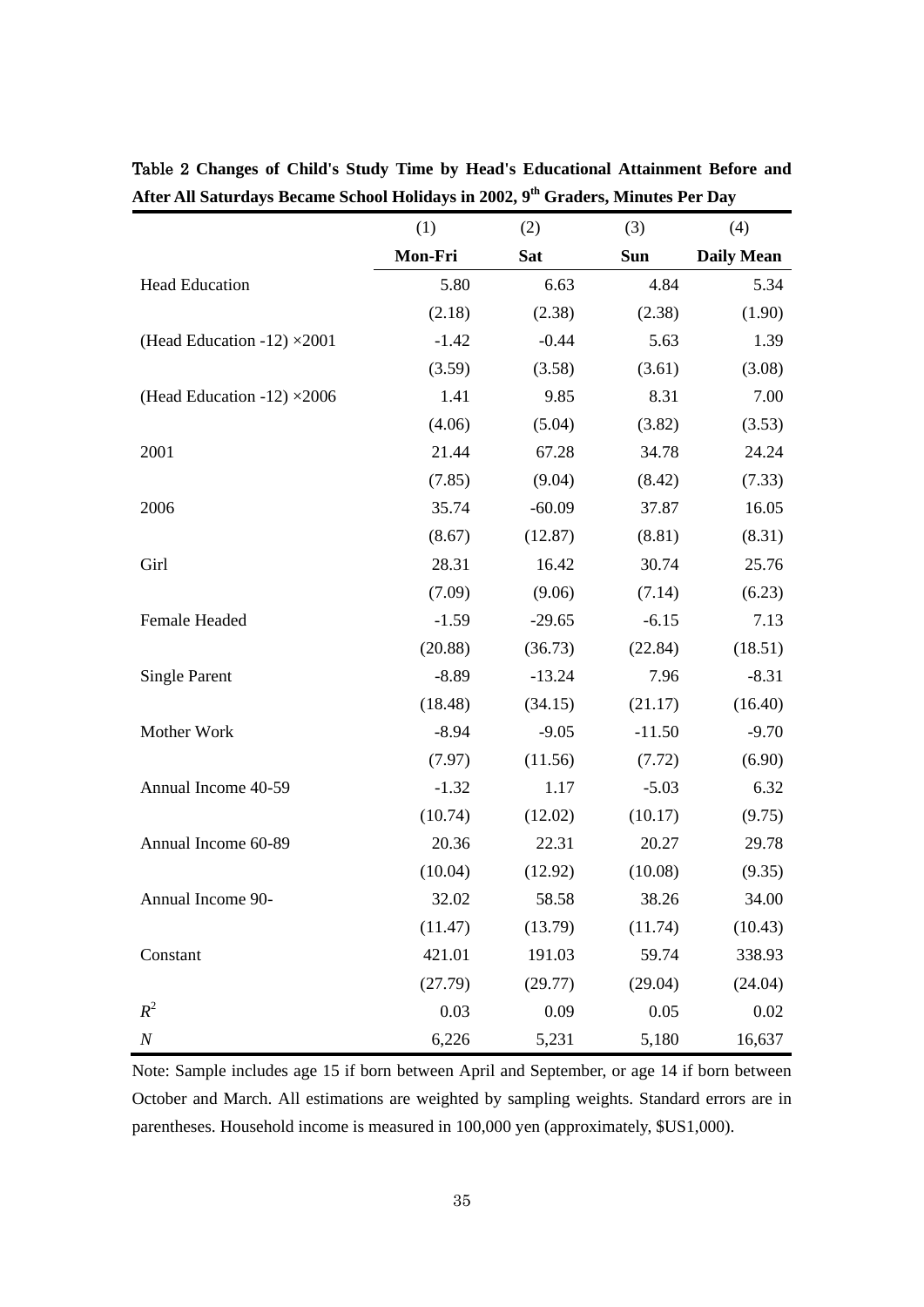|                                        | (1)            | (2)            | (3)            | (4)            |
|----------------------------------------|----------------|----------------|----------------|----------------|
|                                        | $2nd$ Saturday | $3rd$ Saturday | $2nd$ Saturday | $3rd$ Saturday |
| <b>Head Education</b>                  | 12.39          | 0.24           | 11.17          | 0.44           |
|                                        | (5.20)         | (3.01)         | (4.59)         | (2.95)         |
| (Head Education -12) $\times$ 2006     | 1.38           | 16.65          | $-1.28$        | 17.45          |
|                                        | (7.70)         | (6.65)         | (6.65)         | (5.28)         |
| 2006                                   | $-38.60$       | $-185.07$      |                |                |
|                                        | (22.75)        | (13.65)        |                |                |
| Prefecture $\times$ Year Fixed Effects | N <sub>o</sub> | N <sub>o</sub> | Yes            | Yes            |
| $R^2$                                  | 0.06           | 0.21           | 0.72           | 0.78           |
| N                                      | 1,119          | 1,725          | 1,119          | 1,725          |

Table 3 **Changes of Child's Study Time on Saturday among 9th Graders, 2001 and 2006, 3rd Saturday Becomes Holiday from 2002.**

Note: Sample includes age 15 if born between April and September, or age 14 if born between October and March. All estimations are weighted by sampling weights. Standard errors are in parentheses. All specifications include a constant and dummy variables for girl, dummy variables for female-headed household and single parenthood, and 3 household annual income categories (4-5.99, 6-8.99, 9- million yen), but coefficients are not reported.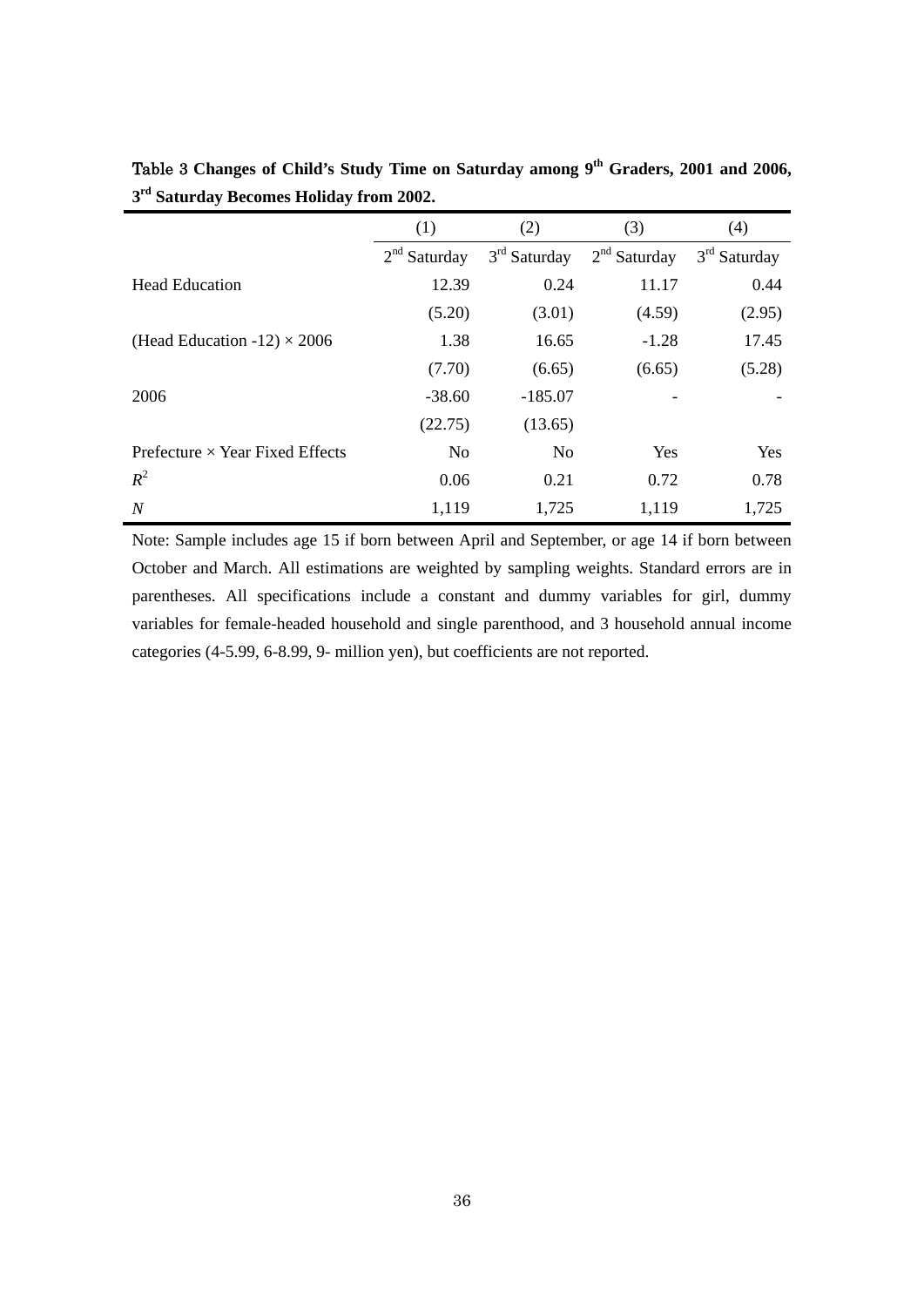|                                 | (1)      | (2)                     |
|---------------------------------|----------|-------------------------|
|                                 | Leisure  | <b>Other activities</b> |
| <b>Head Education</b>           | $-4.26$  | $-1.09$                 |
|                                 | (1.60)   | (1.35)                  |
| (H Education -12) $\times$ 2001 | $-3.11$  | 1.72                    |
|                                 | (2.44)   | (2.07)                  |
| (H Education -12) $\times$ 2006 | $-7.30$  | 0.30                    |
|                                 | (2.56)   | (2.70)                  |
| 2001                            | $-20.91$ | $-3.33$                 |
|                                 | (5.99)   | (5.04)                  |
| 2006                            | $-24.73$ | 8.67                    |
|                                 | (6.69)   | (5.69)                  |
| $R^2$                           | 0.03     | 0.00                    |
| $\cal N$                        | 16,637   | 16,637                  |

| Table 4 Changes of Child's Time Use by Head's Educational Attainment Before and After  |  |
|----------------------------------------------------------------------------------------|--|
| All Saturdays Became School Holidays in 2002, 9 <sup>th</sup> Graders, Minutes Per Day |  |

Note: The same note applies as in Table 3.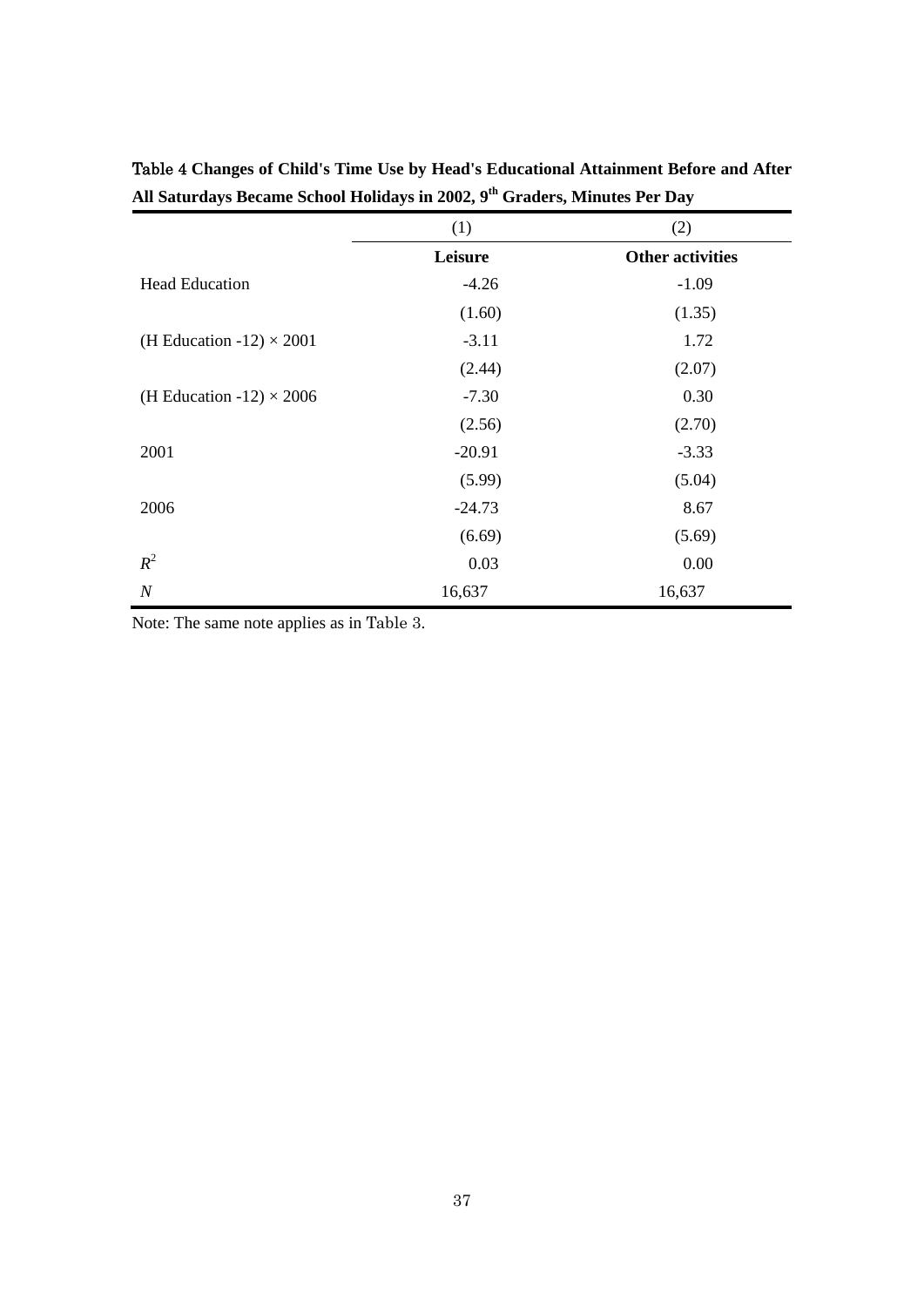|                                    | (1)          | (2)     | (3)                     |
|------------------------------------|--------------|---------|-------------------------|
| Activity                           | <b>Study</b> | Leisure | <b>Other activities</b> |
| <b>Head Education</b>              | 5.78         | $-4.46$ | $-1.32$                 |
|                                    | (1.84)       | (1.59)  | (1.38)                  |
| (Head Education -12) $\times$ 2001 | 1.60         | $-2.75$ | 1.15                    |
|                                    | (2.99)       | (2.40)  | (2.13)                  |
| (Head Education -12) $\times$ 2006 | 7.13         | $-7.31$ | 0.18                    |
|                                    | (3.39)       | (2.61)  | (2.58)                  |
| $R^2$                              | 0.80         | 0.62    | 0.96                    |
| $\boldsymbol{N}$                   | 16,637       | 16,637  | 16,637                  |

Table 5 **Changes of Child's Time Use, Minutes Per Day, Daily Mean, Prefecture × Year**  Fixed Effects Included, 9<sup>th</sup> Graders

Note: The same note applies as in Table 3.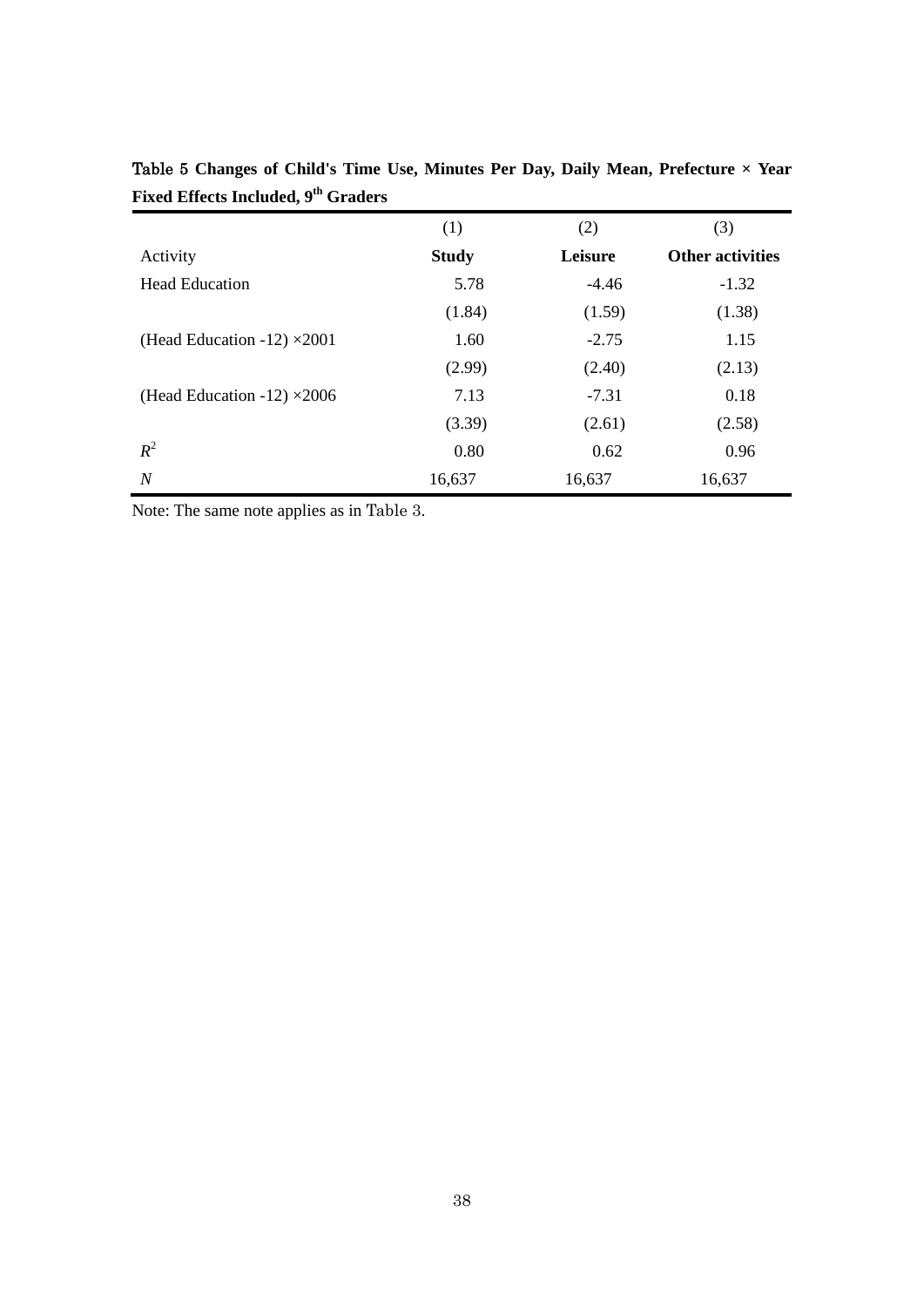|                                    |         | TIMSS, 8 <sup>th</sup> |              | PISA, 10 <sup>th</sup> |      |
|------------------------------------|---------|------------------------|--------------|------------------------|------|
|                                    | Graders |                        |              | Graders                |      |
|                                    | 1999    | 2003                   |              | 2000                   | 2003 |
| <b>Standardized Math Score</b>     | 50.2    | 50.7                   |              | 49.6                   | 50.1 |
| Parent 4-year-college Graduate     |         | 53.7                   |              |                        |      |
| Parent junior-college Graduate     |         | 50.1                   |              |                        |      |
| Parent high-school Graduate        |         | 47.6                   |              |                        |      |
| Parent junior-high-school Graduate |         | 43.6                   |              |                        |      |
| <b>Standardized Science Score</b>  | 50.2    | 50.7                   |              | 49.6                   | 50.1 |
| Parent 4-year-college Graduate     |         | 53.2                   |              |                        |      |
| Parent junior-college-Graduate     |         | 50.5                   |              |                        |      |
| Parent high-school-Graduate        |         | 47.9                   |              |                        |      |
| Parent junior-high-school Graduate |         | 45.8                   |              |                        |      |
| <b>Standardized Reading Score</b>  |         |                        |              | 49.9                   | 50.1 |
| Parent 4-year-college Graduate     |         |                        |              |                        |      |
| Parent junior-college-Graduate     |         |                        |              |                        |      |
| Parent high-school-Graduate        |         |                        |              |                        |      |
| Parent junior-high-school Graduate |         |                        |              |                        |      |
| Girl(%)                            | 49.6    | 51.9                   |              | 51.0                   | 51.8 |
| # of Books at Home (%)             |         |                        |              |                        |      |
| $0 - 10$                           | 13.8    | 12.2                   | $1 - 10$     | 11.2                   | 9.9  |
| $11 - 25$                          | 19.3    | 21.2                   | $11 - 50$    | 25.2                   | 11.8 |
| 26-100                             | 31.2    | 32.1                   | 51-100       | 19.9                   | 32.6 |
| 101-200                            | 18.1    | 16.8                   | 101-250      | 22.4                   | 18.5 |
| 200-                               | 17.5    | 17.6                   | 251-500      | 12.3                   | 17.4 |
|                                    |         |                        | $501 -$      | 8.9                    | 9.7  |
| Possession of Item at Home (%)     |         |                        |              |                        |      |
| Calculator                         | 99.3    | 99.2                   | Computer     | 63.9                   | 53.7 |
| Computer                           | 52.5    | 83.0                   | Internet     | 36.3                   | 60.5 |
| Desk                               | 97.5    | 96.4                   | Child's room | 83.2                   | 88.9 |
| Dictionary                         | 99.4    | 99.5                   |              |                        |      |
| Head's Years of Education (%)      |         |                        |              |                        |      |
| 4-year College                     |         | 44.4                   |              |                        | 2.2  |
| Junior College                     |         | 17.6                   |              |                        | 9.3  |
| <b>High School</b>                 |         | 35.8                   |              |                        | 30.0 |

### Table 6 **Descriptive Statistics of the TIMSS and the PISA**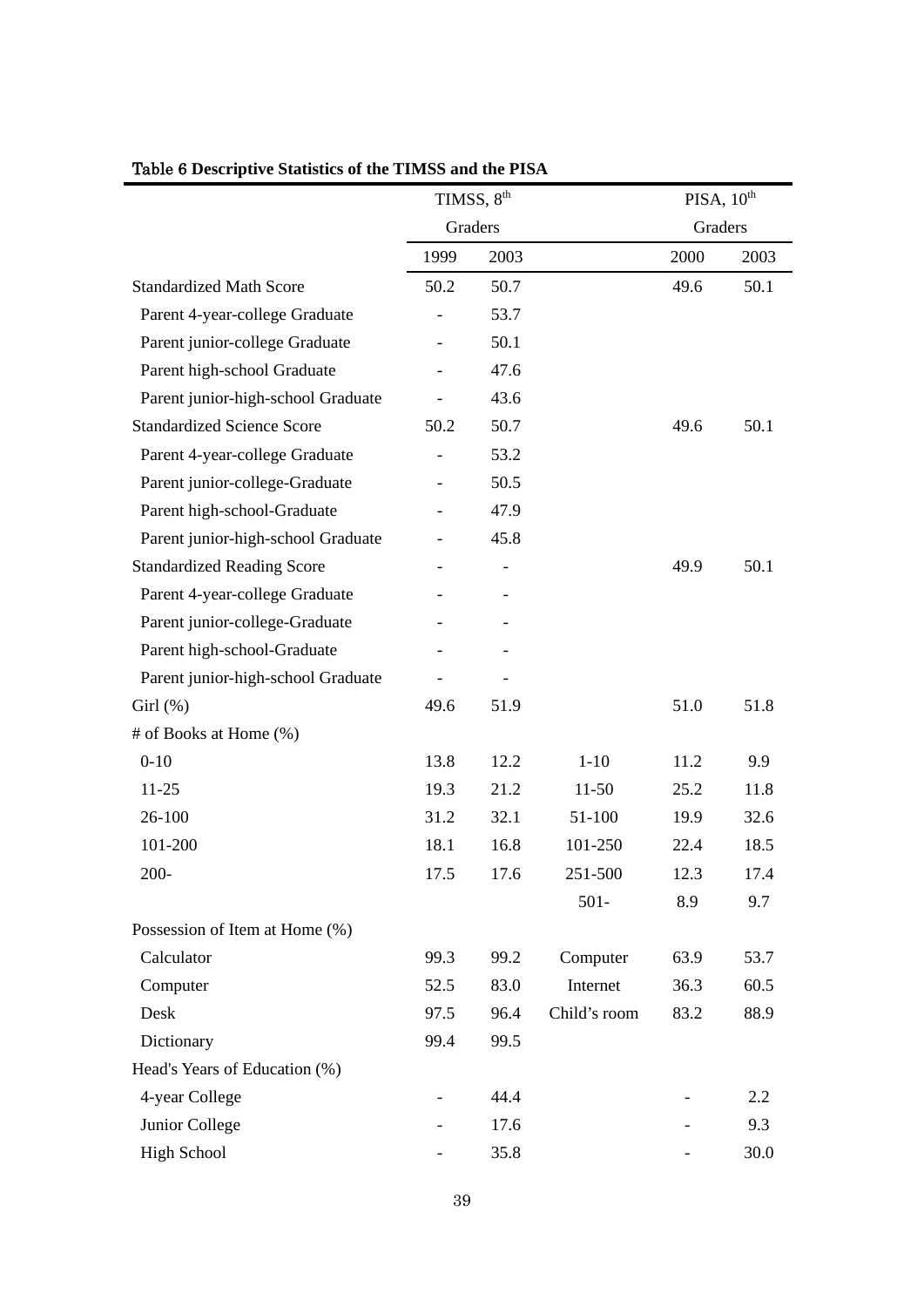| Junior-high School | $-2.2$      | $-58.4$     |  |
|--------------------|-------------|-------------|--|
| $\mathbf N$        | 4,542 3,429 | 4,505 4,641 |  |

Note: Mathematics and science scores in the 2000 PISA are available for 2,924 and 2,914 students, respectively. Computer possession in the 2000 PISA includes those who answered that they had two or more computers at home.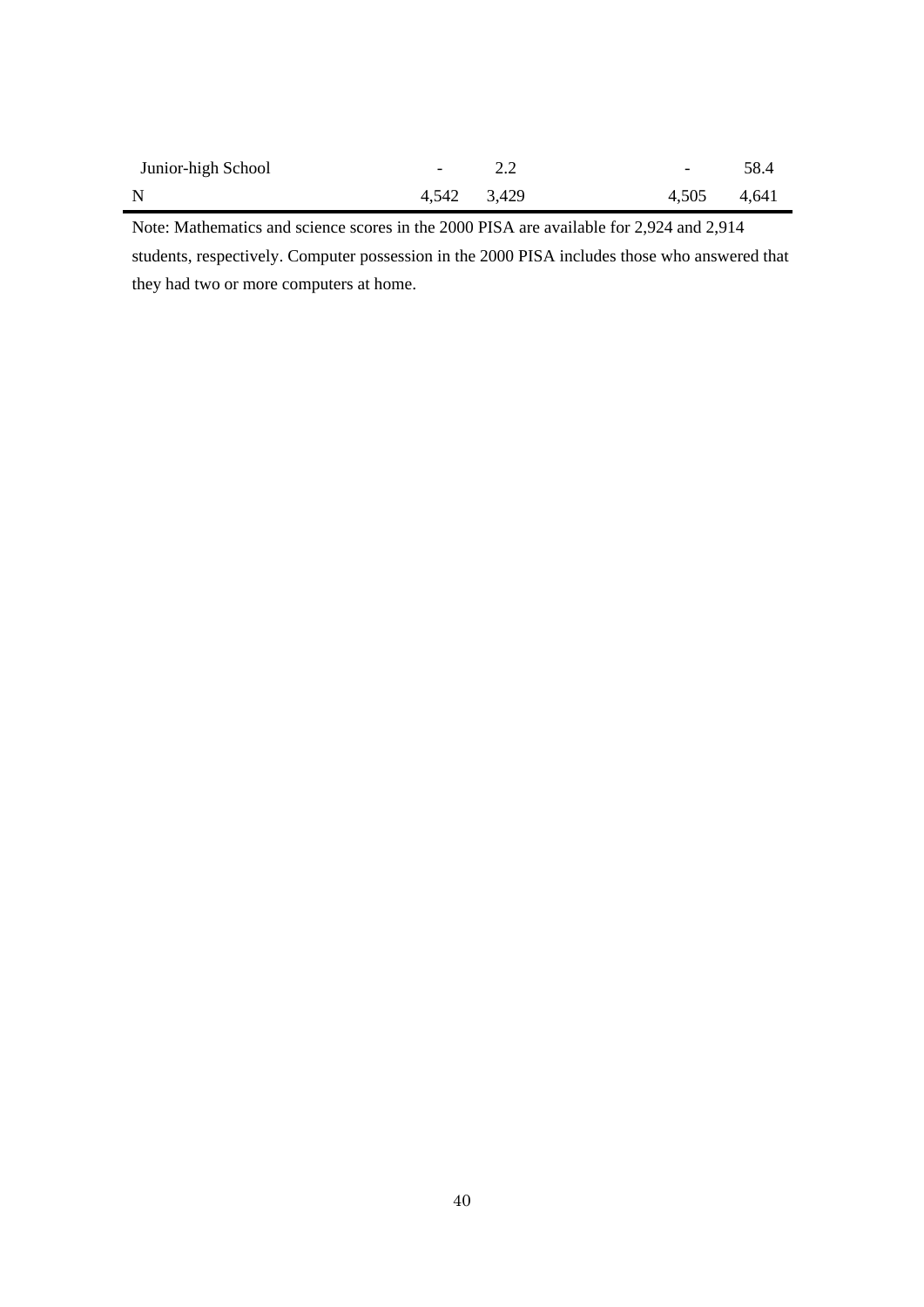|                                    | (1)             | (2)             | (3)             | (4)             |
|------------------------------------|-----------------|-----------------|-----------------|-----------------|
| Subject                            | Mathematics     | Science         | Mathematics     | Science         |
| <b>Parent Education</b>            | 0.99            | 0.92            | 0.88            | 0.84            |
|                                    | (0.77, 1.11)    | (0.75, 1.05)    | (0.66, 1.00)    | (0.67, 0.98)    |
| (Parent Education - 12)            | 0.20            | 0.26            | 0.13            | 0.18            |
| $\times$ Year 2003                 | (0.03, 0.42)    | (0.08, 0.46)    | $(-0.04, 0.36)$ | (0.00, 0.37)    |
| Year 2003                          | 0.08            | $-0.01$         |                 |                 |
|                                    | $(-0.52, 0.48)$ | $(-0.62, 0.40)$ |                 |                 |
| Girl                               | $-0.39$         | $-1.11$         | $-0.48$         | $-1.18$         |
|                                    | $(-0.79,-0.02)$ | $(-1.48,-0.69)$ | $(-0.87,-0.10)$ | $(-1.57,-0.76)$ |
| Constant                           | 38.13           | 39.38           |                 |                 |
|                                    | (36.51, 41.09)  | (37.66, 41.84)  |                 |                 |
| School $\times$ year fixed effects | No              | N <sub>0</sub>  | Yes             | Yes             |
| $R^2$                              | 0.06            | 0.06            | 0.97            | 0.97            |
| $\boldsymbol{N}$                   | 9,182           | 9,182           | 9,182           | 9,182           |

Table 7 **Socioeconomic Gradient of TIMSS Scores in 1999 and 2003, 8th Graders, Standardized Mathematics and Science Scores, Mean = 50, Standard Deviation = 10**

Note: Bootstrapped 95% confidence intervals with 500 repetitions are reported in parentheses. Parent education is higher educational attainment by either mother or father. Parental education is predicted by the number of books at home, as well as possession of a calculator, a computer, a desk, and a dictionary at home.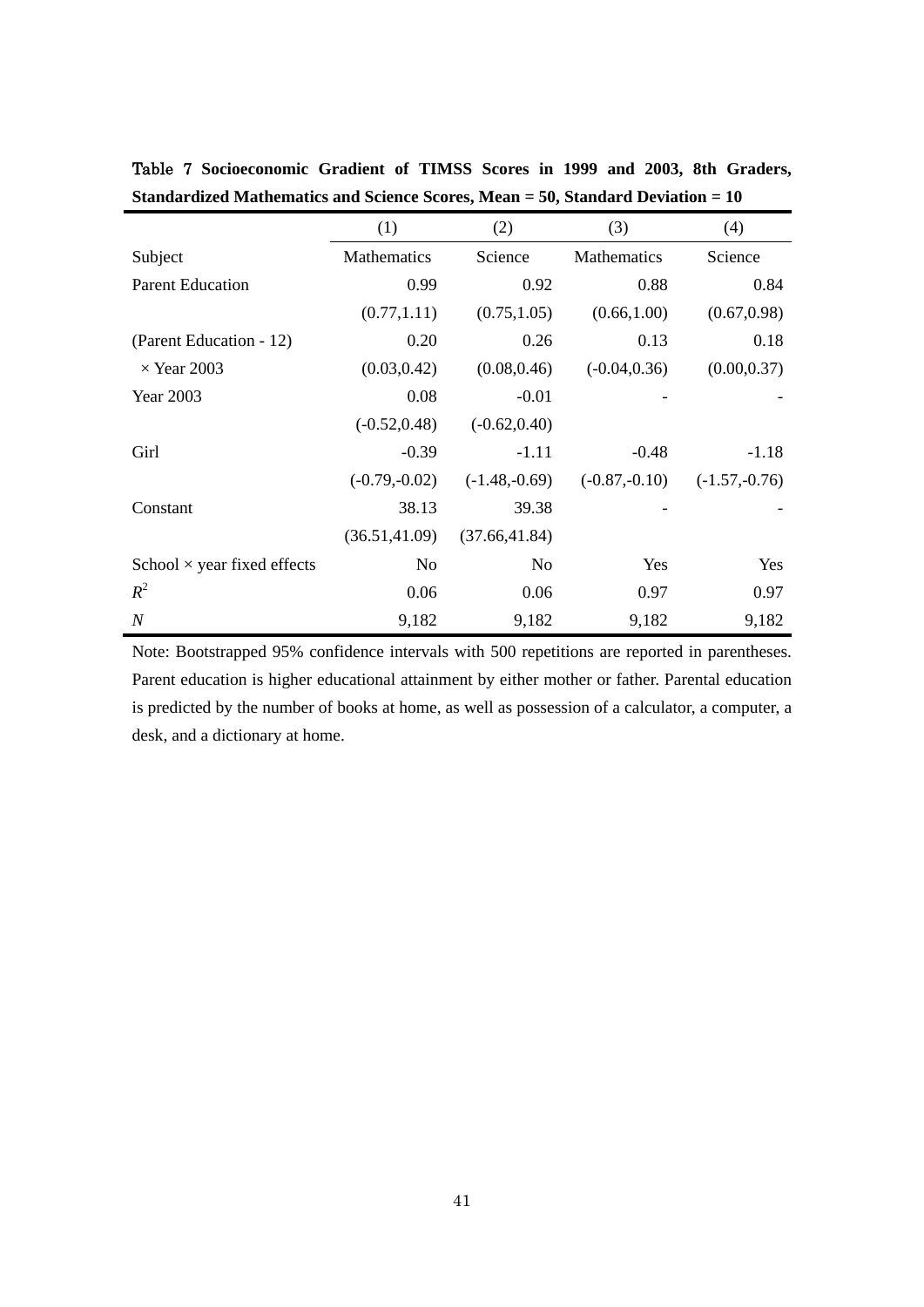Table 8 **Socioeconomic Gradient of PISA Scores in 2000 and 2003, 10th Graders, Standardized Reading, Mathematics and Science Scores, Mean = 50, Standard Deviation = 10**

|                            | (1)             | (2)             | (3)                               | (4)          | (5)             | (6)             |
|----------------------------|-----------------|-----------------|-----------------------------------|--------------|-----------------|-----------------|
|                            | Reading         | Math            | Science                           | Reading      | Math            | Science         |
| <b>Parent Education</b>    | 0.90            | 0.90            | 0.94                              | 0.25         | 0.26            | 0.28            |
|                            | (0.71, 1.08)    | (0.68, 1.12)    | (0.70, 1.12)                      | (0.10, 0.37) | (0.11, 0.42)    | (0.07, 0.40)    |
| <b>Parent Education-12</b> | 0.26            | 0.25            | 0.20                              | 0.23         | 0.05            | 0.11            |
| $\times$ Year 2003         | (0.02, 0.47)    | $(-0.02, 0.49)$ | $(-0.02, 0.47)$                   | (0.05, 0.40) | $(-0.12, 0.23)$ | $(-0.04, 0.34)$ |
| Year 2003                  | $-0.38$         | $-0.33$         | $-0.31$                           |              |                 |                 |
|                            | $(-0.69, 0.25)$ | $(-0.67, 0.38)$ | $(-0.67, 0.43)$                   |              |                 |                 |
| Girl                       | 3.22            | $-0.47$         | 0.39                              | 2.12         | $-1.46$         | $-0.82$         |
|                            | (2.83, 3.62)    | $(-0.92,-0.01)$ | $(-0.07, 0.84)$                   | (1.72, 2.47) | $(-1.89,-1.05)$ | $(-1.26,-0.47)$ |
| Constant                   | 37.33           | 39.30           | 38.24                             |              |                 |                 |
|                            | (35.11, 39.58)  |                 | $(36.44, 41.91)$ $(36.08, 41.10)$ |              |                 |                 |
| School $\times$ year       | No              | N <sub>o</sub>  | N <sub>o</sub>                    | Yes          | Yes             | Yes             |
| fixed effects              |                 |                 |                                   |              |                 |                 |
| $R^2$                      | 0.09            | 0.07            | 0.07                              | 0.47         | 0.54            | 0.48            |
| $\boldsymbol{N}$           | 9,372           | 7,621           | 7,611                             | 9,372        | 7,621           | 7,611           |

Note: Bootstrapped 95% confidence intervals with 500 repetitions are reported in parentheses. Parent education is higher educational attainment by either mother or father. Parental education is predicted by the number of books at home, possession of computer, internet, and child's own room.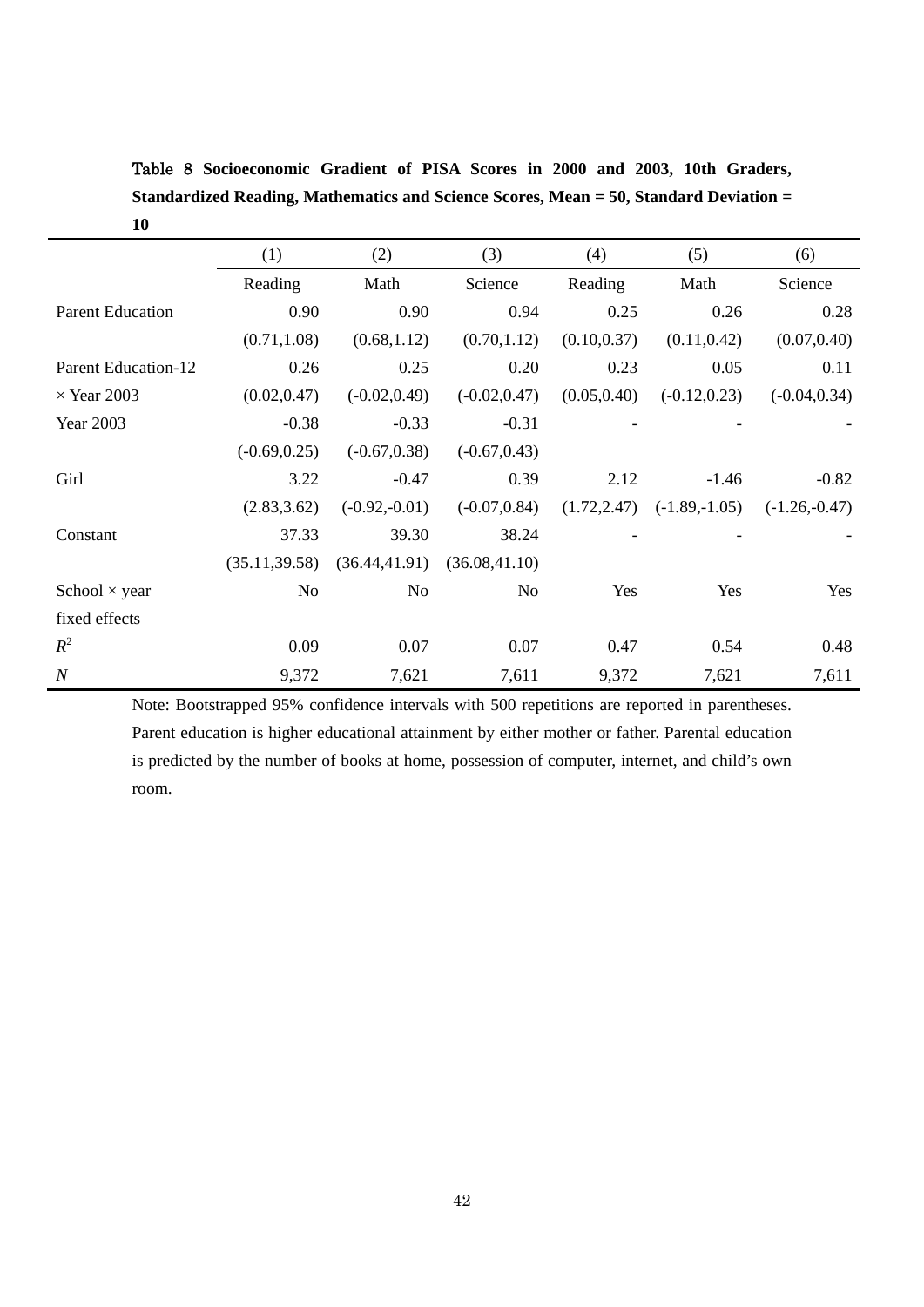|                         | (1)               | (2)              | (3)                  | (4)             | (5)             | (6)                  |
|-------------------------|-------------------|------------------|----------------------|-----------------|-----------------|----------------------|
| Sample                  | <b>JTUS</b>       | <b>TIMSS</b>     | <b>TIMSS</b>         | <b>PISA</b>     | <b>PISA</b>     | <b>PISA</b>          |
| Dependent Variable      | <b>Study Time</b> | Math Score       | <b>Science Score</b> | Reading         | Math Score      | <b>Science Score</b> |
|                         |                   |                  |                      | Score           |                 |                      |
| <b>Study Time</b>       |                   | 0.16             | 0.14                 | 0.04            | 0.04            | 0.03                 |
| (in minutes per day)    |                   | (0.04, 0.70)     | (0.03, 0.60)         | (0.00, 0.07)    | $(-0.00, 0.07)$ | $(-0.00, 0.07)$      |
| <b>Parent Education</b> | 7.38              | 2.17             | 2.21                 | 0.55            | 0.56            | 0.68                 |
|                         | (1.89)            | $(-2.38, 3.81)$  | $(-2.23, 3.68)$      | (0.13, 1.01)    | (0.07, 1.10)    | (0.12, 1.11)         |
| <b>Year 2001</b>        | 22.65             |                  |                      |                 |                 |                      |
|                         | (7.33)            |                  |                      |                 |                 |                      |
| After 2002              | 12.55             | $-4.98$          | $-4.62$              | $-0.87$         | $-0.80$         | $-0.69$              |
|                         | (8.34)            | $(-13.64,-1.78)$ | $(-12.56,-1.59)$     | $(-1.36,-0.04)$ | $(-1.37, 0.16)$ | $(-1.30, 0.18)$      |
| (Parent Education - 12) | 1.61              |                  |                      |                 |                 |                      |
| $\times$ 2001           | (3.07)            |                  |                      |                 |                 |                      |
| (Parent Education - 12) | 6.76              |                  |                      |                 |                 |                      |
| $\times\,2006$          | (3.56)            |                  |                      |                 |                 |                      |
| Girl                    | 26.63             | $-4.54$          | $-4.83$              | 2.18            | $-1.47$         | $-0.41$              |
|                         | (6.27)            | $(-18.45,-1.13)$ | $(-12.56,-1.59)$     | (1.26, 3.12)    | $(-2.63,-0.36)$ | $(-1.62, 0.60)$      |
| $R^2$                   | 0.02              | 0.06             | 0.06                 | 0.09            | 0.07            | 0.07                 |
| $\boldsymbol{N}$        | 16,637            | 9,182            | 9,182                | 9,372           | 7,621           | 7,611                |

Table 9 **Effects of Study Time on TIMSS and PISA Scores, Two Sample TSLS Estimation**

Note: The 9<sup>th</sup> graders of the JTUS 1996, 2001, and 2006 are used to estimate Column (1). The 8<sup>th</sup> graders of the TIMSS 1999 and 2003 are used to estimate Columns (2) and (3). The 10<sup>th</sup> graders of the PISA 2000 and 2003 are used to estimate Columns (4) - (6). Standard Errors are reported in parentheses in Column (1). Bootstrapped 95% confidence intervals with 500 repetitions are reported in parentheses for Columns (2) and (3). Sampling weights are used for all regression models.